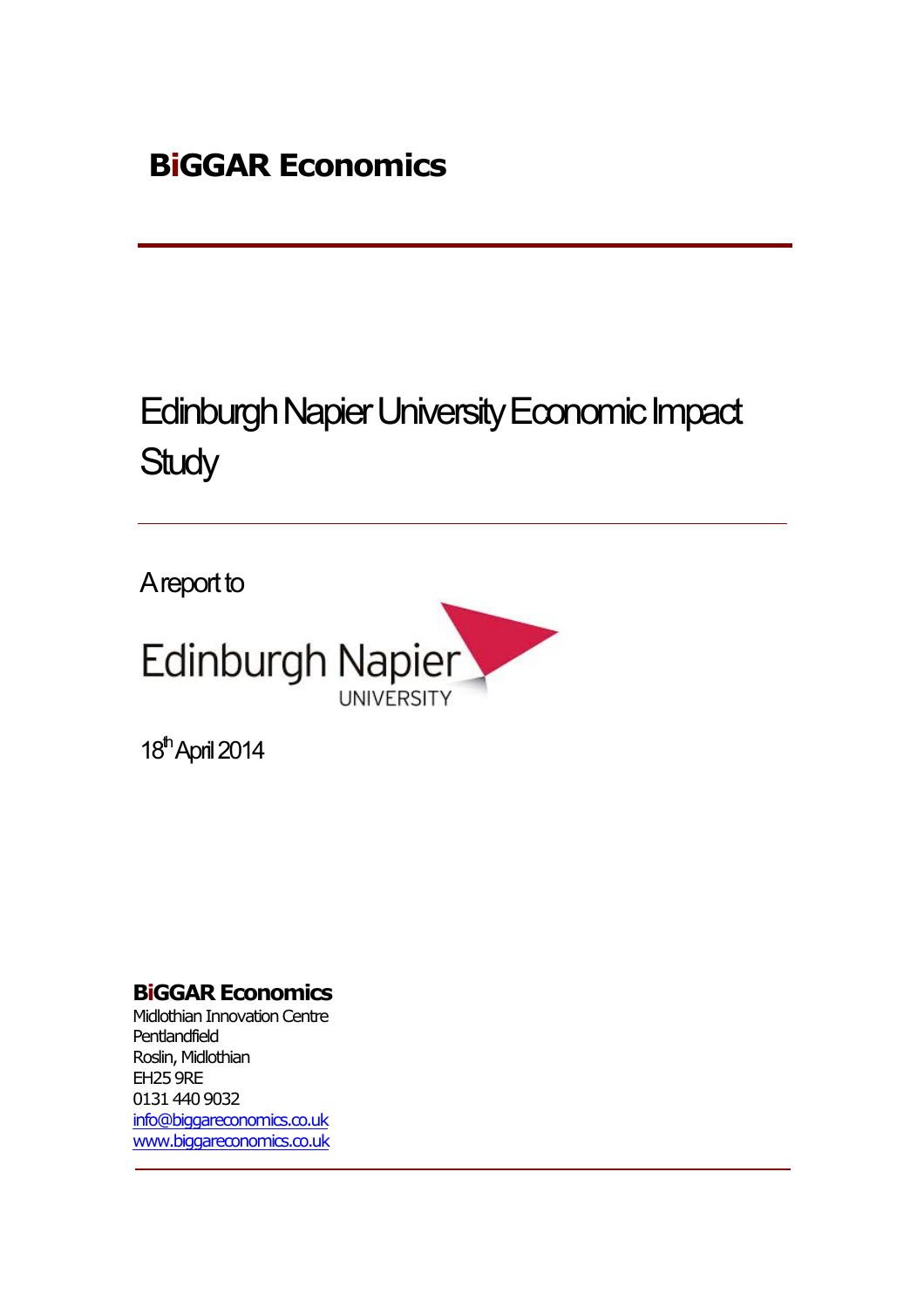### **CONTENTS**

| 6              |  |
|----------------|--|
| $\overline{7}$ |  |
|                |  |
| 9              |  |
| 10             |  |
|                |  |

### Page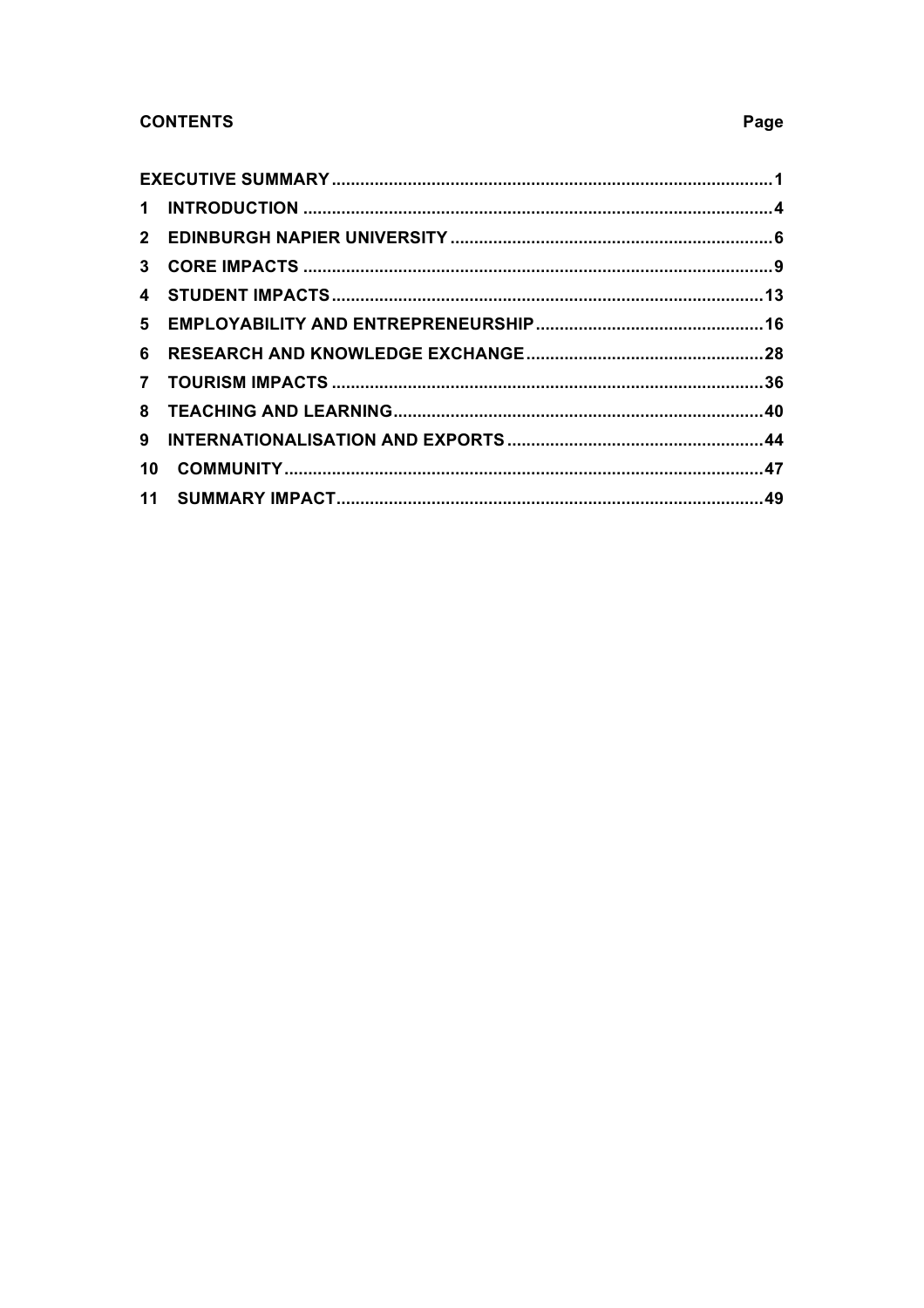## **EXECUTIVE SUMMARY**

Edinburgh Napier University asked BiGGAR Economics to assess the economic impact of its activities in 2012/13. Economic impact was considered on two levels: through increased Gross Value Added (GVA) in the economy and through the number of jobs supported by the organisation. This study found that in 2012/13 Edinburgh Napier University supported an estimated impact of **£201.9 million GVA and 2,897 jobs in Edinburgh, £254.9 million GVA and 3,871 jobs in South East Scotland and £291.2 million GVA and 4,520 jobs in Scotland**. *Including the estimated impact of graduate productivity* resulting from students graduating in 2012/13 the economic impact is estimated to **be £347.4 million GVA in Edinburgh, £428.5 million GVA in South East Scotland and £486.8 million GVA in Scotland.**

The University is located over three main campuses at Craiglockhart, Merchiston and Sighthill. There has been a £100 million investment in estates, with a new Sighthill campus opened in 2011 and a refurbished Merchiston campus opened in 2013. This has resulted in high quality unique facilities that strengthen the University's key academic activities such as life like hospital wards and sports facility which, in addition to a gym and sports hall, includes a biomechanics laboratory and an environmental chamber. In addition the University has attracted capital spend into the economy to invest in student accommodation. This capital spend together with the University's direct employment and turnover, the spending of wages by staff in the economy and the spending of the University on supplies supported in 2012/13 an estimated £122.7 million GVA and 2,411 jobs in Scotland and in Edinburgh it was £97.4 million and 1,720 jobs.

Edinburgh Napier University has over 17,000 students of which almost 14,000 students are studying in the UK. The University is organised into three faculties: the Business School; Engineering, Computing & Creative Industries; and Health, Life & Social Sciences. The impact of these students through The impacts through their spending and part time work generated £104.1 million GVA and 1,467 jobs for the Scottish economy. Of this £75.5 million GVA and 928 jobs are in Edinburgh.

The University has a strong focus on employability, entrepreneurship and internationalisation. These three aspects reinforce each other to contribute to a skilled workforce that can support Scotland in responding to the challenges of an increasingly globally competitive economy. These activities help the University work with hundreds of SMEs in wide variety of ways.

Student and graduates are encouraged to start up their own businesses both during study and after study. There is a wide range of support for developing entrepreneurship skills from formal modules to dedicated free start up space through Bright Red Ventures and the Moffat Centre and informal talks and workshops as well as business advice and mentoring. These facilities to date have supported over 1,200 students since 2004, of which 253 businesses have started up and 158 are still active. In addition there are 1,136 students enrolled on 22 different entrepreneurship modules which form part of students courses. New initiatives to develop entrepreneurship and employability include the Bright Red Triangle which recruits undergraduate, postgraduate and doctoral students as junior consultants. They are paired with a staff member to to complete projects for external organisations. Over the last year, Bright Red Triangle has taken on 60 junior consultants and almost 40 projects have been delivered for mostly SMEs in the local area.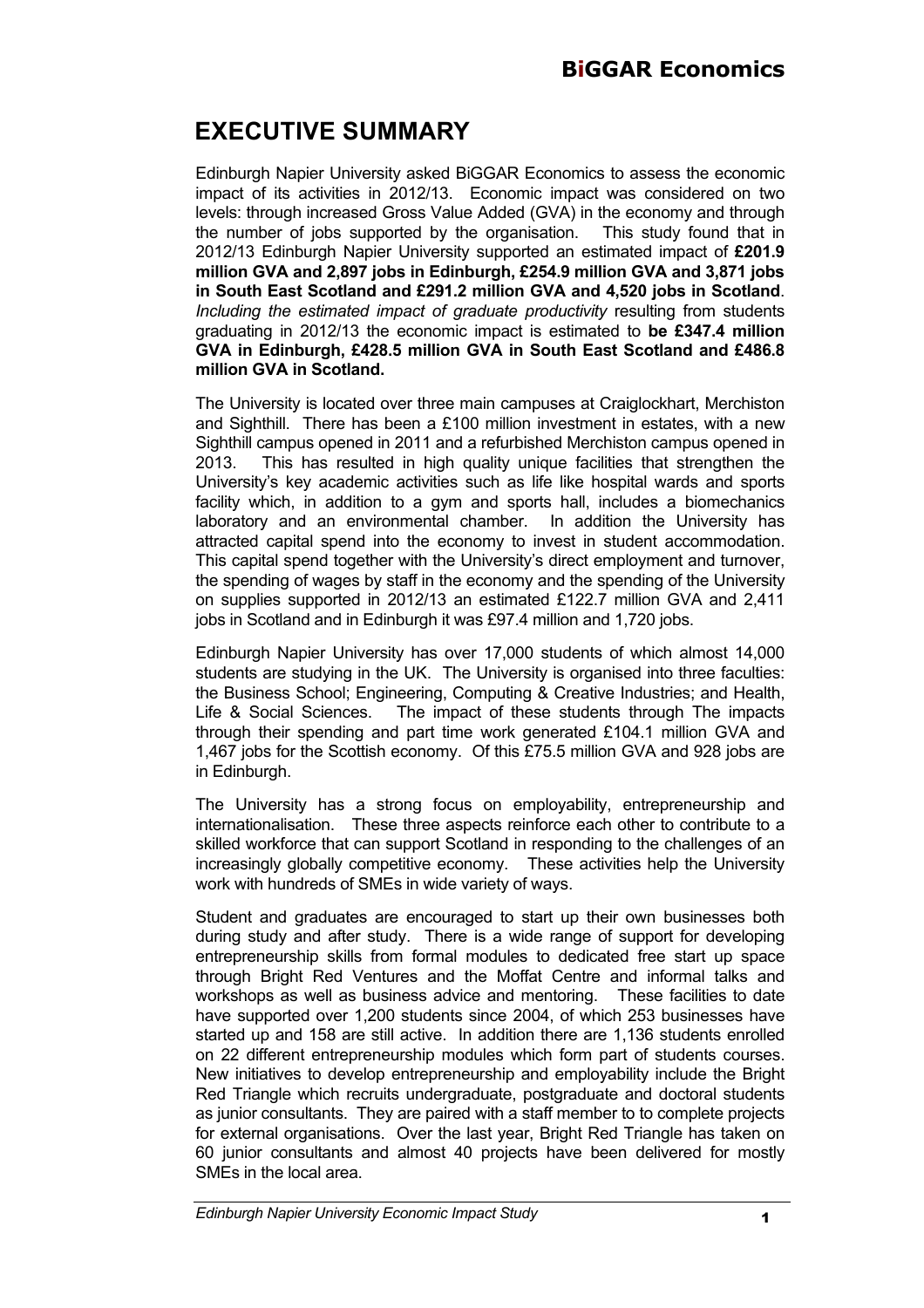The University's strength in student entrepreneurship is shown in 2011/12, the University had supported 42% of the total number of the recorded graduate start ups in Scotland.

The University's emphasis on employability is shown by its partnerships with eskills UK and Scotland IS on the Scottish Funding Council project e-Placement Scotland. Between 1 August 2010 and 30 April 2013, the project created 530 paid placement opportunities, of which about 300 are at Edinburgh Napier University. 53% of the placements are with SMEs, 26% large national companies and 21% multinationals. Another example is the recent establishment of the Biological Sciences Skills Passport, a skills programme in association with Charles River Laboratories. This was driven by a demand from industry for graduates to possess a greater range of both hard and soft skills. This has potential to be extended wider through the sector. These placements have additional benefits to businesses particularly SMEs in making the recruitment of new staff more efficient as many of the students undertaking placements with the company end up working for the company which reduces hiring costs such as retention costs. In addition placements through nursing and midwifery contributes labour to the health sector.

The University helps Scottish students fulfil their potential by providing them a route to a university degree for example through partnership arrangements with many Scottish colleges to facilitate the transition of their students onto its degree programmes. This particularly contributes to widening access to higher education and is reflected in the fact that the University has the fifth best record for students from deprived background despite being located in a geographical area that has low deprivation relative to other Universities. Once students have entered a degree, the University undertakes activities to support students from a non traditional background to progress through higher education and into graduate employment.

The activities to support employability and entrepreneurship support economic activity estimated to be £40.9 million GVA and 318 jobs in Scotland and is £20.8 million GVA and 122 jobs in Edinburgh.

The University also provides a range of other ways to work with industry and the public sector such as through consulting and contract research. The University's staff also exchange knowledge with the public sector, for example by staff participating on boards of other organisations such as further education colleges and advisory bodies to the Scottish and UK Government. This is reflected that the University estimates 20% of its staff have directly provided services to commercial partners/clients, 5% have provided services to public sector/clients and 2% have provided services to social, community and cultural partners.

The wide range of activities include the Business Innovation Exchange (BIE) which is a collaborative initiative with Queen Margaret University and the University of St Andrews aimed at forging stronger engagement and commercial links with the Scottish SME business base. Over the first 30 months that the BIE has been in operation, it has assisted over 500 Scottish SMEs, establishing over 250 innovation based projects with SME clients that have in-turn collectively stimulated over £7m of SME investment in Research and Technology Development. Another example is Edinburgh Institute which provides a range of bespoke accredited programmes for clients and a range of non accredited programmes for example master classes and workshops. It has engaged over 50 businesses and organisations in all these activities including the Royal Navy, IPSOS Mori, Royal Botanic Gardens, Biffa Waste Services and ASDA.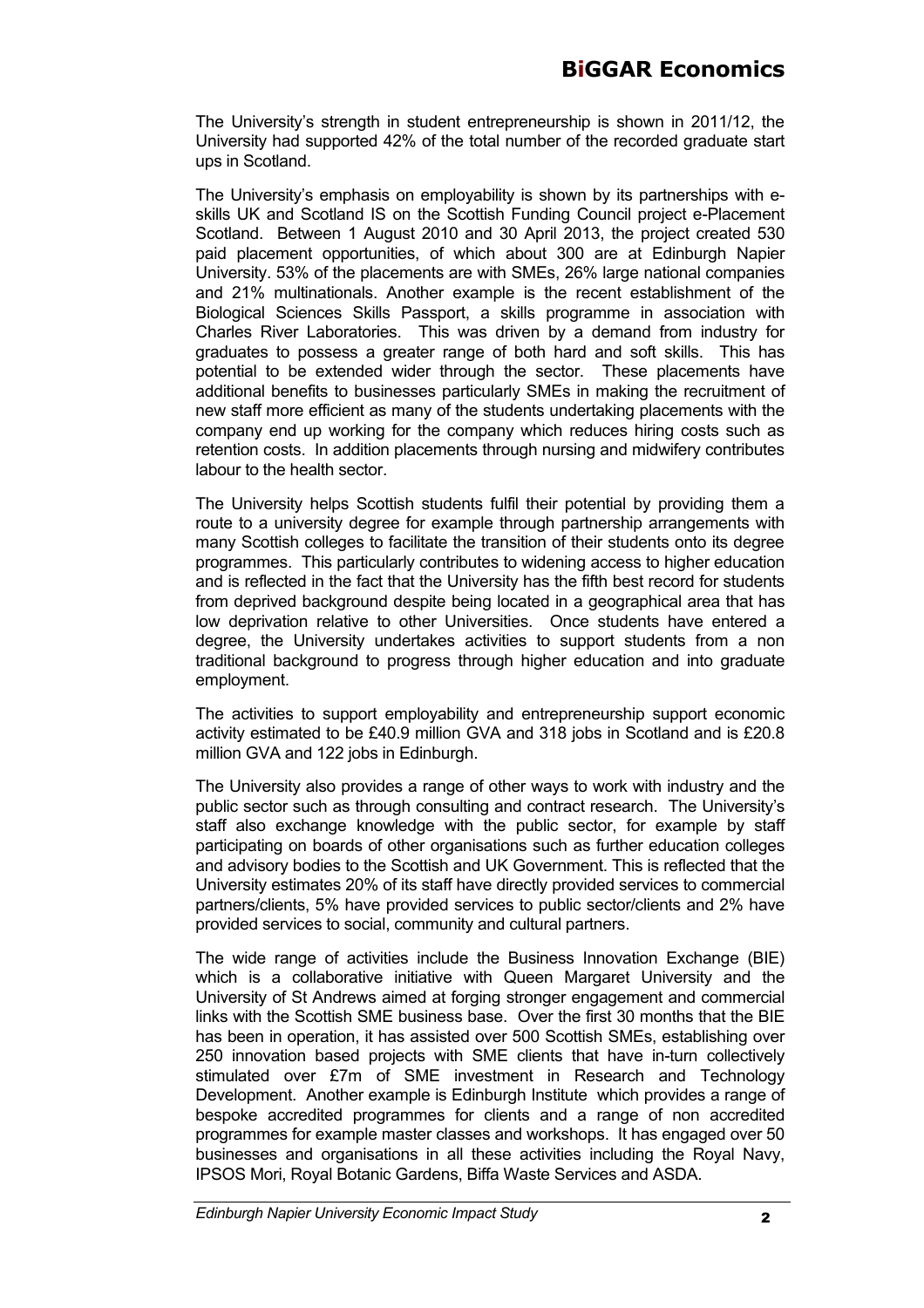Other research and knowledge exchange activity includes the social and economic returns on investment in healthcare and medical research, licensing and spinouts. These activities contributes £19.7 million GVA to the economy of Scotland and supports 235 jobs. In Edinburgh £5.9 million GVA and 68 jobs were supported.

The University through its staff, students and facilities attract in visitors such as visits from friends and family and visits to conferences and sporting events. This is estimated to support £3.8 million GVA and 89 jobs in Scotland and £2.2 million GVA and 58 jobs in Edinburgh.

Totalling the quantitative impacts results in an estimated impact of £201.9 million GVA and 2,897 jobs in Edinburgh, £254.9 million GVA and 3,871 jobs in South East Scotland and £291.2 million GVA and 4,520 jobs in Scotland.

Edinburgh Napier University's relocation to new accommodation at the Sighthill campus provided an opportunity to have a positive impact on the communities surrounding this site. Neighbouring the Sighthill campus are 11 areas that fall within the top 10% of areas of multiple-deprivation in Scotland. Supported by a grant from The Robertson Trust, the University has implemented a programme of community outreach work in Sighthill and surrounding areas. This enabled the University to work with a number of young people who experience a range of different disadvantages, with vulnerability and isolation being the common themes. All of this activity has been endorsed by a range of partners including Edinburgh Leisure, the City of Edinburgh Council and Police Scotland

The learning that the students undertake in during their time at Edinburgh Napier University enhances their future productivity in the economy. The graduate premium is used as a proxy to estimate the contribution of this future productivity to the economy. It is estimated that Edinburgh Napier University's graduates in 2012/13 will contribute £195.7 million to Scotland and £145.5 million to Edinburgh over their life time. Adding this to the economic impact results in a total economic impact of £347.4 million GVA in Edinburgh, £428.5 million GVA in South East Scotland and £486.8 million GVA in Scotland.

The activities undertaken by the University also have an international dimension which contributes to the Scottish economy's international linkages and brand recognition for example by delivering CPD to multinational companies to providing an international experience for its students. This experience occurs in both in terms of activities such as placements overseas and providing an opportunity to engage with international students, as 29% of the University's total student body are international students from over 110 countries. This helps the University contribute a globally engaged and linked workforce to the economy. In addition the University has a significant overseas presence such as its delivery of programmes overseas to over 4,000 students. These activities also have a current economic impact than can be quantified as they result in money from outside Scotland entering the Scottish economy and supporting jobs and businesses in Scotland. These earnings can be considered as export earnings and are measured in additional turnover. This includes the contribution to the University's income from tuition fees, delivering overseas programmes and research and knowledge exchange income from partners and businesses outside of Scotland and also the spending of overseas visitors and students. In 2012/13 these export earnings contributed £50.3 million of additional turnover to Scotland.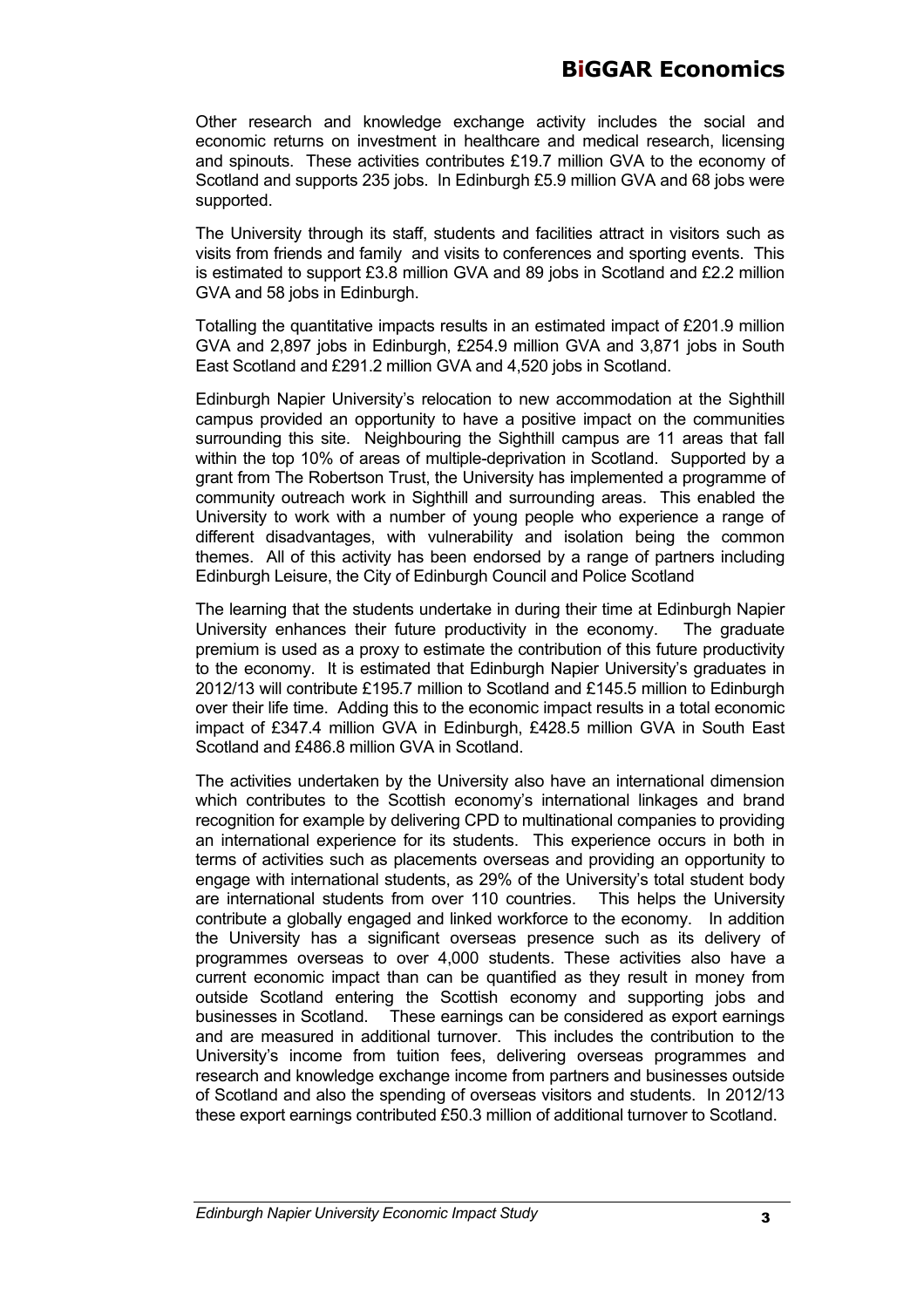## **1 INTRODUCTION**

The objective of this study is to describe and quantify the benefits of Edinburgh Napier University and to deliver a better understanding of its impacts. It examines the importance of the University to the Edinburgh, South East Scotland and Scottish economies.

A description of the main activities of Edinburgh Napier University is given in Chapter 2.

### **1.1 Sources of Impact**

The economic impact of Edinburgh Napier University derives from many sources. Some of these impacts can be quantified. The impacts of Edinburgh Napier University quantitative and qualitative have been grouped into the following themes:

- Chapter 3 discusses the core university impacts and those associated with the staff of the institution. This includes the University's direct supplier and capital spending impacts along with the spending of staff salaries;
- Chapter 4 covers the impacts associated with students at Edinburgh Napier University, including their spending and their part time work;
- Chapter 5 describes the impacts associated with employability and entrepreneurship. This covers a wide range of activities, which produce graduates with the skills that employers want and with an entrepreneurial attitude that benefits both employers and creates new companies;
- Chapter 6 discusses the impacts from the knowledge exchange and commercialisation activities of the University including activities such as consultancy, continued professional development and knowledge transfer partnerships as well as commercialisation activity such as spin-out companies and licencing;
- Chapter 7 discusses the additional impact that Edinburgh Napier University has on the tourism sector through attracting additional visitors to the area;
- Chapter 8 covers the impact of teaching and learning through describing the additional productivity of graduates from Edinburgh Napier University;
- Chapter 9 discusses how some of the economic activity of Edinburgh Napier University could be considered exports and how the University makes a wider contribution to developing international economic links;
- Chapter 10 describes the work undertaken by Edinburgh Napier University to engage the local community; and
- Chapter 11 presents our summary and the conclusions of the study.

The total economic activity associated with each type of quantifiable impact has been estimated by using the economic impact methodology described below.

## **1.2 Economic Impact Methodology**

Economic impact is reported in two ways: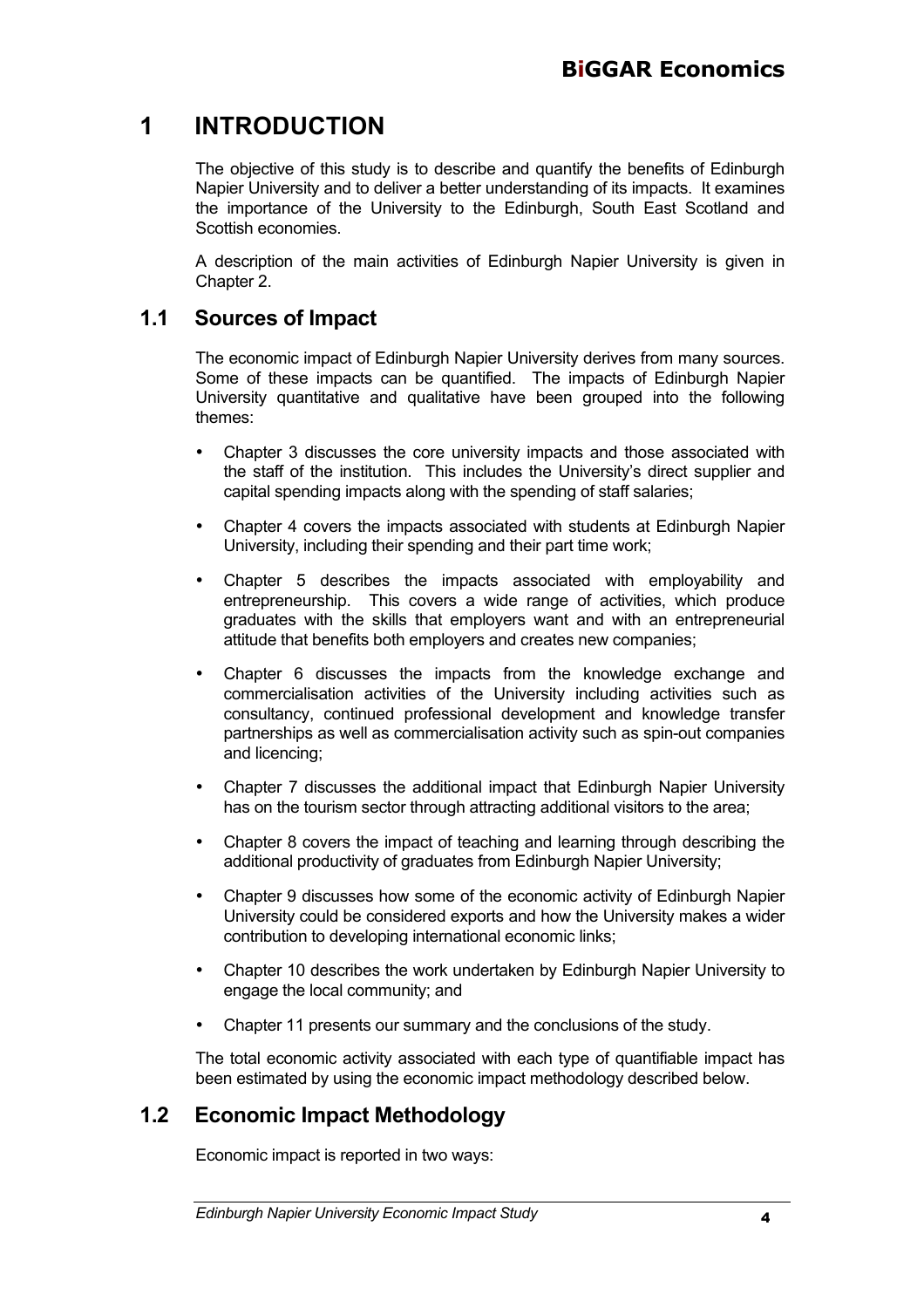- Gross Value Added (GVA) measures the monetary contribution of the organisation and individual to the economy; and
- employment, measured in full time equivalent (fte) jobs supported.

The study has considered the economic impacts that the University has in the regional and national economies. The three study areas that are used in the analysis are:

- the City of Edinburgh;
- South East Scotland<sup>1</sup>; and
- Scotland.

Each area of impact requires the use of three types of economic assumptions:

- turnover to GVA ratio this is used to estimate the GVA impact of the spend in an area. This is obtained from the UK Annual Business Survey 2011, published in 2013;
- turnover per employee this is used to estimate the employment impact of the spend in area. This is obtained from the UK Annual Business Survey 2011, published in 2013; and
- GVA and employment multipliers this is used to estimate supplier and income impact created by businesses that directly benefit from additional spend in area. For the Scottish economy, this is obtained from Scottish Input Output Tables 2009. Adjustments for the other study areas have been based on assumptions made by BiGGAR Economics based on previous work.

 $1$  This is equivalent to the Strategic Development Planning Authority for Edinburgh and South East Scotland, which covers the administrative boundaries City of Edinburgh, East Lothian, Midlothian, Scottish Borders and West Lothian Councils, and the southern half of Fife Council.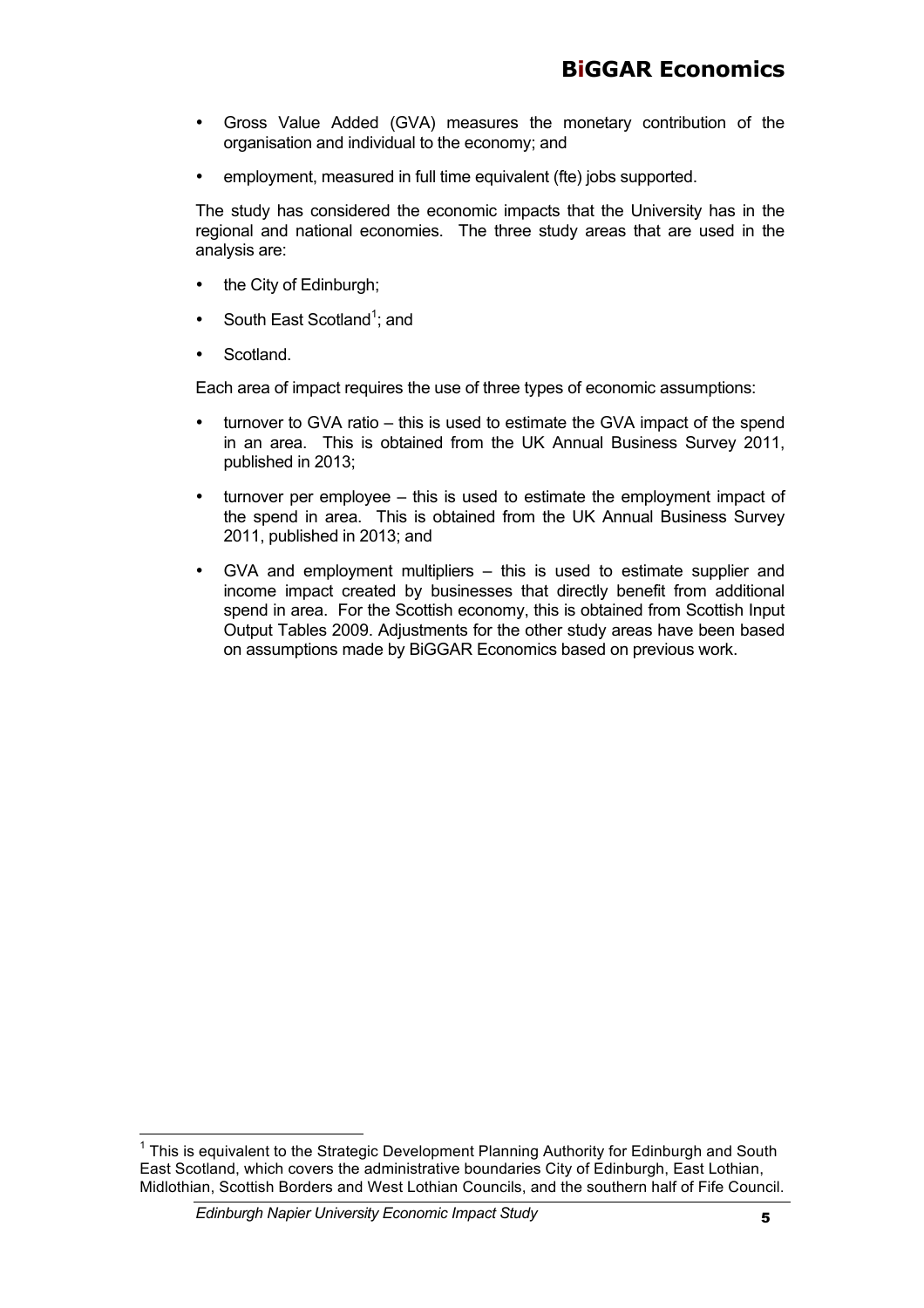## **2 EDINBURGH NAPIER UNIVERSITY**

Edinburgh Napier University has over 17,000 students from 110 countries. Almost 14,000 students are studying in the UK, and in addition the university delivers programmes to over 4,000 students overseas. The University is organised into three faculties: the Business School; Engineering, Computing & Creative Industries; and Health, Life & Social Sciences. This section describes the University's key activities.

### **2.1 Location and Facilities**

The University has three main campuses at Craiglockhart, Merchiston and Sighthill, with smaller sites outside the city at Livingstone and Melrose, which are used for nursing placements. There has been a £100 million investment in estates, with a new Sighthill campus opened in 2011 and a refurbished Merchiston campus opened in 2013. This has resulted in high quality unique facilities such as:

- 9 clinical skills laboratories including life-like Hospital Wards including High Dependency Unit simulator suites which mimic intensive care treatment areas for training nurses, , a midwifery suite and scrubs area;
- state-of-the-art crime scene and forensics rooms;
- specialist labs for computing such as Cisco lab, digital media mac labs, embedded & wireless systems lab, digital forensics lab, audio lab and games development lab; and
- sports facility which, in addition to a gym and sports hall, includes a biomechanics laboratory and an environmental chamber which can recreate high altitude conditions with controllable temperature and humidity levels to simulate varying climatic conditions. The chamber can also replicate high altitude conditions up to the equivalent of Everest Base Camp.

### **2.2 Income**

The total income of Edinburgh Napier in 2012/13 was £107.9 million. The income came from five main sources which are listed in the following table.

|                                      | Value        | Proportion |
|--------------------------------------|--------------|------------|
| <b>SFC Grants</b>                    | £55,216,000  | 51%        |
| Tuition fees and education contracts | £32,669,000  | 30%        |
| Research grants and contracts        | £4,718,000   | 4%         |
| Other income                         | £14,727,000  | 14%        |
| Endowment and investment income      | £540,000     | 1%         |
| <b>Total Revenue Income</b>          | £107,870,000 |            |

Table 2.1 – Edinburgh Napier University Revenue Income 2012-13

*Source: Edinburgh Napier University*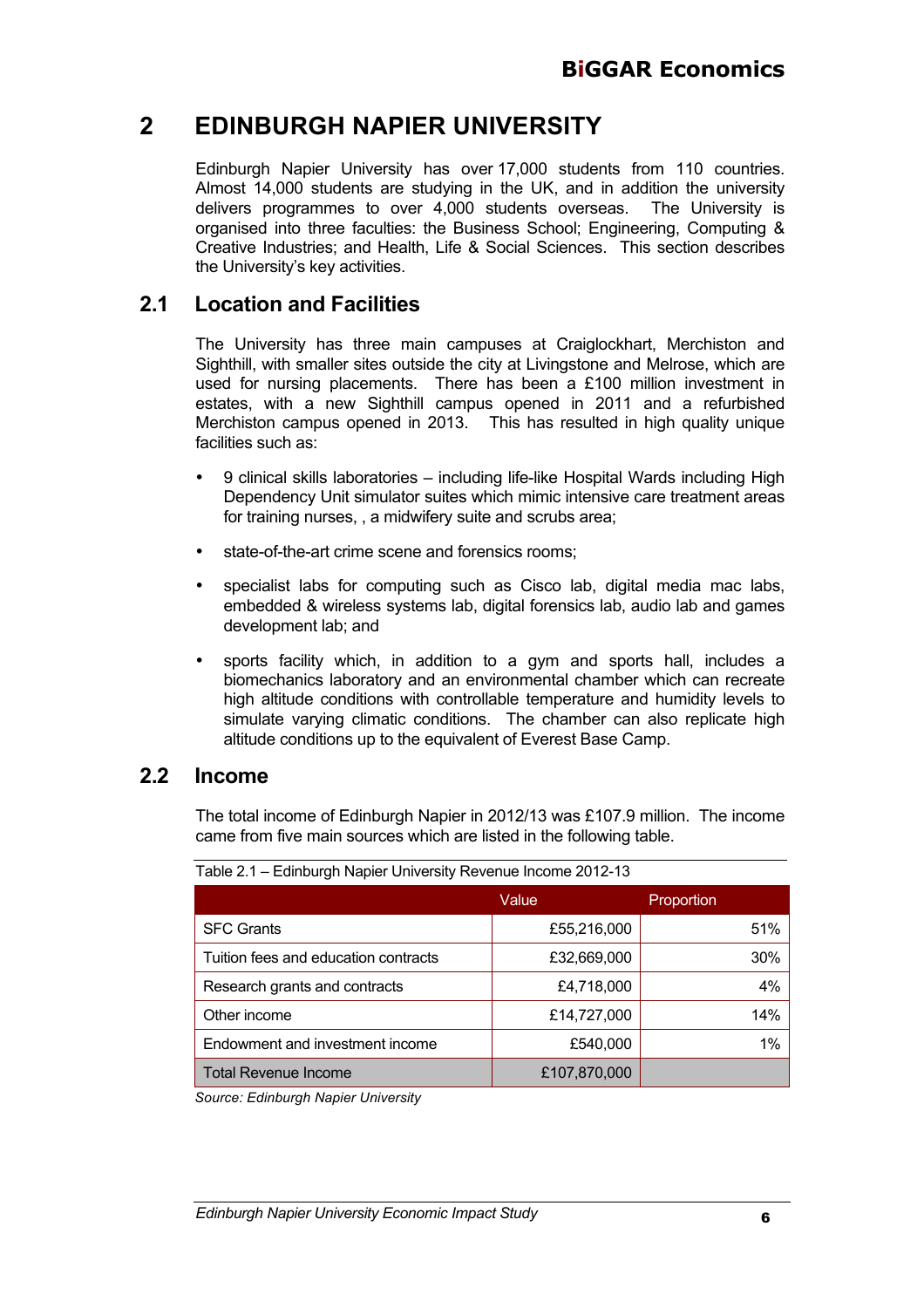## **2.3 Student profile**

Table 2-2 shows the profile of undergraduate and postgraduate students for 2012-13, studying in the UK. There were almost 14,000 students, of which over 11,000 are undergraduates (82% of all students) and over 2,000 postgraduates studying with the University in 2012/13.

| $\frac{1}{2}$ and $\frac{1}{2}$ and $\frac{1}{2}$ and $\frac{1}{2}$ and $\frac{1}{2}$ and $\frac{1}{2}$ and $\frac{1}{2}$ and $\frac{1}{2}$ and $\frac{1}{2}$ and $\frac{1}{2}$ and $\frac{1}{2}$ and $\frac{1}{2}$ and $\frac{1}{2}$ and $\frac{1}{2}$ and $\frac{1}{2}$ and $\frac{1}{2}$ a |        |  |  |  |
|-----------------------------------------------------------------------------------------------------------------------------------------------------------------------------------------------------------------------------------------------------------------------------------------------|--------|--|--|--|
| Undergraduate                                                                                                                                                                                                                                                                                 |        |  |  |  |
| Full-time                                                                                                                                                                                                                                                                                     | 9,538  |  |  |  |
| Part-time                                                                                                                                                                                                                                                                                     | 1,694  |  |  |  |
| Total                                                                                                                                                                                                                                                                                         | 11,232 |  |  |  |
| <b>Taught Postgraduate</b>                                                                                                                                                                                                                                                                    |        |  |  |  |
| Full-time                                                                                                                                                                                                                                                                                     | 1,042  |  |  |  |
| Part-time                                                                                                                                                                                                                                                                                     | 1,188  |  |  |  |
| Total                                                                                                                                                                                                                                                                                         | 2,230  |  |  |  |
| <b>Research Postgraduate</b>                                                                                                                                                                                                                                                                  |        |  |  |  |
| Full-time                                                                                                                                                                                                                                                                                     | 106    |  |  |  |
| Part-time                                                                                                                                                                                                                                                                                     | 101    |  |  |  |
| Total                                                                                                                                                                                                                                                                                         | 207    |  |  |  |
| <b>Total student numbers</b>                                                                                                                                                                                                                                                                  | 13,669 |  |  |  |

Table 2.2 – Student profile, Delivery in the UK 2012-13

*Source: Edinburgh Napier University*

The table below shows that in terms of student headcount, the Faculty of Health, Life & Social Sciences is the largest faculty, with 4,885 students (36% of the student body). The Business School has the largest body of taught postgraduates, with 946 students.

| Table 2.3 – Student Headcount by Faculty, 2012-13 |  |  |
|---------------------------------------------------|--|--|
|                                                   |  |  |

| <b>Faculty</b>                                                    | Jndergraduate | postgraduate<br><b>Taught</b> | postgraduate<br>Research | <b>Iepo</b> | Proportion of<br>student body |
|-------------------------------------------------------------------|---------------|-------------------------------|--------------------------|-------------|-------------------------------|
| <b>Business School</b>                                            | 3,136         | 946                           | 62                       | 4,144       | 30%                           |
| Faculty of Engineering, Computing &<br><b>Creative Industries</b> | 3,755         | 706                           | 80                       | 4,541       | 33%                           |
| Faculty of Health, Life & Social<br>Sciences                      | 4,341         | 480                           | 64                       | 4,885       | 36%                           |
| Academic Development                                              |               | 98                            | 1                        | 99          | 1%                            |
| <b>Total</b>                                                      | 11,232        | 2,230                         | 207                      | 13,669      |                               |

*Source: Edinburgh Napier University*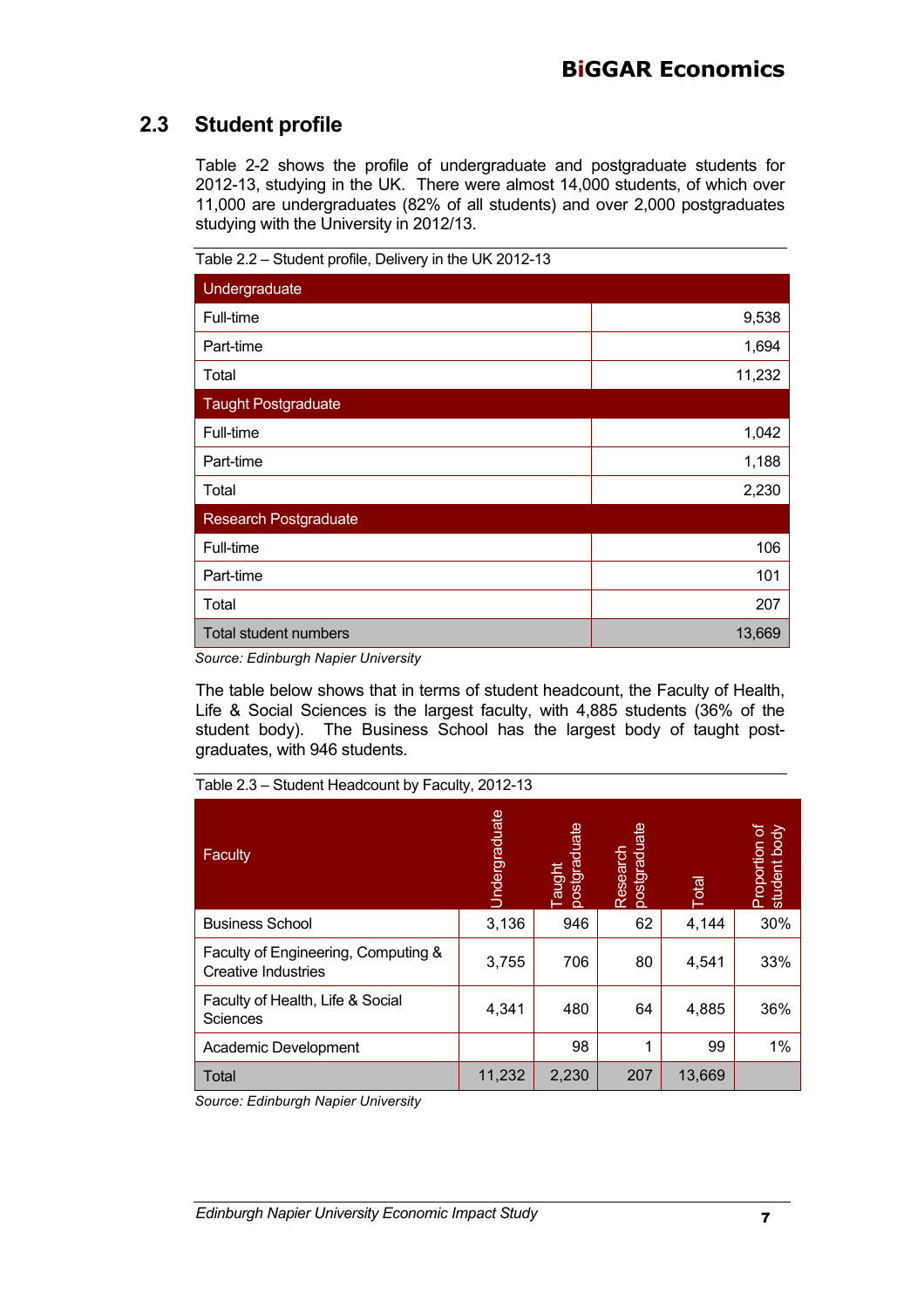## **2.4 International students**

Edinburgh Napier University delivers its courses abroad as well as attracting foreign students to study in Scotland. In 2012/13 there were almost 3,500 non-UK students studying in Scotland, 25% of the student body. Their countries of origin are shown in the following table.

Origin Number of students Europe (EU) 1,917 Asia 892 North America 261 Africa 212 Europe (Non-EU) 82 South America 35 Oceania 18 Total  $3,417$ 

Table 2.4 – Non UK Students Domiciled by Region

*Source: Edinburgh Napier University*

Edinburgh Napier University works in partnership to deliver its programmes in a number of other countries. There are almost 3,000 people studying Edinburgh Napier programmes in Hong Kong, over 700 in Singapore and many in other countries, including India, Sri Lanka and Malta.

Table 2.5 – Students with Overseas Partners

| Delivery nation        | Number of students |
|------------------------|--------------------|
| Hong Kong              | 2,910              |
| India                  | 327                |
| Malta                  | 16                 |
| Singapore              | 720                |
| Sri Lanka              | 19                 |
| Switzerland            | 78                 |
| Overseas, non specific | 96                 |
| <b>Total</b>           | 4,166              |

*Source: Edinburgh Napier University*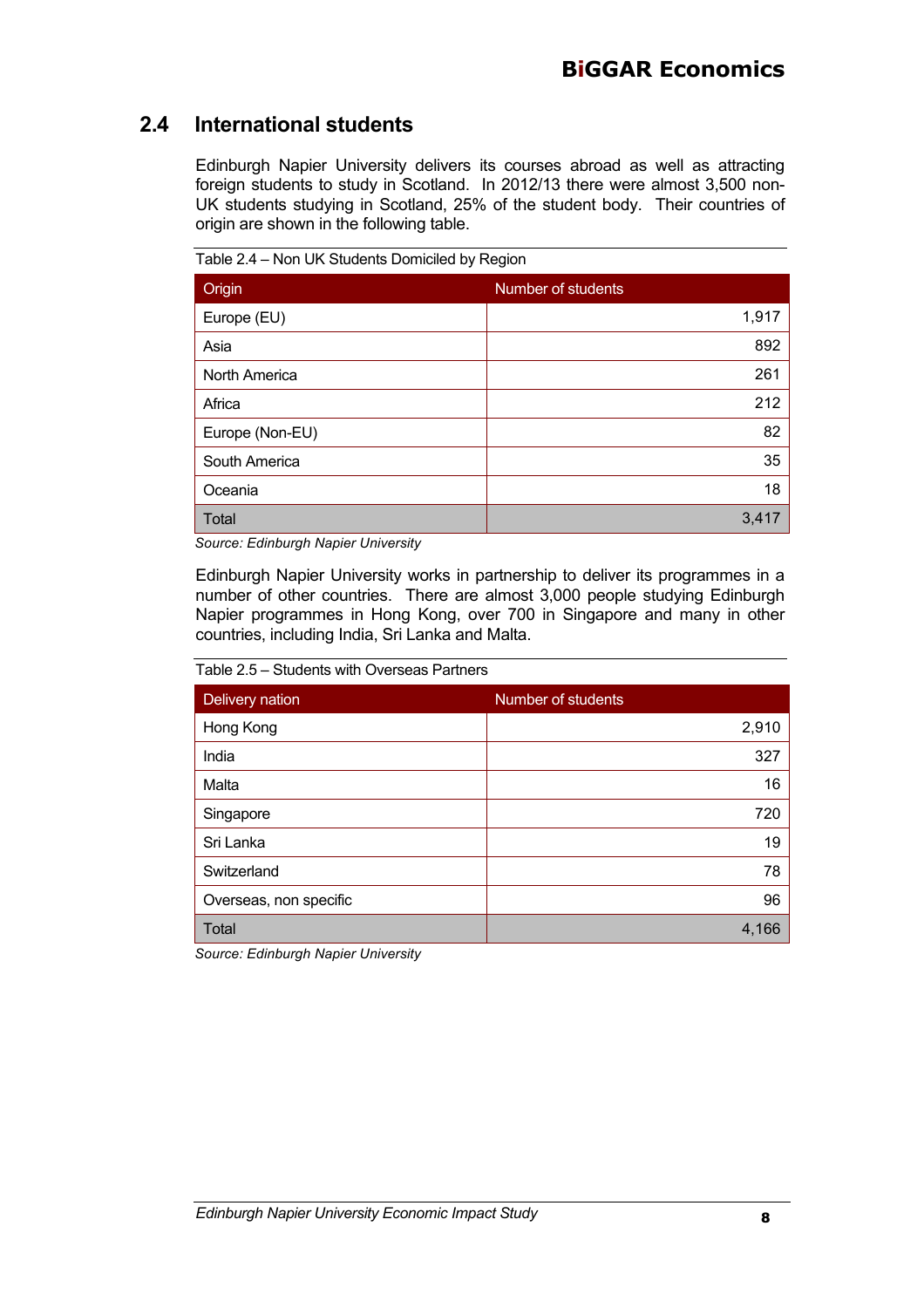## **3 CORE IMPACTS**

The core impacts associated with Edinburgh Napier University are those that occur through the day-to-day operations of the organisation. The core impacts that are covered in this section include:

- direct impacts (University income and employment);
- supplier impact (spending on supplies and services and jobs supported by this spend);
- staff spending impact (impact of the spending of employees); and
- impact of capital spending (impact of the capital spending of the University).

### **3.1 Direct Impact**

The income of Edinburgh Napier University in the academic year 2012/13 was £107.9 million. In the same period, the University spent £28.7 million on supplies.

Edinburgh Napier University employed 1,676 members of staff in 2012/13, equivalent to 1,266 full time equivalents (ftes).

Table 3.1– Direct Impact – Assumptions

|                                            | Value   |
|--------------------------------------------|---------|
| Income of University                       | £107.9m |
| Amount spent on supplies (non-staff costs) | £28.7m  |
| Employees (jobs)                           | 1,676   |
| Employees (ftes)                           | 1.266   |

*Source: Edinburgh Napier University*

The direct operational Gross Value Added (GVA) of the University was calculated by subtracting all of the non-staff expenditure from the total operational income of the University. In this way it can be estimated that the direct GVA impact of Edinburgh Napier University was £79.1 million and the direct employment impact was 1,266 jobs.

#### Table 3.2 – Core Impact

|                         | City of Edinburgh | South East<br>Scotland | Scotland |
|-------------------------|-------------------|------------------------|----------|
| Total GVA (£m)          | 79.1              | 79.1                   | 79.1     |
| Total Employment (ftes) | 1.266             | 1.266                  | 1,266    |

*Source: BiGGAR Economics* 

### **3.2 Supplier Impact**

Edinburgh Napier University has an impact on the wider economy through the purchase of goods and services. This will increase turnover and support employment in the companies that supply the University. In 2012/13 Edinburgh Napier University spent £28.7 million on supplies.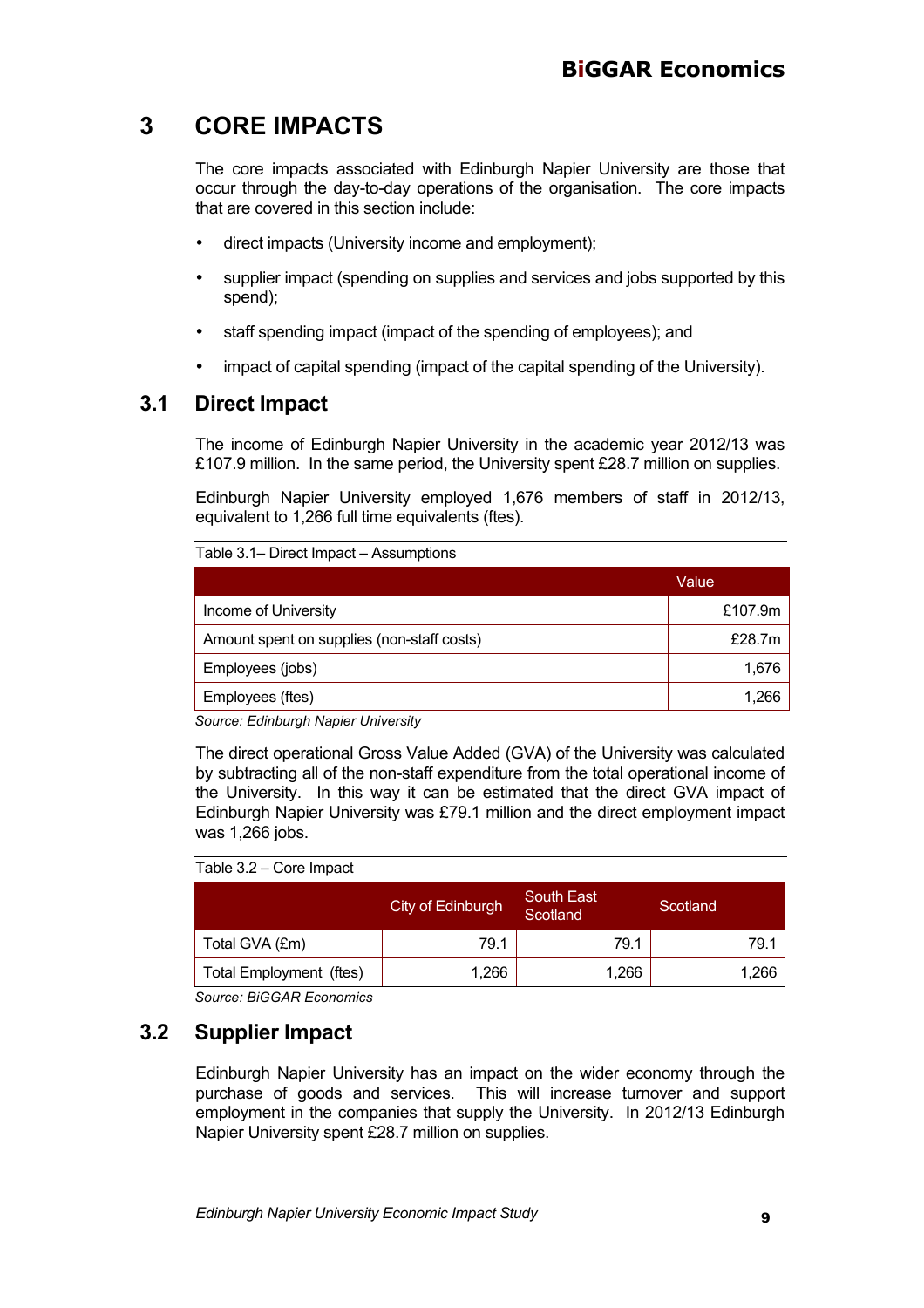## **BiGGAR Economics**

The location of spend on supplies is given in Table 3.3. This shows that 22% of supplies were sourced from within the City of Edinburgh, 29% from South East Scotland and 44% from Scotland (56% were sourced outside Scotland).

Table 3.3 – Expenditure by Location

|                              | City of<br>Edinburgh | <b>South East</b><br>Scotland <sup>1</sup> | Scotland |
|------------------------------|----------------------|--------------------------------------------|----------|
| % of expenditure by location | 22%                  | 29%                                        | 44%      |

*Source: Edinburgh Napier University*

GVA impact of the spend on supplies is estimated by considering the spend on supplies by sector. The spend in each sector supports different GVA depending on the turnover to GVA ratio for that sector (the UK Annual Business Survey<sup>2</sup> gives a breakdown of these figures for industries and smaller sectors). The impact throughout the economy is estimated by applying GVA multipliers appropriate to the sector.

The employment impact of the spend on supplies is estimated by applying the turnover per employee in the industries relevant to the spend. The impact throughout the economy is estimated by applying employment multipliers appropriate to the sector.

The economic impact of Edinburgh Napier University's expenditure on supplies amounts to £3.9 million GVA and 124 jobs in Edinburgh, £6.6 million GVA and 210 jobs in South East Scotland and £11.1 million GVA and 355 jobs in Scotland.

City of **Edinburgh** South East Scotland<br>Scotland Scotland Total GVA  $(\text{Em})$  3.9 6.6 11.1 Total Employment (ftes) | 124 | 210 | 355

Table 3.4 – Supplier Impacts

*Source: BiGGAR Economics* 

### **3.3 Staff Spending Impact**

The staff who are employed by Edinburgh Napier University have an impact on the wider economy through spending their wages. In the period 2012/13, Edinburgh Napier University spent £51.0 million on staff salaries. The economic impact of staff spending depends on where they live. The majority of staff (62%) live within Edinburgh and most of the others (25%) live elsewhere in South East Scotland. The level of salary paid in each study area was assumed to be proportional to the number of staff that live in each area.

Table 3.5 – Staff by Area of Residence

|                               | City of<br>Edinburgh | South East<br>Scotland | Scotland |
|-------------------------------|----------------------|------------------------|----------|
| Area of residence (headcount) | 1.044                | 1.470                  | 1,652    |
| Area of residence (%)         | 62%                  | 25%                    | 11%      |

*Source: Edinburgh Napier University*

<sup>2</sup> ONS, UK Annual Business Survey 2010, 2012

*Edinburgh Napier University Economic Impact Study* 10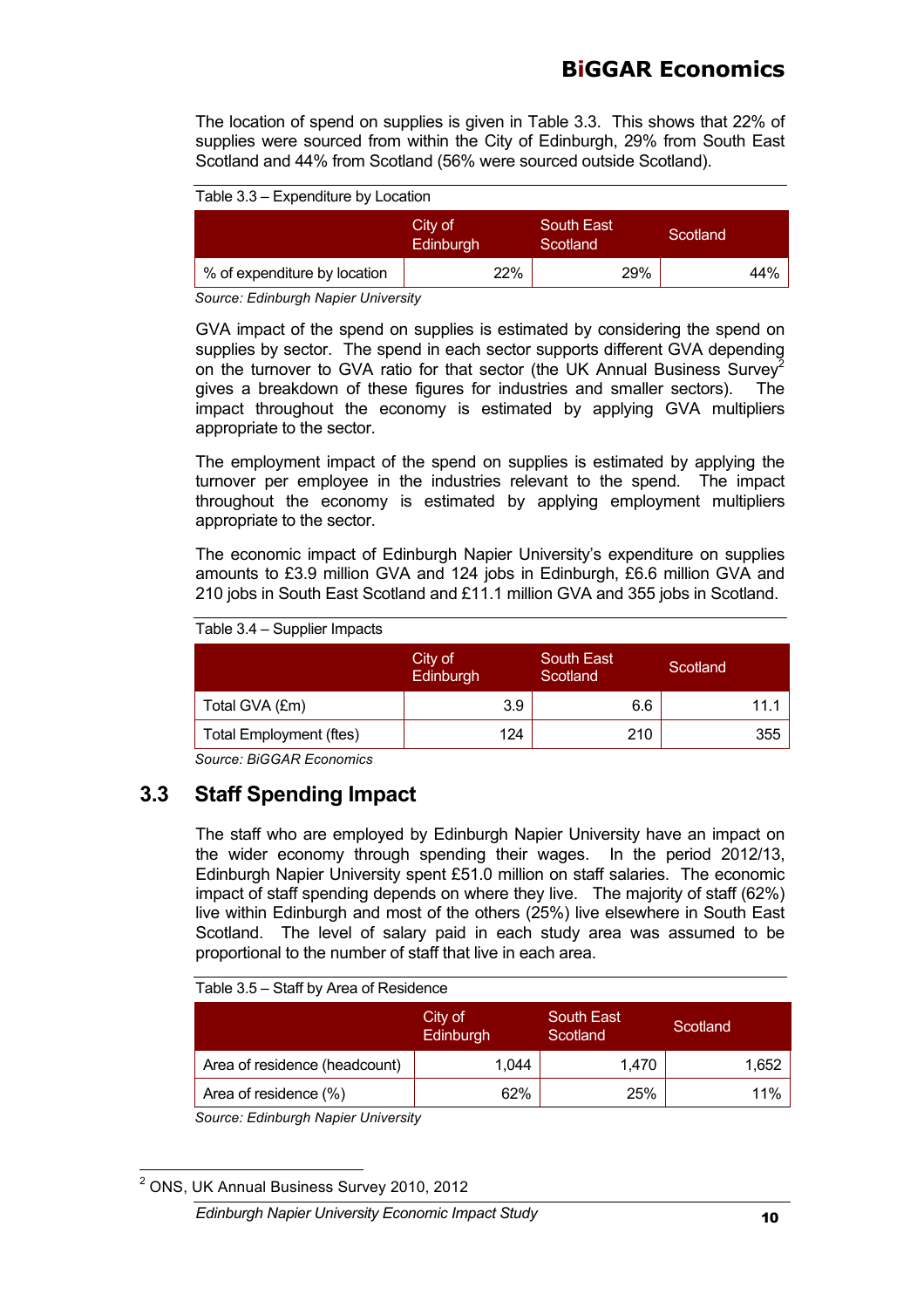## **BiGGAR Economics**

Although staff live in different areas, it was assumed they spend their wages in different places, not just where they live. Particularly given the city location of the University it was assumed that people commuting to Edinburgh from elsewhere spent a proportion of their income in the city. The location of this spend is given as an estimate in Table 3.6.

| Table 3.6 – Staff Spending Assumptions                                            |     |     |     |  |  |
|-----------------------------------------------------------------------------------|-----|-----|-----|--|--|
| <b>Staff Location</b>                                                             |     |     |     |  |  |
| <b>South East</b><br>Elsewhere in<br>City of<br>Edinburgh<br>Scotland<br>Scotland |     |     |     |  |  |
| Spending Edinburgh                                                                | 50% | 40% | 25% |  |  |
| <b>Spending South East Scotland</b>                                               | 60% | 60% | 50% |  |  |
| <b>Spending Scotland</b>                                                          | 70% | 70% | 70% |  |  |

*Source: BiGGAR Economics Assumption*

Staff spending in each of the different areas was calculated using these proportions. Of the £51.0 million that was paid in salaries to staff, £22.5 million was spent in Edinburgh, £29.6 million was spent in South East Scotland and the remainder, £35.2 million was spent elsewhere in the Scotland.

#### Table 3.7 – Total Spend in Each Area

|                                 | City of Edinburgh | South East<br>Scotland | Scotland |
|---------------------------------|-------------------|------------------------|----------|
| Total Spend (£m)                | 22.5              | 29.6                   | 35.2     |
| Course: <i>DICCAD</i> Esonomics |                   |                        |          |

*Source: BiGGAR Economics*

The economic impact of staff spending as measured by GVA and employment supported, is estimated by applying economic assumptions appropriate to the sector as described in the previous section (i.e. turnover/GVA ratio, turnover/employee ratio, GVA multiplier and employment multipliers). This results in an estimation of staff spending supporting an economic impact of £8.3 million GVA and 189 jobs in Edinburgh, an economic impact of £14.8 million GVA and 346 jobs in South East Scotland and in Scotland £19.4 million GVA and 457 jobs.

#### Table 3.8 – Staff Spending Impact

|                                | City of Edinburgh | <b>South East</b><br>Scotland | Scotland |
|--------------------------------|-------------------|-------------------------------|----------|
| Total GVA (£m)                 | 8.3               | 14.8                          | 19.4     |
| <b>Total Employment (ftes)</b> | 189               | 346                           | 457      |

*Source: BiGGAR Economics* 

### **3.4 Capital Spending**

The capital spending of Edinburgh Napier University supports economic activity. A five year average figure has been used in this analysis due to the high yearly variation in capital spending. The average annual capital spend in the last five years is £17.2 million.

The location of the capital contracts was assumed to be the same as that for the supplies (Table 3.3).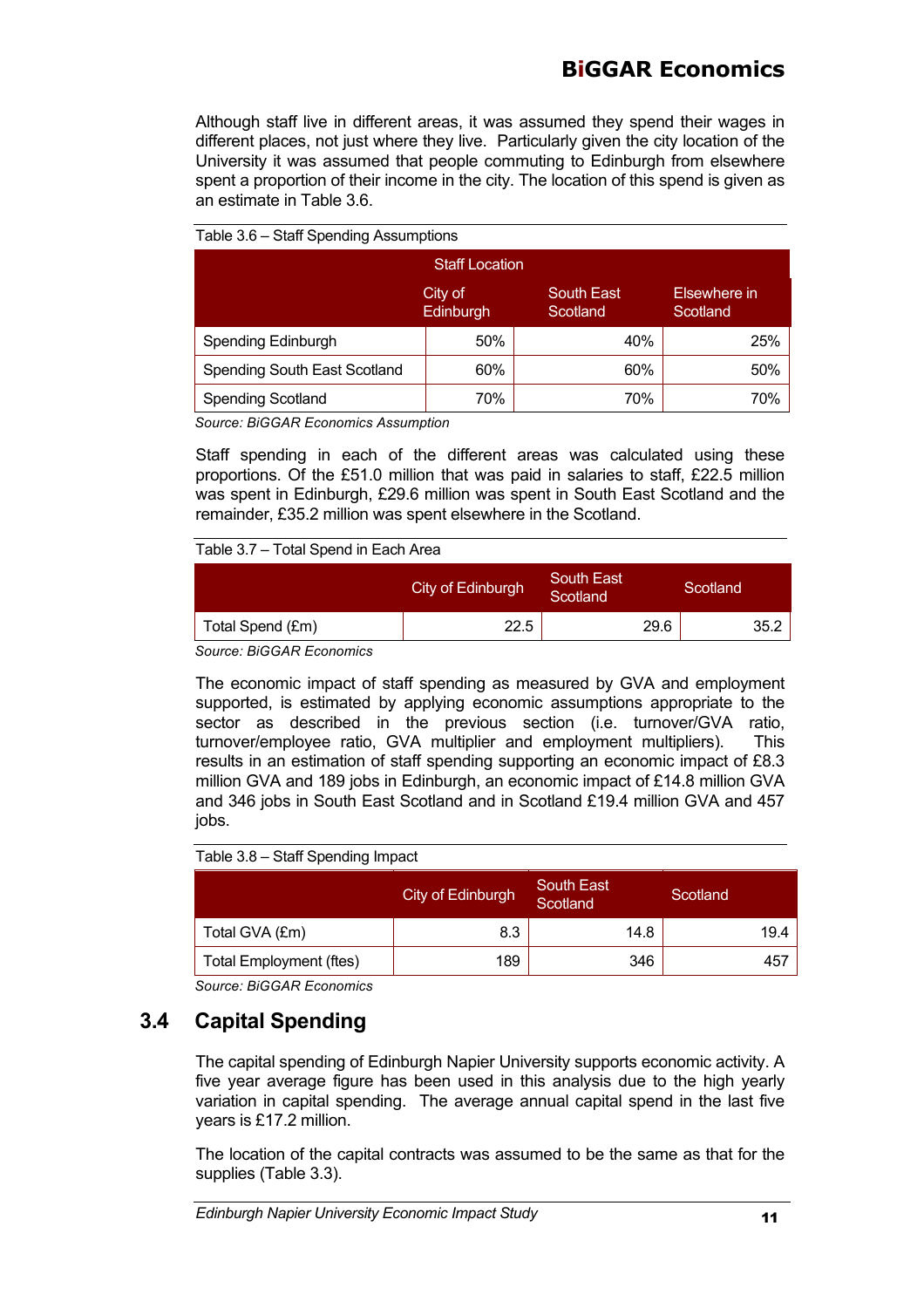In addition to the direct capital spending of the University, Napier is also responsible for £55.0 million private capital investment in student accommodation. This investment will occur over a three year period and so an additional £18.3 million capital spend was included in this impact.

The economic impact of this spending on capital projects was estimated by applying turnover/GVA, turnover/employee ratios and GVA and employment multipliers for the construction and civil engineering sectors. This results in capital spending supporting an estimated £6.1 million GVA and 141 jobs in Edinburgh, £10.4 million GVA and 262 jobs in South East Scotland and £13.0 million GVA and 332 jobs in Scotland.

Table 3.9 – Capital impact

| City of Edinburgh | South East<br>Scotland | Scotland |
|-------------------|------------------------|----------|
| 6.1               | 10.4                   | 13.0     |
| 141               | 262                    | 332      |
|                   |                        |          |

*Source: BiGGAR Economics* 

### **3.5 Core Impacts Summary**

The total core impacts are shown in Table 3.10 and Table 3.11 for each of the study areas. These summarise the impacts described above (direct, supplier, staff spending and capital impacts).

The total core impact of Edinburgh Napier University in Scotland in 2012/13 was £122.7 million GVA and 2,411 jobs (fte). In South East Scotland the total core impact was £110.0 million GVA and 2,084 jobs and in Edinburgh it was £97.4 million and 1,720 jobs.

|                            | City of<br>Edinburgh | <b>South East</b><br>Scotland | Scotland |
|----------------------------|----------------------|-------------------------------|----------|
| Direct Impact (£m)         | 79.1                 | 79.1                          | 79.1     |
| Supplier Impact (£m)       | 3.9                  | 6.6                           | 11.42    |
| Staff Spending Impact (£m) | 8.3                  | 14.8                          | 19.4     |
| Capital Spend Impact (£m)  | 6.1                  | 10.4                          | 13.0     |
| Total Core Impact (£m)     | 97.4                 | 110.1                         | 122.7    |

Table 3.10 – Core impacts – GVA supported (£m)

*Source: BiGGAR Economics – Figures may not total due to rounding*

Table 3.11 – Core impacts - Employment supported(ftes)

|                              | City of Edinburgh | <b>South East</b><br>Scotland | Scotland |
|------------------------------|-------------------|-------------------------------|----------|
| Direct Impact                | 1,266             | 1,266                         | 1,266    |
| Supplier Impact              | 124               | 210                           | 355      |
| <b>Staff Spending Impact</b> | 189               | 346                           | 457      |
| <b>Capital Spend Impact</b>  | 141               | 262                           | 332      |
| <b>Total Core Impact</b>     | 1,720             | 2,084                         | 2,411    |

*Source: BiGGAR Economics – Figures may not total due to rounding*

*Edinburgh Napier University Economic Impact Study* 12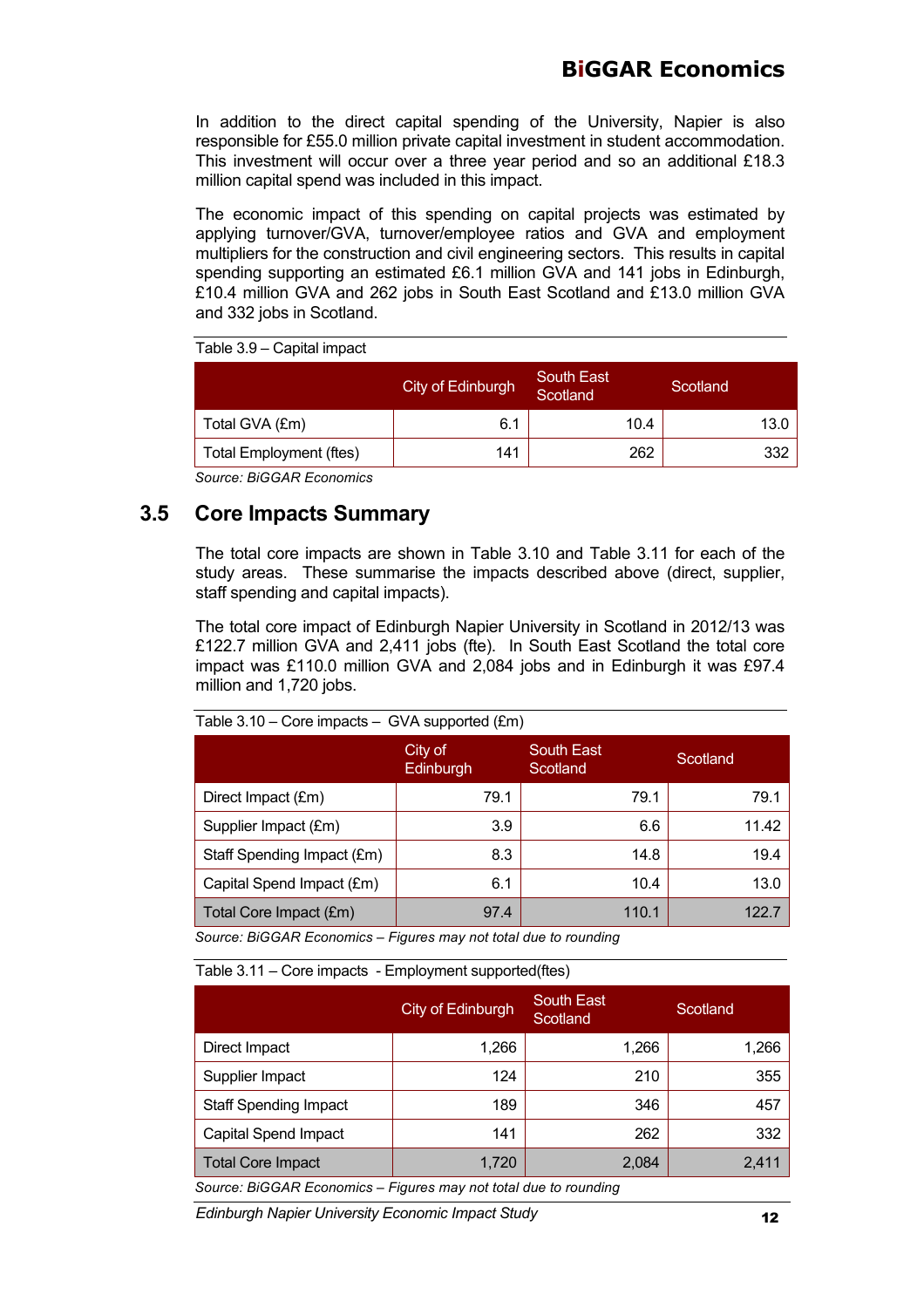## **4 STUDENT IMPACTS**

The impacts associated with Edinburgh Napier University's students include:

- student spending impacts; and
- the impacts of students' part time work.

### **4.1 Student Spending**

Students have an impact on the economy through their spending in the same way that staff have an impact through the spend of their wages (Section 4.3). This impact considers:

- how much students spend;
- where they spend it; and
- what they spend it on.

The amount of money that students spend was based on cost of living from the Department of Business Innovation & Skills<sup>3</sup>, broken down into categories based on information provided on the University's website and adjusted to take account of whether they are undergraduate or post graduate which determines how long they spend studying in the area. In addition the analysis takes excludings money spent on University accommodation as this will have been accounted for in the University's turnover and therefore part of the direct impact analysis.

The economic impacts of student spend were estimated by applying appropriate economic assumptions to the living costs. Student spending is estimated to contribute £48.1 million GVA and supports 852 jobs in the Edinburgh economy and £69.4 million GVA and 1,199 jobs in the Scottish economy.

|                | City of<br>Edinburgh | <b>South East</b><br>Scotland | Scotland |
|----------------|----------------------|-------------------------------|----------|
| Total GVA (£m) | 48.1                 | 63.9                          | 69.4     |
| Total Jobs     | 852                  | 1,110                         | 1,199    |

Table 4.1 – Student Spend Impact

*Source: BiGGAR Economics*

## **4.2 Part Time Work of Students**

The part-time work that students undertake also contributed to the economy. The economic impact of students' paid employment comes from the additional GVA of the businesses that employ them and the multiplier effect that these additional workers have on those businesses' supply chains.

Table 4.4 shows the assumptions used to calculate student impacts. The study assumes that 52% of full students take up part time employment, working an average of 17.5 hours per week. We assume that 50% of this labour is additional: this means that in the Edinburgh labour market in 2012/13, 50% of student jobs

 $3$  Department for Business Innovation & Skills, Student Income and Expenditure Survey 2011/12, June 2013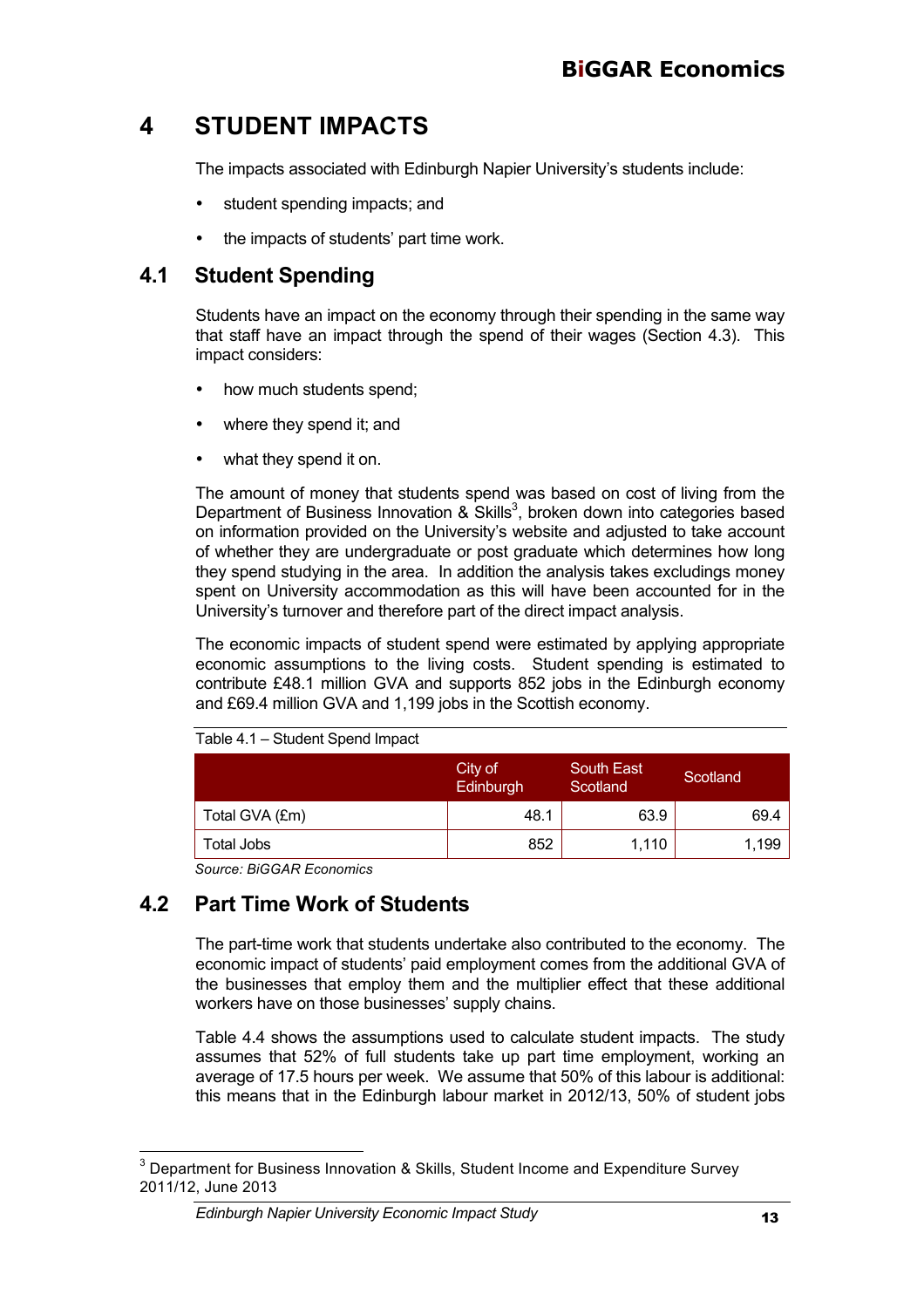## **BiGGAR Economics**

would have been unfilled without the availability of student labour. Therefore, 50% of the economic impact of this labour has been attributed to the University.

Table 4.2 – Student Work Assumptions

| Assumption                                             | Value | Source                             |
|--------------------------------------------------------|-------|------------------------------------|
| Proportion of full-time students who work<br>part-time | 52%   | <b>BiGGAR Economics Assumption</b> |
| Average number of hours worked                         | 17.5  | NUS "Still in the Red"             |
| Additionality of labour                                | 50%   | <b>BiGGAR Economics Assumption</b> |

By applying these assumptions to the number of full time students at Edinburgh Napier University in 2012/13 and their location, we can estimate that the additional hours worked (and fte equivalent jobs supported).

The additional GVA that this amount of student labour generates for the businesses in which they are employed is calculated using the GVA per employee ratios for the industries in which students most frequently find work.

In this way it can be shown that the total economic impact of student part time work was £27.3 million GVA and 76 jobs in Edinburgh and £34.7 million GVA and 267 jobs in Scotland.

| Table 4.3 – Part-Time Work Impact |
|-----------------------------------|
|-----------------------------------|

| City of<br>Edinburgh | <b>South East</b><br>Scotland | Scotland |
|----------------------|-------------------------------|----------|
| 27.3                 | 33.0                          | -34.7    |
| 76                   | 214                           | 267      |
|                      |                               |          |

*Source: BiGGAR Economics* 

### **4.3 Summary of Student Impacts**

The impacts that are associated with student spending and student work generated £104.1 million GVA and 1,467 jobs for the Scottish economy. Of this £75.5 million GVA and 928 jobs are in Edinburgh.

|                               | City of<br>Edinburgh | South East<br>Scotland | Scotland |
|-------------------------------|----------------------|------------------------|----------|
| <b>Student Spending</b>       | 48.1                 | 63.9                   | 69.4     |
| <b>Student Part-Time Work</b> | 27.3                 | 33.0                   | 34.7     |
| <b>Total Student Impact</b>   | 75.5                 | 96.9                   | 104.1    |

Table  $4.4 -$  Student Impacts – GVA supported ( $f$ m)

*Source: BiGGAR Economics – Figures may not total due to rounding*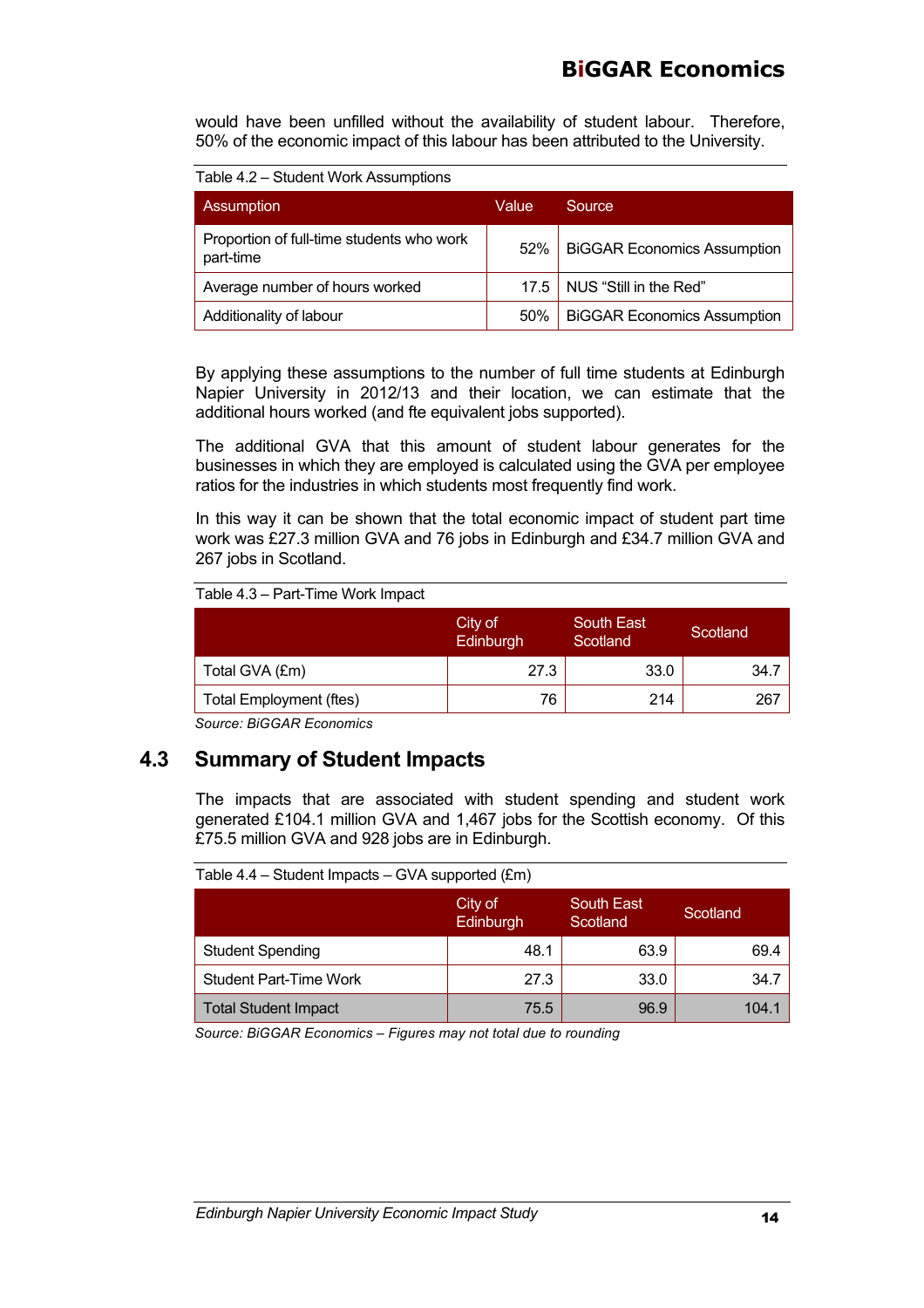## **BiGGAR Economics**

| Table 4.5 – Student Impacts – Employment supported |                      |                               |          |  |  |
|----------------------------------------------------|----------------------|-------------------------------|----------|--|--|
|                                                    | City of<br>Edinburgh | <b>South East</b><br>Scotland | Scotland |  |  |
| <b>Student Spending</b>                            | 852                  | 1,110                         | 1,199    |  |  |
| <b>Student Part-Time Work</b>                      | 76                   | 214                           | 267      |  |  |
| <b>Total Student Impact</b>                        | 928                  | 1.324                         | 1,467    |  |  |

*Source: BiGGAR Economics – Figures may not total due to rounding*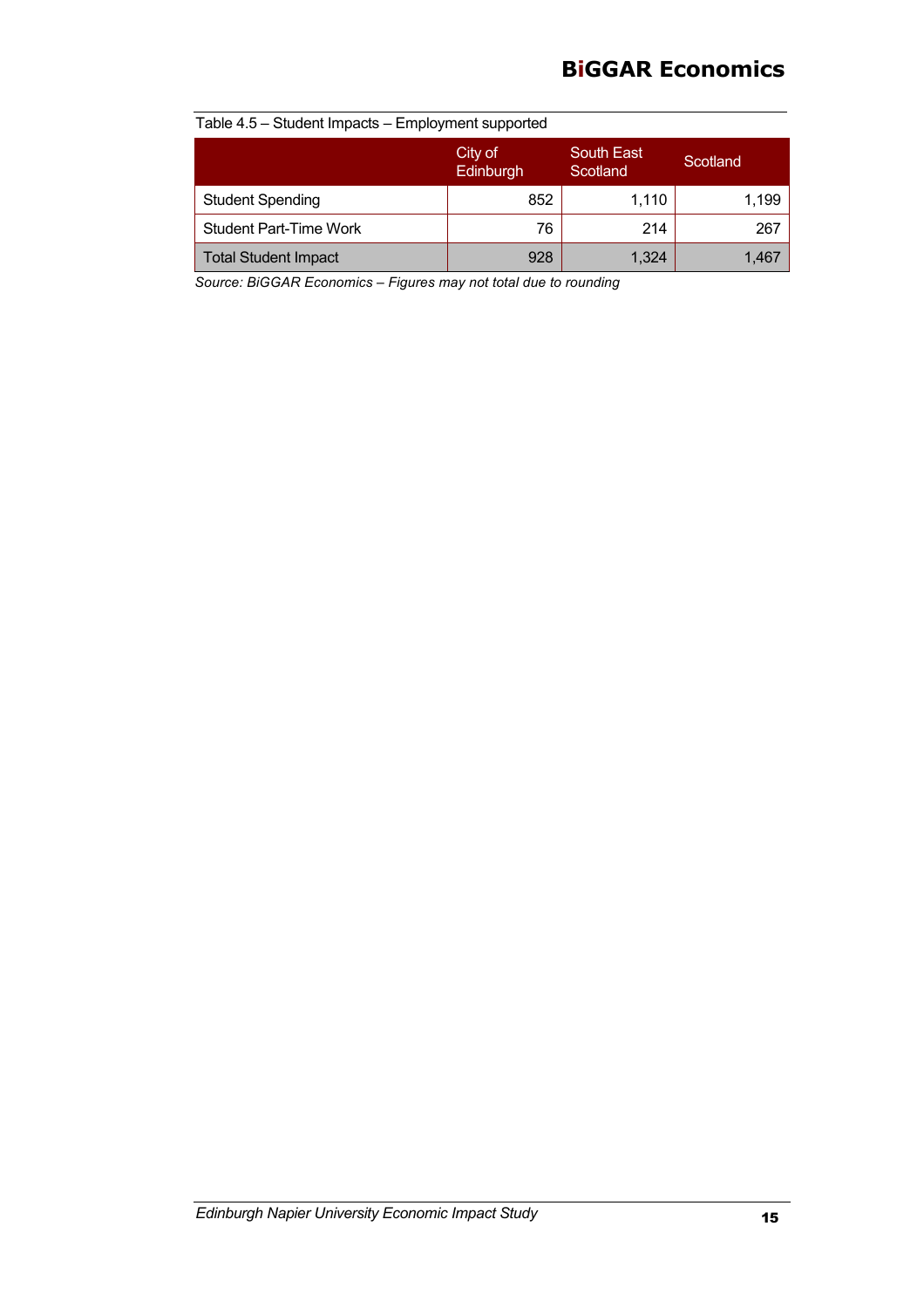## **5 EMPLOYABILITY AND ENTREPRENEURSHIP**

Edinburgh Napier University's focus on employability and entrepreneurship feed through the delivery of its activities. These two themes have a strong connection as the focus on entrepreneurship provides students with skills that make them more employable. For example the experience of starting a company whilst a student makes students more attractive to prospective employers and provides them with skills that make them more effective employees.

This is reflected in statistics from the Destination of Leavers from Higher Education (DLHE) datasets for  $2011/12<sup>4</sup>$  graduates, which show that 92.4% of Napier graduates surveyed were in work or further study within six months of graduating. Of those in full time work:

- 79% were working in professional / managerial roles;
- 58% were employed in Edinburgh and the Lothians;
- 20% were employed in the rest of Scotland; and
- 8% were employed in the EU or overseas.

The top industries that graduates securing full time work entered were:

- human health and social work activities (20%);
- professional, scientific and technical activities (11%);
- information and communication (10%);
- wholesale and retail trade (9%);
- financial and insurance services (7%); and
- accommodation and food service activities (7%).

The initiatives developed at Edinburgh Napier University that lead to these strong employment outcomes include are discussed in this Chapter.

## **5.1 Start-Up Companies - Bright Red Ventures and the Moffat Centre**

Edinburgh Napier University has a strong focus on entrepreneurship, as discussed later in this report. Student and graduates are encouraged to start up their own businesses both during study and after study.

Edinburgh Napier University is unusual in providing free incubator space as well as business advice and mentoring. The key activities undertaken by the University to support start-up companies are through the Moffat Centre at Craiglockhart and Bright Red Ventures at Merchiston are incubator spaces for students and graduates of Edinburgh Napier who want to set up and run their own businesses. The University aims to encourage all its students to consider selfemployment as a realistic choice. These two facilities are open 7 days a week and students can access hot desks, phones, printers and other general office supplies.

<sup>4</sup> DLHE data for the 2012/13 cohort will be published in June 2014 and so is not available for this report.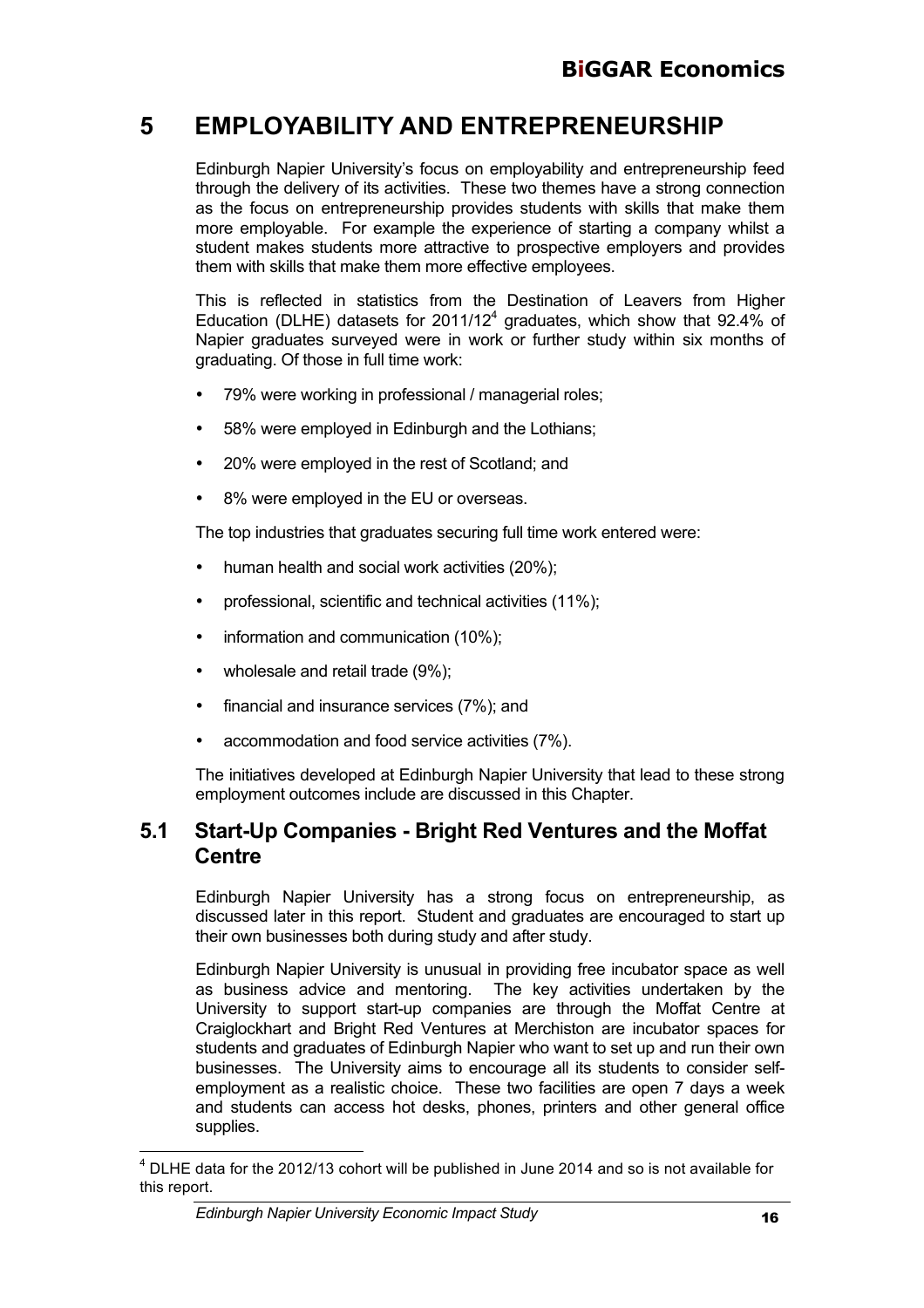These facilities to date have supported over 1,200 students since 2004, who have currently started up 253 businesses and 158 are still active. The magnitude of this activity can be shown by the fact that in 2011/12, 42% of the total number of graduate start ups in Scotland that are recorded by Universities.

In addition a wide range of activities are carried out such as:

- staff from Harper McLeod comes in every annually to deliver a session on legal issues for creative arts businesses;
- network of lawyers and accountants who will offer free advice in 1-1 clinics
- seminar on relevant topics such as the Angel Investment scene in Scotland; and
- promoting business events run by various organisations such as Business Gateway.

Some students and graduates remain self employed, while others have established larger businesses. The estimated turnover of these companies in 2012/13 was £8.2 million. Information gathered by the University for the Higher Education Statistics Agency (HESA) to compile the Higher Education Business and Community Interaction Survey (HE-BCI) give the average employees per start up is 1.42. The analysis has assumed that 75% are based in Edinburgh, 80% in South East Scotland and 90% in the rest of Scotland.

Within employment generated the graduate starting up the company has been excluded so that our analysis does not double count future graduate employment impacts discussed later on in this study.

|                                        | City of Edinburgh | <b>South East</b><br>Scotland | Scotland |
|----------------------------------------|-------------------|-------------------------------|----------|
| Total employment                       | 613               | 174                           | 195      |
| Total employment<br>excluding graduate | 48                | 51                            | 58       |

| Table 5.1 - Employment in Start Up Companies |  |  |
|----------------------------------------------|--|--|
|----------------------------------------------|--|--|

*Source: BiGGAR Economics*

It was assumed that the majority of these start up companies would be providing professional services, therefore economic assumptions appropriate to this industry were used to estimate the economic impact of these additional employees.

In this way it was estimated that the student and graduate start up companies of Edinburgh Napier University contributed £1.8 million GVA and 70 jobs in Edinburgh, £3.1 million GVA and 115 jobs in South East Scotland and £4.1 million GVA and 147 jobs in the Scotland.

#### Table 5.2 – Start-up Companies Impacts

|                         | City of Edinburgh | 'South East<br>Scotland | Scotland |
|-------------------------|-------------------|-------------------------|----------|
| Total GVA (£m)          | 1.8               | 3.1                     | 4.1      |
| Total Employment (ftes) | 70                | 115                     | 147      |

*Source: BiGGAR Economics*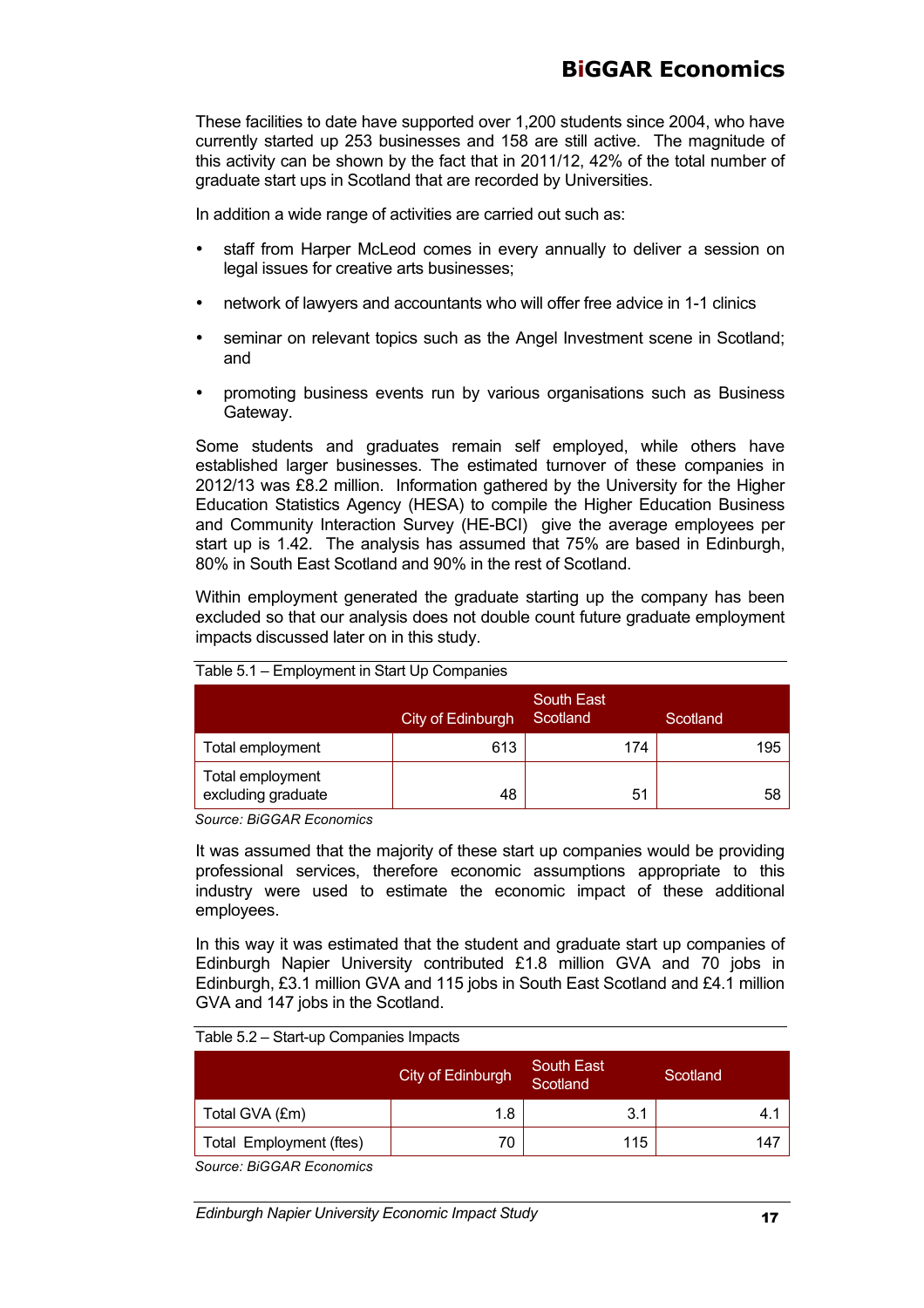In addition the University is a partner in Entrepreneurial Spark. This is an incubator model supported by some of Scotland's leading entrepreneurs where entrepreneurs supported in the incubator receive six months of intensive support, advice and networking connectivity. These models are located across Scotland and Edinburgh Napier University provided the incubator space to enable the network to open its operations in Edinburgh.

## **5.2 Confident Futures and Stand Out**

All Edinburgh Napier University's courses aim to develop confident, employable graduates with effective attitudes to knowledge, learning, citizenship and the world of work. Edinburgh Napier's Graduate Attributes Model captures what it thinks makes a graduate both unique and valuable. It produces a graduate attribute profile for each subject area, to help students to understand the personal and professional qualities they have developed throughout their period of study.

The Confident Futures initiative was originally developed in 2005. Confident Futures is a set of personal and professional development workshops that are designed to equip students to be more successful in their academic studies and be more competitive and productive in employment. The initiative includes group work, placements, project work and making a presentation.

All Edinburgh Napier University students are able to attend workshops that are part of the open programme, free of charge. These workshops are also available to the University's alumni. Confident Futures is promoted under Edinburgh Napier's 'stand out campaign<sup>5</sup>.

Stand Out is a programme of events, support and advice to help students and graduates secure a job. The activities offered include:

- one to one advice and guidance;
- CV Doctor;
- online contact with a careers adviser;
- assessment centre preparation:
- access to current graduate vacancies; and
- workshops to help secure a graduate job on topics such as: social media to make career connections; how to sell your strengths; how to make Stand Out job applications; self employment.

## **5.3 Widening Participation – employment destinations**

Towards a Confident Future (TACF) is a three year project sponsored by the Big Lottery Fund with an aim to bridge the gap in employability outcomes for students from non traditional backgrounds.

Students from non traditional backgrounds are sometimes disadvantaged through transitions; into university, throughout their studies and ultimately into graduate employment. Later on in this chapter impacts of the University's work on widening access are discussed. This additional reach through the university

<sup>5</sup> http://www.napier.ac.uk/study/support/careers/stand-out/About-Stand-Out/Pages/home.aspx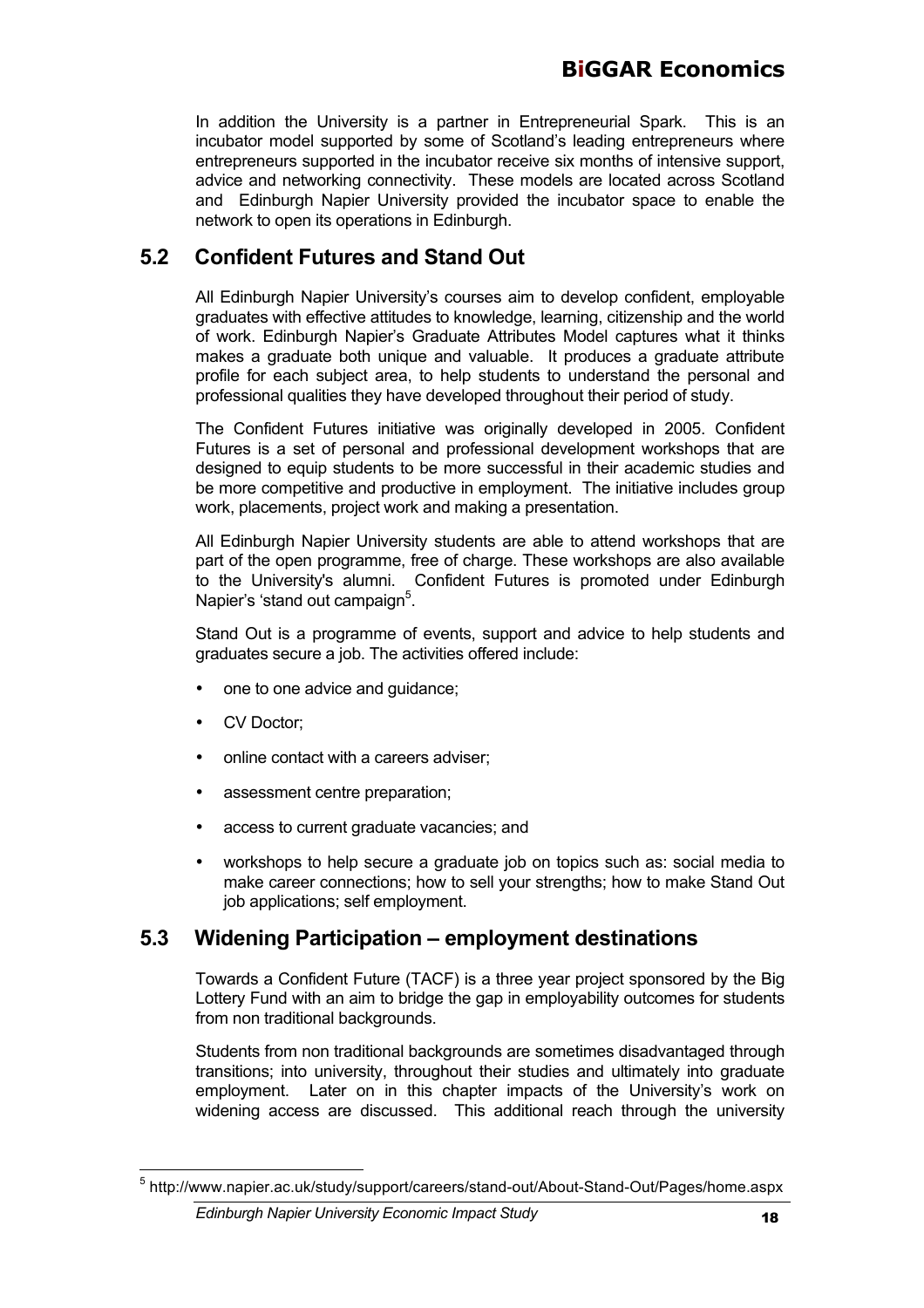careers of students from disadvantaged backgrounds ensures that the work on widening access follows through to employment destinations.

Towards a Confident Future is aimed at third and fourth year Scottish Domiciled Students who also fall into at least one of the following categories: over 25; first generation at university; direct entrant from FE; home postcode area has lower participation in HE.

The target outcome is for a 15% increase in disadvantaged students gaining graduate level employment by the end of the project. There has been an improvement in TACF participants gaining 'full time paid work only' from 48% in DLHE January 2011 to 53% in DLHE January 2012. However, the most marked improvement relates to graduate occupations, where there has been a very considerable increase in TACF participants who are in 'full time paid work only' entering graduate occupations, from 47% in DLHE January 2011 to 84% in DLHE January 2012.

The project also supports progression into year 4 for year 3 students. 57.3% of TACF year 2 participants have progressed from year 3 into year 4 of their programme in comparison to 49.6% for the overall UK population. Students who were in the target population but did not participate in any initiative achieved a progression rate of 41.4%.

## **5.4 Bright Red Triangle**

Bright Red Triangle is based in the Business School at Edinburgh Napier University. Bright Red Triangle recruits undergraduate, postgraduate and doctoral students as junior consultants. They are paired with a staff member to complete projects for external organisations. Bright Red Triangle is intended to create and develop relationships which could provide career paths for graduates and at the same time enhance the competitive edge of the local business community: an important element of economic impact. Services offered include: market research; market analysis; growth analysis; business advice; marketing; sales; administration and PR.

Over the last year, Bright Red Triangle has taken on 60 junior consultants and almost 40 projects have been delivered for mostly SMEs in the local area.

The impact of this is much wider than students who success in becoming junior consultants. The application process attracts over 500 applicants who go through an assessment process to apply for the position of junior consultants. The process of going through the assessment contribute to their employability. In the process of creating awareness of this activity over 100 companies have been engaged with.

## **5.5 Entrepreneurship modules**

As well as informal activities that are organised by the incubator spaces there are 1,136 students enrolled on 22 different entrepreneurship modules which form part of students courses. These range from general topics such as exploring entrepreneurship to specific course such as selling for entrepreneurs.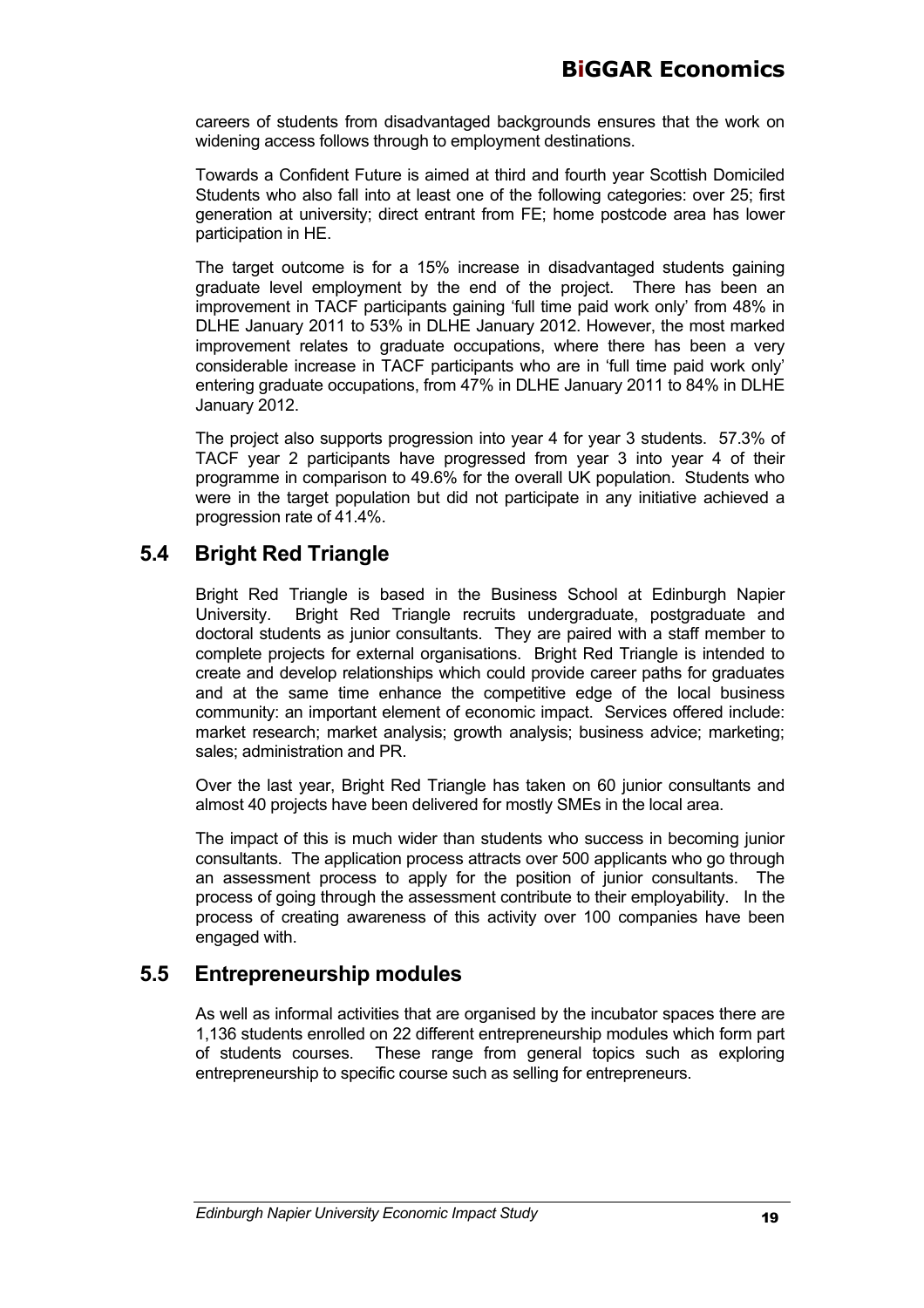### **5.6 e-Placements**

e-Placement Scotland is a "Learning to Work 2" project funded by the Scottish Funding Council<sup>6</sup>. It is a partnership between Edinburgh Napier University, e-skills UK and Scotland IS, designed to increase the number of paid placements for computing and IT students studying at Scotland's universities and colleges.

Between 1 August 2010 and 30 April 2013, the project created 530 paid placement opportunities, of which about 300 are at Edinburgh Napier University. The brand is now well established in the higher education and college sectors. According to the project evaluation, a programme of events has been rolled out at universities and colleges with employer input and technical talks from industry benefit not only the students who gain a placement, but bring the tech sector to life for all students. Businesses have also taken advantage of a series of short training courses staged in colleges and aimed at building connections.

e-Placement Scotland has 130 employers actively involved in the project and in total it has reached 974 employers in the following sectors:

- 70% IT/Technology;
- 18% Higher Education;
- 6% finance; and
- 5% other sectors.

53% of the placements are with SMEs, 26% large national companies and 21% multinationals. 58% of placements are for three months full-time over the summer break. 18% of placements last three to six months and 24% of placements are between six and 12 months long.

### **5.7 Biological Sciences Skills Passport**

Edinburgh Napier University has established a skills programme in association with Charles River Laboratories. This was driven by a demand from industry for graduates to possess a greater range of both hard and soft skills.

Primary qualitative research with a cross-section of life science companies was undertaken, identifying skills gaps in biological sciences graduates. An employer liaison panel was established comprising of academic staff, industry representatives and student representatives. The aim of the panel is to discuss skills gaps, programme changes, skills provision and the development of a Skills Passport.

Programme teams within the School of Life, Sport and Social Sciences are very aware of the importance of supporting students to become competent, confident graduates. The Skills Passport project is focussed on enhancing the employability of biological sciences graduates and its economic impacts will be on improved probability of employment, graduate productivity and saving employers the cost of re-training graduates to meet company requirements.

<sup>6</sup> http://www.sfc.ac.uk/skills/LearningtoWork/LearningtoWorkProjects.aspx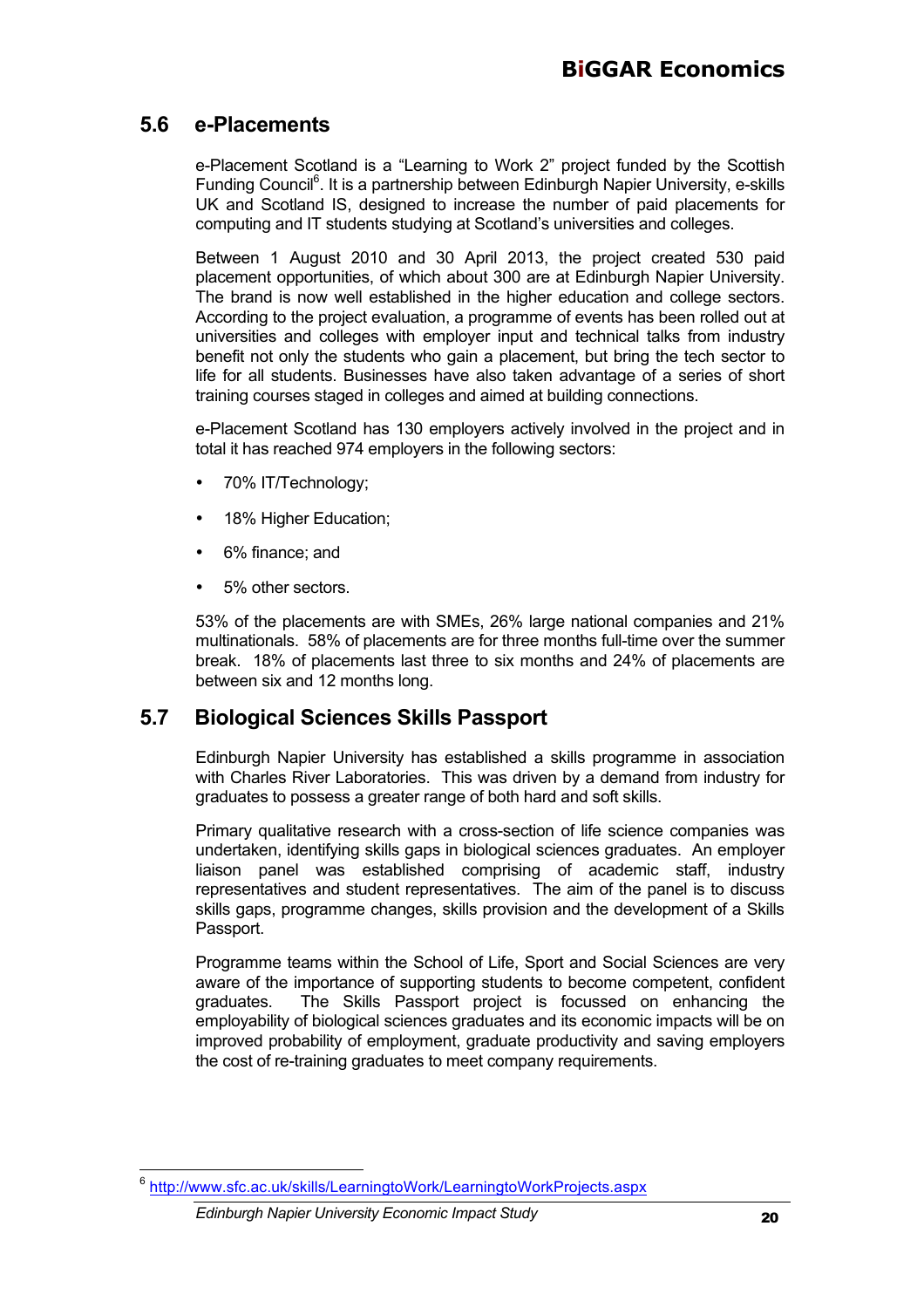## **5.8 Student Placements**

#### **5.8.1 Non Health Placements**

The University's Academic Strategy 2009-15 states that Edinburgh Napier programmes are characterised by 'an applied, professional or vocational focus which contributes directly to employability'. At the same time, the University 'seeks to promote and encourage the development of new approaches to programme delivery - for example, employer-linked and work-based learning programmes'.

Information regarding placements outside of nursing and midwifery placements was difficult to source. It is assumed that a student will make a contribution to an organisation if the placement is long enough for the organisation to invest in training or provide the student with a project to carry out, therefore only longer term placements are considered. The table below lists the assumptions made about student numbers, placement length and student productivity for each faculty.

|                                                             | <b>Business</b><br>School | <b>FECCI</b> | <b>FHLSS-</b><br>exc Health |
|-------------------------------------------------------------|---------------------------|--------------|-----------------------------|
| Proportion of students who undertake<br>placements annually | 5%                        | 5%           | 5%                          |
| Number of students on placement annually                    | 414                       | 454          | 100                         |
| Student productivity as % of employed worker                | 38%                       | 38%          | 38%                         |
| Average Length of placements (weeks)                        | 13                        | 13           | 13                          |
| Proportion of placements in City of Edinburgh               | 50%                       | 50%          | 50%                         |
| Proportion of placements in SE Scotland                     | 75%                       | 75%          | 75%                         |
| Proportion of placements in Scotland                        | 100%                      | 100%         | 100%                        |

Table 5.3 – Student Placement Assumptions

*Source: BiGGAR Economics*

The economic impact associated with the productivity of the student placements was estimated based on the industries in which these placements occurred. The time spent on placements was converted into the equivalent additional staff numbers at the companies in order to estimate output. The number of weeks that a student was on placement and the student productivity as percentage of employed worker enabled the staff output equivalent for each of the faculties to be estimated. The direct GVA was then estimated by multiplying this staff output equivalent by the GVA per member of staff in the appropriate sectors. The indirect impacts associated with this were calculated by applying the appropriate multipliers for these sectors.

Many students who undertake placements at a company go on to paid employment with these companies after graduation. This analysis has used the estimate provided in the previous section of the number of e–placement participants who go on to work for their host organisation. Savings to businesses from placements include recruitment and training costs saved and the initial productivity of new employees that are employed from placements. The recruitment costs and training costs per graduate are given in are taken from a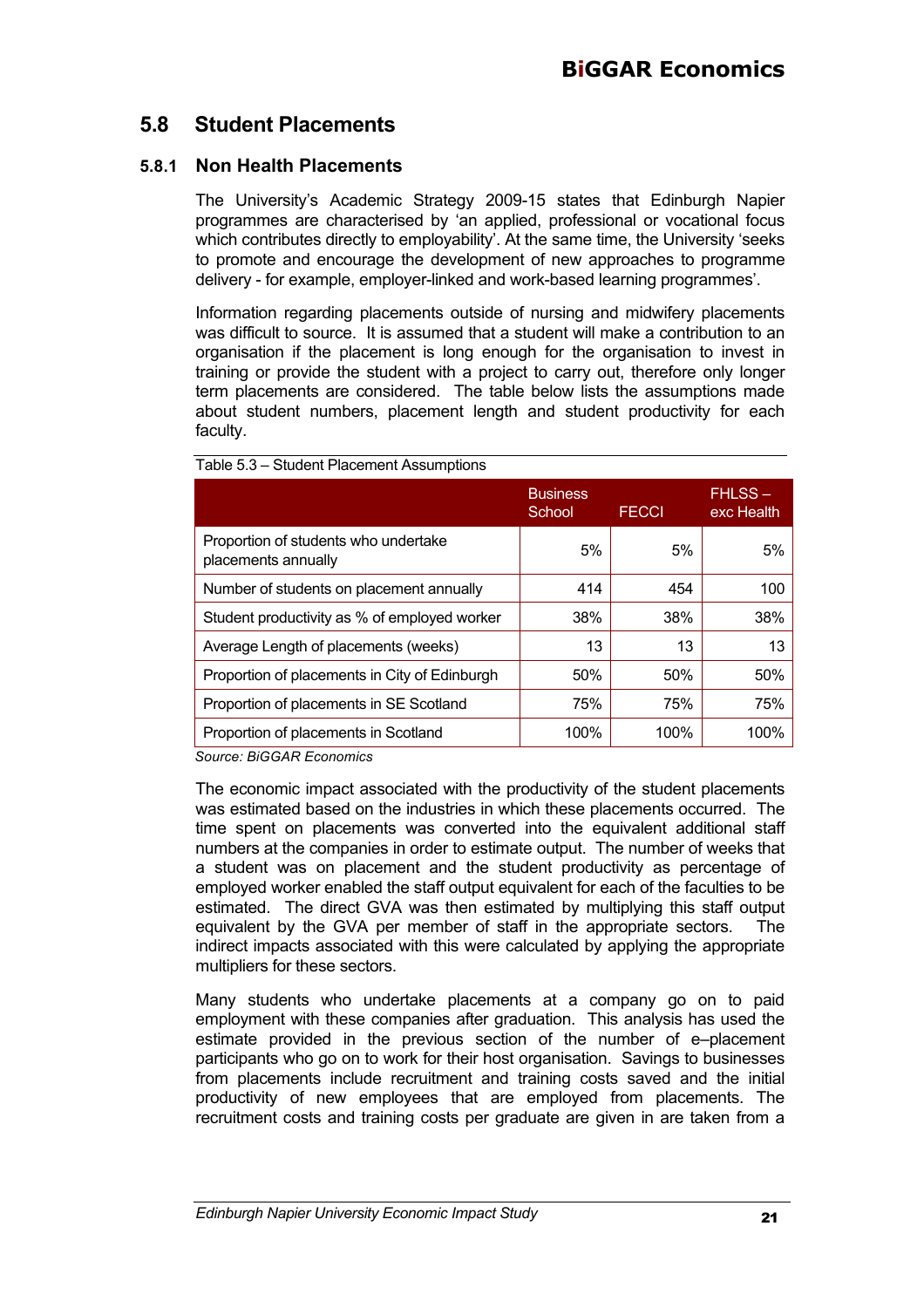survey by Kent County Council<sup>7</sup>. It was assumed that a proportion of these costs would be avoided if a student on placement was employed at the company.

| Table 5.4 - Businesses of Hiring Students who have been on Placements: assumptions         |        |  |
|--------------------------------------------------------------------------------------------|--------|--|
|                                                                                            | Value  |  |
| Recruitment cost per graduate                                                              | £3,252 |  |
| Training and other costs per graduate                                                      | £3,963 |  |
| % of training costs saved                                                                  | 50%    |  |
| Proportion of placement students who are offered permanent<br>employment with host company | 25%    |  |

*Source: BiGGAR Economics*

#### **5.8.2 Practice Learning Experiences**

The training nature of placements undertaken by students of health and social care courses means they are known as Practice Learning Experiences (PLE). The University of Napier provided details of the number of students on these courses who were on placements and the number of hours which these placements were undertaken for. The productivity of these students are assumed to be higher than non health students due to the length of this training.

| Table 5.5 – Student Placement Assumptions    |           |  |  |
|----------------------------------------------|-----------|--|--|
|                                              | Value     |  |  |
| Number of students undertaking PLE           | 1,625     |  |  |
| Hours of PLE generated                       | 1,126,762 |  |  |
| Student productivity as % of employed worker | 75%       |  |  |

*Source: BiGGAR Economics, \*Napier University*

The economic impact associated with the productivity of PLE was the same methodology as described for the non-health impacts. The time spent on placements was converted into the equivalent additional staff numbers at the companies in order to estimate output. The number of weeks that a student was on placement and the student productivity as a percentage of nemployed worker enabled the staff output equivalent for each of the faculties to be estimated. The direct GVA was then estimated by multiplying this staff output equivalent by the GVA per member of staff in the health sector. The indirect impacts associated with this were calculated by applying the appropriate multipliers for these sectors.

It was assumed that there was no savings in recruitment and training costs associated with students undertaking placements in the health sector because a placements programme is mandatory in all accredited health courses that feed into the NHS.

#### **5.8.3 Placements Impact**

The total placements impact of placements was calculated by summing the productivity of both the health and non-health placements with the savings to business impacts of the non-health placements. The estimated impacts are given in Table 5.6. This shows that the total impact in Scotland was £31.9 million GVA

<sup>7</sup> Kent County Council Graduate Recruitment Scheme, 2010

*Edinburgh Napier University Economic Impact Study* 22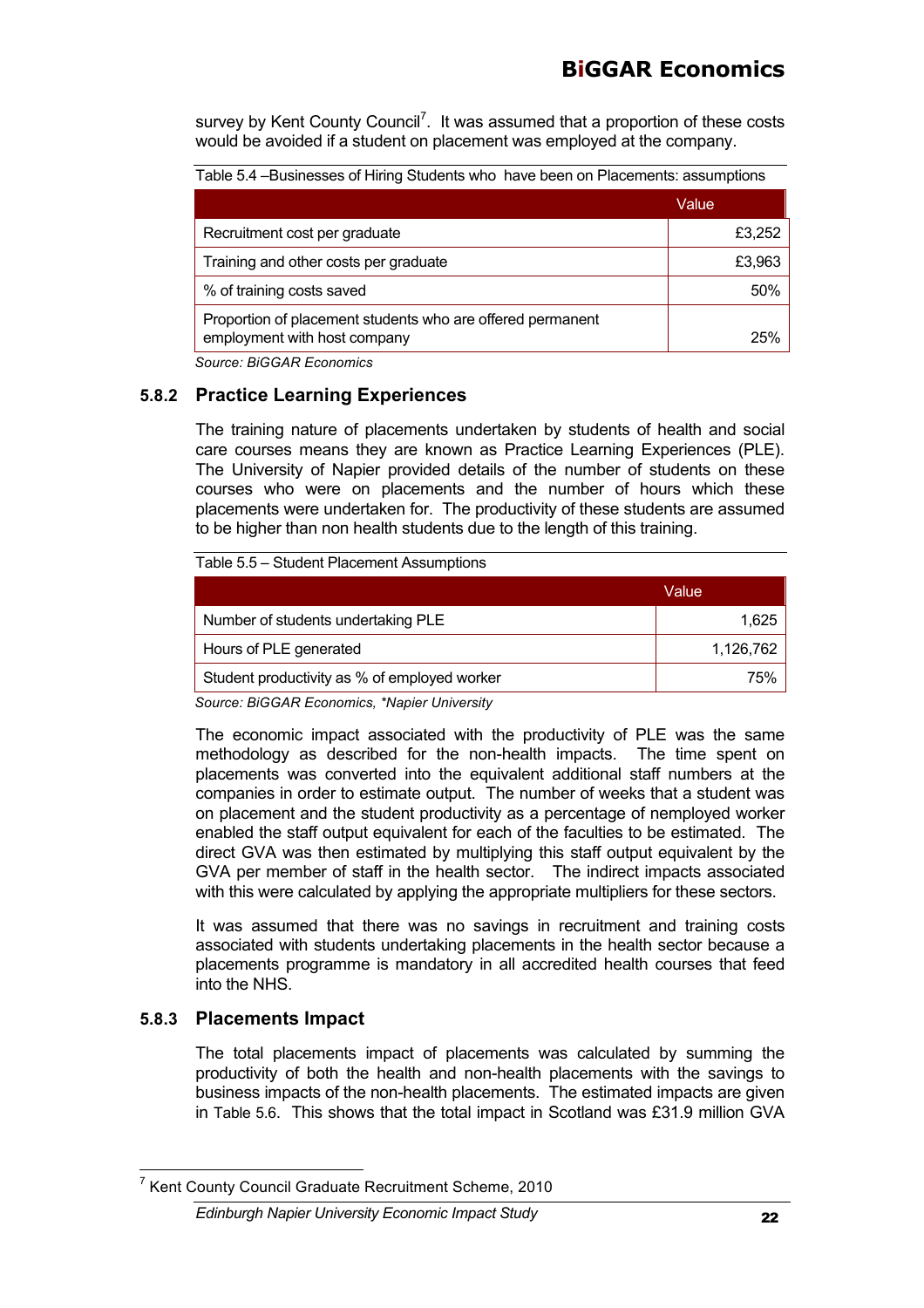and 171 jobs and the impact in the City of Edinburgh was £14.3 million and 51 jobs.

| Table 5.6 - Student Placements Impact |  |
|---------------------------------------|--|
|---------------------------------------|--|

|                         | City of Edinburgh | <b>South East</b><br>Scotland | Scotland |
|-------------------------|-------------------|-------------------------------|----------|
| $GVA$ (£m)              | 14.3              | 24.3                          | 31.9     |
| Total employment (ftes) | 51                | 137                           | 171      |

*Source: BiGGAR Economics*

## **5.9 Widening Participation**

#### **5.9.1 Cost of a spell of youth unemployment**

The University's commitment to providing access to a wide range of students has led it to recruit students from a wide range of backgrounds. The Scottish Index for Multiple Deprivation (SIMD) is the Scottish Government's official tool for identifying those places in Scotland suffering from deprivation. Edinburgh Napier University has 10% of students coming from a postcode within Scotland's 20% most deprived areas (SIMD).

Although the SIMD is an imperfect measure of the background of a student, this measure can give a rough estimation of deprivation. Edinburgh Napier University had the fifth best record for entrants from deprived backgrounds by the SIMD 20 measure. This is to be expected given the local reach of the University and Edinburgh and the Lothians has a significantly less deprivation than the local areas of the Universities that perform better on this measure. For example the Community Health Partnerships (CHP) within the Greater Glasgow & Clyde area contain 45.4% of the most 15% deprived areas while the CHPs within the Lothian area have 7.5% of these areas.<sup>8</sup>

*Edinburgh Napier University Economic Impact Study* 23

 $8$  A National Statistics Publication for Scotland, Scottish Index of Multiple Deprivation 2012, , 18 December 2012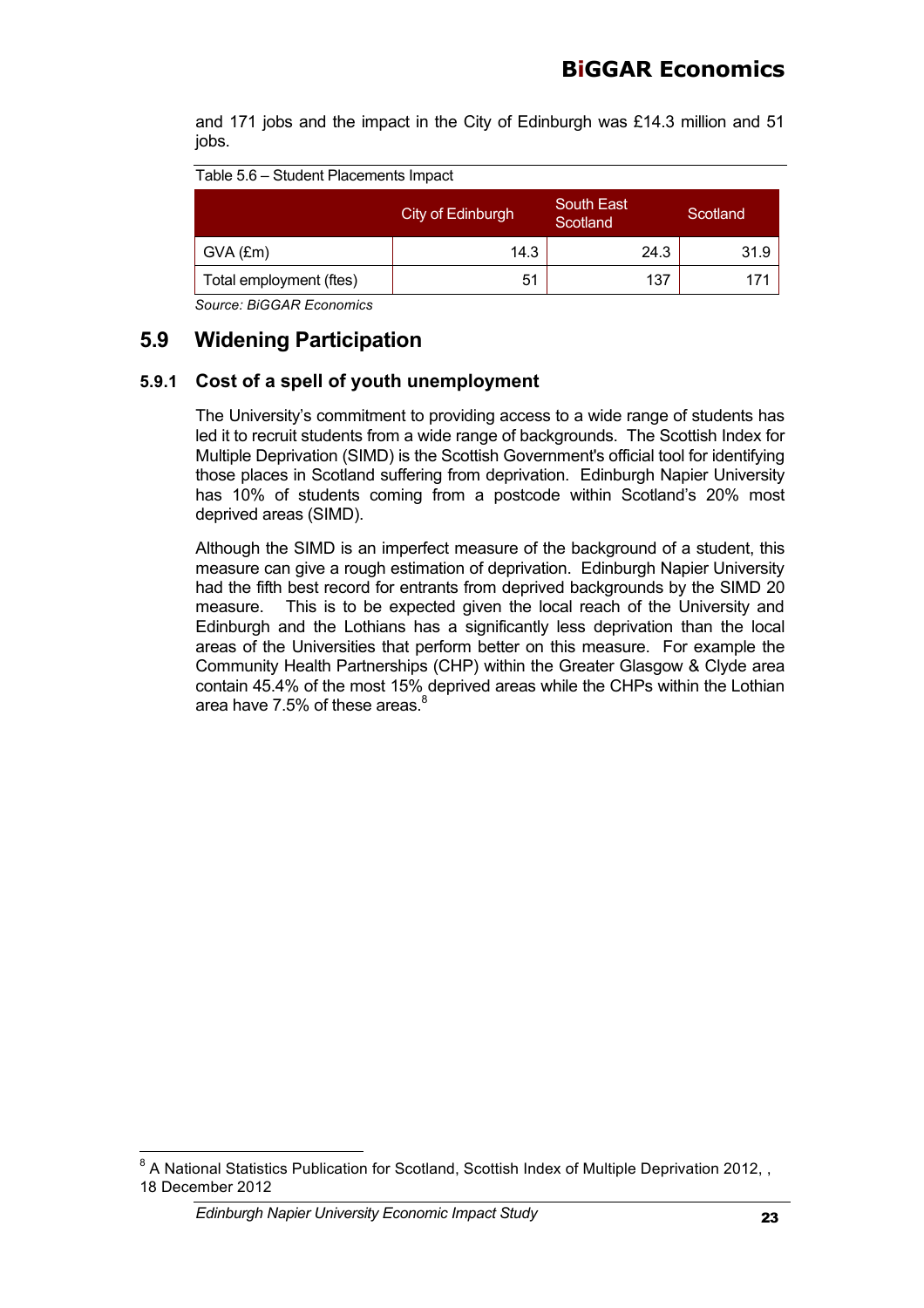|  |  |                                                       | Table 5.7: Scottish Domiciled Entrants to Full-Time Undergraduate Degree Courses at |  |  |
|--|--|-------------------------------------------------------|-------------------------------------------------------------------------------------|--|--|
|  |  | Scottish Universities, by Deprivation Level, 2010/112 |                                                                                     |  |  |

| <b>Higher Education Institution</b>  | % of entrant s from SIMD 20 |
|--------------------------------------|-----------------------------|
| University of West of Scotland       | 25.4                        |
| <b>Glasgow Caledonian University</b> | 20.7                        |
| <b>Abertay Dundee University</b>     | 16.8                        |
| University of Strathclyde            | 13.0                        |
| <b>Edinburgh Napier University</b>   | 12.2                        |
| University of Glasgow                | 10.4                        |
| University of Dundee                 | 10.1                        |
| Queen Margaret University            | 9.3                         |
| University of Stirling               | 9.3                         |
| Royal Conservatoire of Scotland      | 8.7                         |
| <b>Heriot-Watt University</b>        | 8.6                         |
| University of Highlands and Islands  | 8.3                         |
| Scottish Agricultural College        | 8.1                         |
| Glasgow School of Art                | 7.0                         |
| Edinburgh College of Art             | 5.6                         |
| <b>Robert Gordon University</b>      | 5.4                         |
| University of Edinburgh              | 5.0                         |
| University of Aberdeen               | 3.1                         |
| University of St Andrews             | 2.7                         |
| Average                              | 12.7                        |

*Source: NUS Scotland, Unlocking Scotland's Potential: Promoting Fairer Access to Higher Education*

Some of these students may otherwise have been unemployed as they face barriers in applying to Universities and there are "too few high-quality progression routes to follow as they make the transition from being in full time education to being in full time work<sup>"9</sup>. The costs of unemployment ranges from cost to exchequer of benefits, to future costs in terms of earnings due to increased risk of not being in work<sup>10</sup>, increased risk of depression<sup>11</sup> to estimated lifetime costs of £97,000 $^{12}$ . There are many reasons for students to be not in education, employment and training, therefore this report has made a conservative

<sup>&</sup>lt;sup>9</sup> Third Sector Leaders ACEVO, "Youth unemployment: the crisis we cannot afford: (2012) and NUS Scotland, Unlocking Scotland's Potential: Promoting Fairer Access to Higher Education

<sup>&</sup>lt;sup>10</sup> The ACEVO Commission on Youth Unemployment 'Youth unemployment: the crisis we cannot afford' 2012

 $11$  Princes' Trust ' The Cost of Exclusion – Counting the cost of youth disadvantage in the UK' 2007

<sup>12</sup> Godfrey, C., Hutton, S. Bradshaw, J. Coles, B., Craig, C., and Johnson, J., 'Estimating the Cost of being "Not in Education, Employment or Training" at Age 16-18, Department for Education and Skills (2002)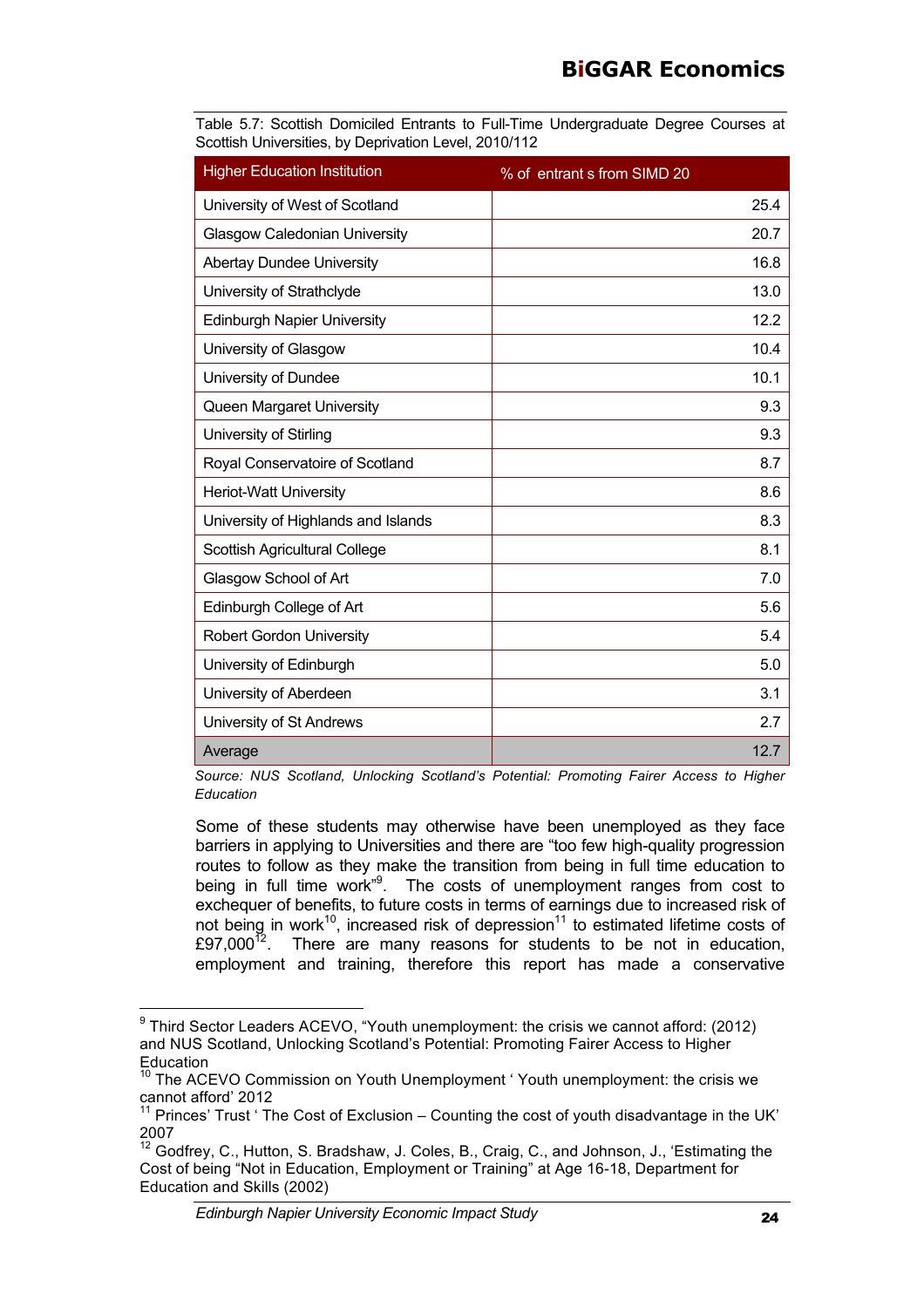assumption based on the above sources of lifetime costs of having a spell of vouth unemployment is £16,000 $^{13}$ .

The number of young people this impact affects is estimated by applying the following assumptions together:

- number of students in the City of Edinburgh and Scotland that come from deprived backgrounds – this is estimated by applying the percentage of the full time undergraduates in 2012/13 who were from deprived areas to the number of students coming from the City of Edinburgh and Scotland;
- assumption of unemployment 33% of undergraduates from SIMD 20 areas are assumed would otherwise face a spell of unemployment.

| Table 5.8: Widening Participation Impact           |                             |                               |          |
|----------------------------------------------------|-----------------------------|-------------------------------|----------|
|                                                    | City of<br><b>Edinburgh</b> | <b>South East</b><br>Scotland | Scotland |
| Students who could have a spell of<br>unemployment | 295                         | 307                           | 307      |
| Cost of a spell of unemployment (£m)               | 4.7                         | 4.9                           | 4.9      |

*Source: BiGGAR Economics*

#### **5.9.2 Articulation from colleges**

Scottish colleges also contribute significantly to supporting students from deprived backgrounds to enter higher education. Edinburgh Napier University has partnership arrangements with many Scottish colleges to facilitate the transition of their students onto its degree programmes. These pathways from colleges are known as articulation and progression routes. In particular articulation, which is defined as those students progressing from Higher National Certificate (HNC) level or Higher National Diploma (HND) level to the second or third year of degree-level study respectively are recognised by Scottish Government as an important driver for widening participation as shown by recent measures such as expanding funding places for articulation students.

In 2012/13, 560 students articulated into the university from HNC or HND programmes, as shown in the following table which shows that while the benefits of articulation is local, the reach of Edinburgh Napier University is across Scotland.

<sup>&</sup>lt;sup>13</sup> Based on data on earnings only, in 2013 prices, extracted from: Godfrey, C., et.al.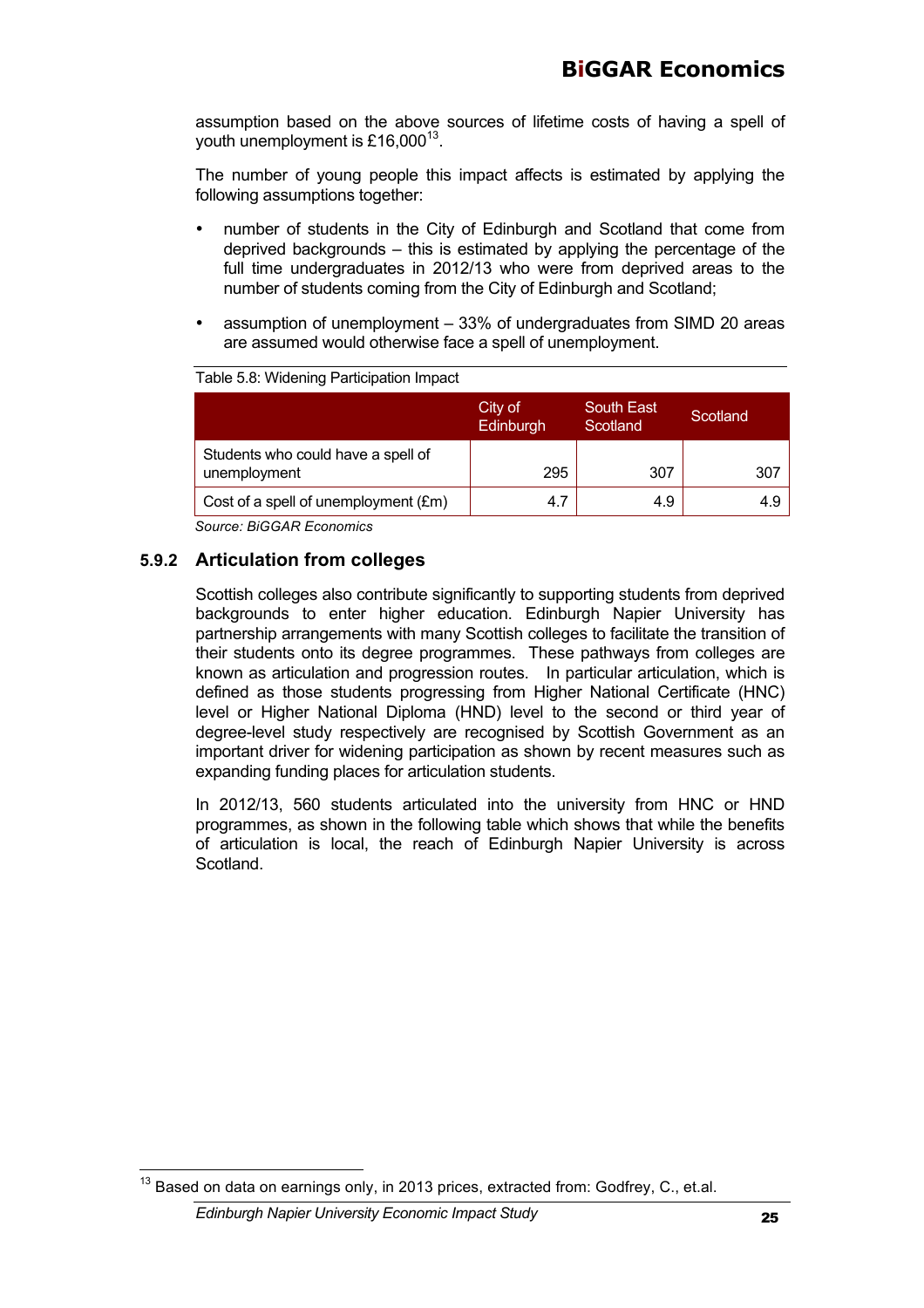|                               | $1$ ablo 0.0. This might annopation $\rightarrow$ successing oterability (no.) Long to |                                 |                    |  |
|-------------------------------|----------------------------------------------------------------------------------------|---------------------------------|--------------------|--|
| <b>Row Labels</b>             | <b>HNC Advanced</b><br>Standing                                                        | <b>HND Advanced</b><br>Standing | <b>Grand Total</b> |  |
| <b>Ayrshire College</b>       | 1                                                                                      | 7                               | 8                  |  |
| <b>Borders College</b>        | 5                                                                                      |                                 | 5                  |  |
| City of Glasgow College       | 5                                                                                      | 67                              | 72                 |  |
| Coatbridge College            | 1                                                                                      | 7                               | 8                  |  |
| Dundee and Angus College      | 1                                                                                      | 3                               | 4                  |  |
| Edinburgh College             | 100                                                                                    | 180                             | 280                |  |
| <b>Fife College</b>           | 15                                                                                     | 37                              | 52                 |  |
| Forth Valley College          | $\overline{7}$                                                                         | 15                              | 22                 |  |
| Glasgow Clyde College         |                                                                                        | 5                               | 5                  |  |
| <b>Glasgow Kelvin College</b> | 3                                                                                      | 8                               | 11                 |  |
| New College Lanarkshire       | 1                                                                                      | 10                              | 11                 |  |
| North East Scotland College   | 3                                                                                      | 7                               | 10                 |  |
| South Lanarkshire College     |                                                                                        | 1                               | 1                  |  |
| <b>West College Scotland</b>  | 1                                                                                      | $\overline{2}$                  | 3                  |  |
| <b>West Lothian College</b>   | 33                                                                                     | 35                              | 68                 |  |
| Total<br>$\cdot$ $\cdot$      | 176                                                                                    | 384                             | 560                |  |

Table 5.9: Widening Participation – Articulating Students (no.) 2012/13

*Source: Edinburgh Napier University*

### **5.10 Employability and Entrepreneurship Summary**

The quantifiable summary of the employability and entrepreneurship impacts are given in the two tables below. These show that the impact in Edinburgh is £20.8 million GVA and 122 jobs and the impact in Scotland is £40.9 million GVA and 318 jobs.

| Table 5. TO - Employability and Entrepreneurship impacts GVA (£m) |                             |                        |          |  |
|-------------------------------------------------------------------|-----------------------------|------------------------|----------|--|
|                                                                   | City of<br><b>Edinburgh</b> | South East<br>Scotland | Scotland |  |
| <b>Placements</b>                                                 | 14.3                        | 24.3                   | 31.9     |  |
| <b>Start Ups</b>                                                  | 1.8                         | 3.1                    | 4.1      |  |
| Widening participation                                            | 4.7                         | 4.9                    | 4.9      |  |
| <b>Total Student Impact</b>                                       | 20.7                        | 32.4                   | 40.9     |  |

 $\frac{1}{\pi}$ Table 5.10 – Employability and Entrepreneurship Impacts GVA (fm)

*Source: BiGGAR Economics – Figures may not total due to rounding*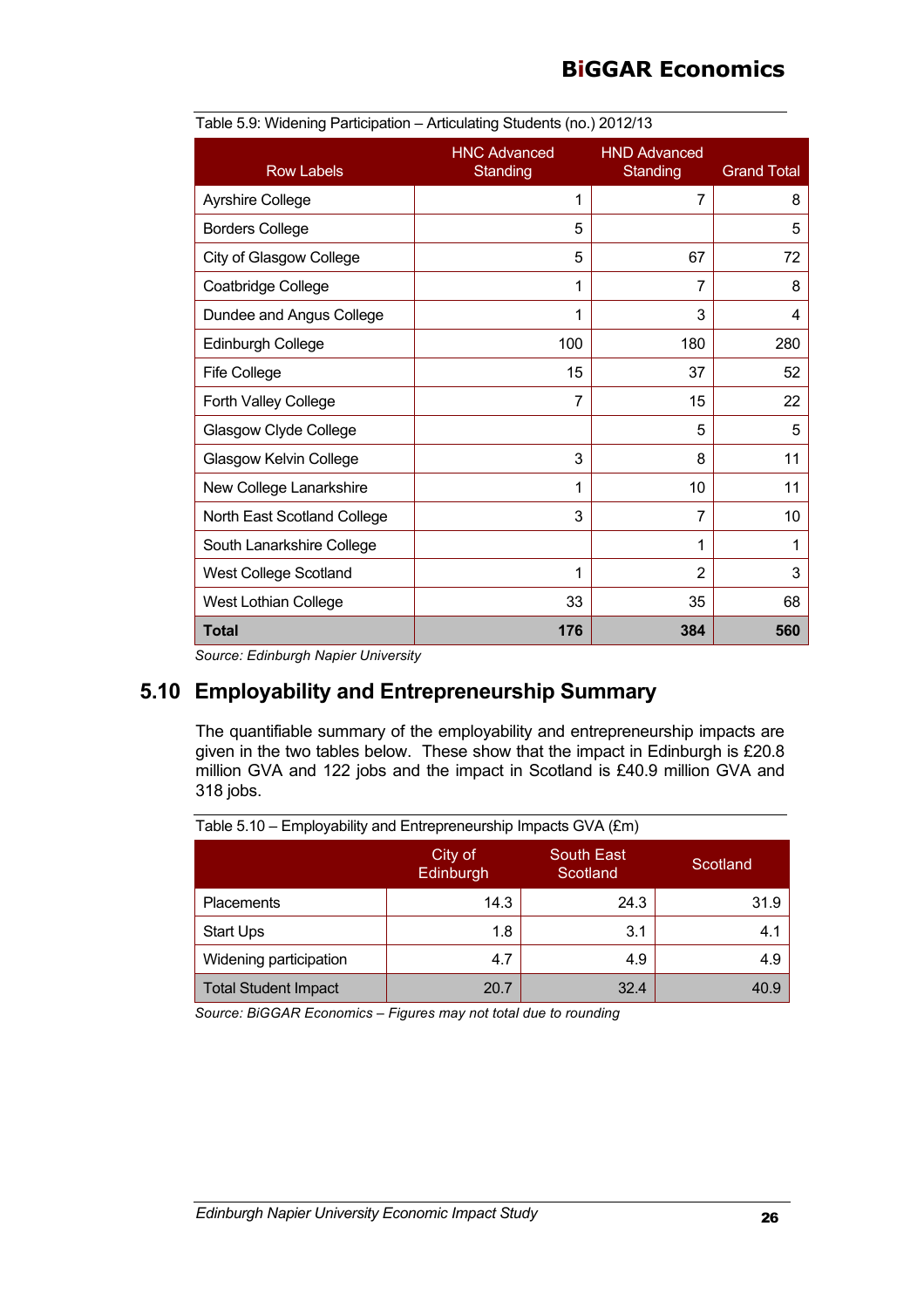## **BiGGAR Economics**

| l able 5.11 – Employability and Entrepreneurship Impacts Jobs |                          |                               |          |  |  |
|---------------------------------------------------------------|--------------------------|-------------------------------|----------|--|--|
|                                                               | City of<br>Edinburgh     | <b>South East</b><br>Scotland | Scotland |  |  |
| <b>Placements</b>                                             | 51                       | 137                           | 172      |  |  |
| <b>Start Ups</b>                                              | 70                       | 115                           | 147      |  |  |
| Widening participation                                        | $\overline{\phantom{0}}$ | -                             |          |  |  |
| <b>Total Student Impact</b>                                   | 122                      | 252                           | 318      |  |  |

Table 5.11 – Employability and Entrepreneurship Impacts Jobs

*Source: BiGGAR Economics – Figures may not total due to rounding*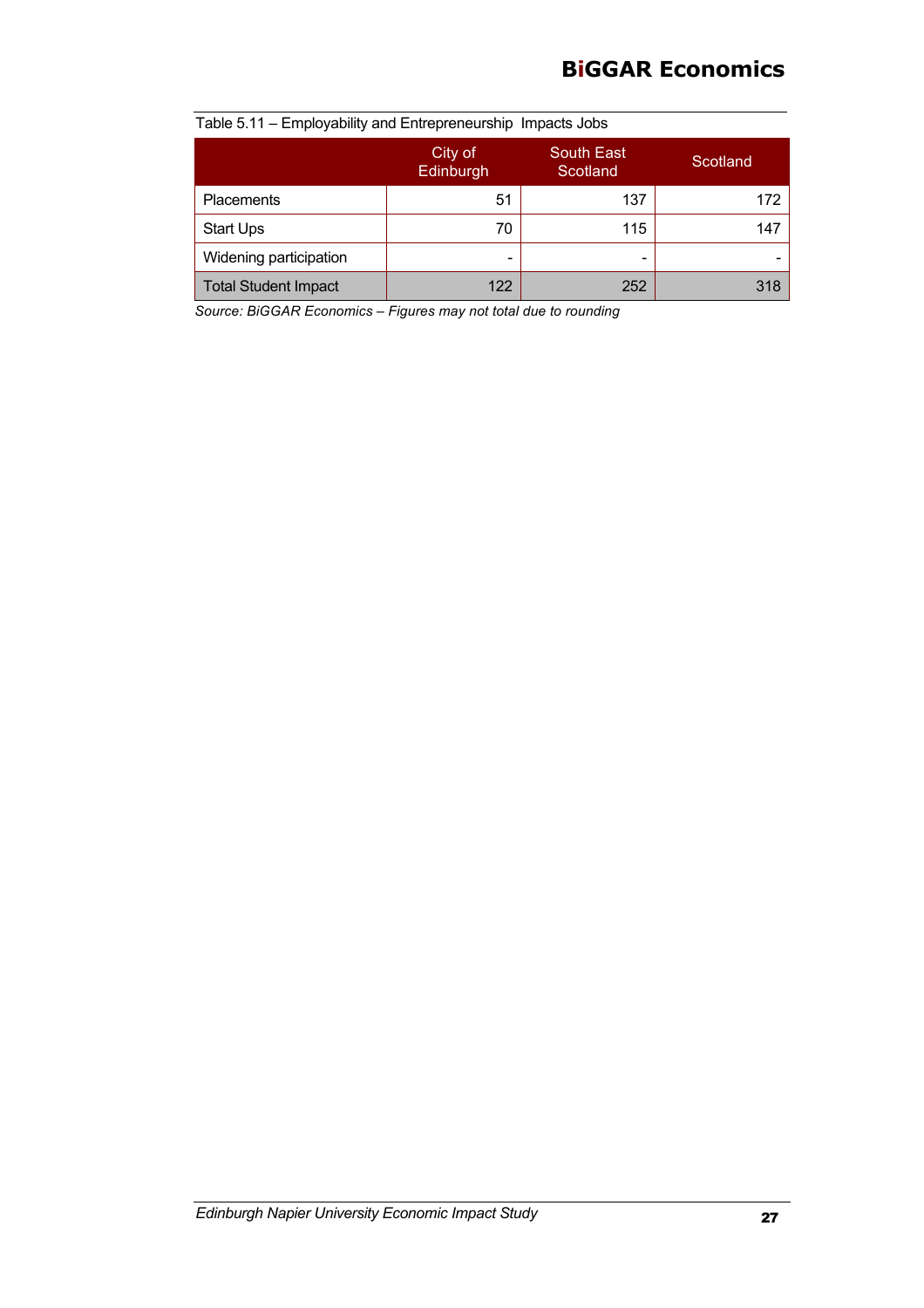## **6 RESEARCH AND KNOWLEDGE EXCHANGE**

Edinburgh Napier University undertakes a variety of activities designed to facilitate knowledge transfer, some of which can be quantified and others, such as the impact of public engagement in science, that cannot. The impacts that can be quantified are discussed in this chapter.

### **6.1 Commercialisation**

The application of academic discoveries to industry can occur as the result of commercialisation, where the right to use intellectual property (IP) developed at the University is sold to industry. The commercialisation of intellectual property can be achieved in two main ways. The first is through the use of licence agreements and the second is through the creation of spin-out companies.

#### **6.1.1 Licencing**

The starting point for calculating the impact generated by licensing activity is to consider the royalties or licence fees that Edinburgh Napier University receives from licence holders; this reflects the value of the licence to the licence holder. In 2012/13 data supplied by the Edinburgh Napier University showed that the University received £417,197 in licence income. However, as licence holders retain a proportion of the income generated by the licence this income only reflects a proportion of the total value of the technology. In order to estimate the full impact of the technology, we need to estimate how much turnover the licences generate within the license holding company.

The relationship between the royalty paid for a technology and the turnover it generates depends on the details of the licensing agreement and can vary considerably from company to company. In order to agree a licence, negotiators must first form a view of how much the IP is worth to the prospective licensee. There are a wide variety of variables that may inform this judgement but a training manual issued by the World Intellectual Property Organisation states that a common starting point is the "well known and widely quoted" 25% rule.

The 25% rule is a general rule of thumb according to which the licensor should receive around one quarter to one third of the profits accruing to the licensee and has been used by IP negotiators for at least 40 years. The rule is based on an empirical study first undertaken in the 1950s and updated in 2002 . The study found that royalty rates were typically around 25% of the licensee's profits, which equates to around 5% of sales from products embodying the patented technology. This implies that royalties paid for a technology typically represent around 5% of the total turnover generated by that technology.

By applying this to the amount of licence income received by the Edinburgh Napier University in 2012/13, it was estimated that these technologies generated £8.3 million of additional turnover for licence holding businesses based in the Scotland. The proportion of Scottish licence holders by study area was assumed to be the same as that for CPD clients.

The employment supported by this turnover was estimated by dividing the additional turnover generated by an estimate of turnover per employee. The GVA of the licensing activity was estimated by multiplying employment by an estimate of GVA/employee.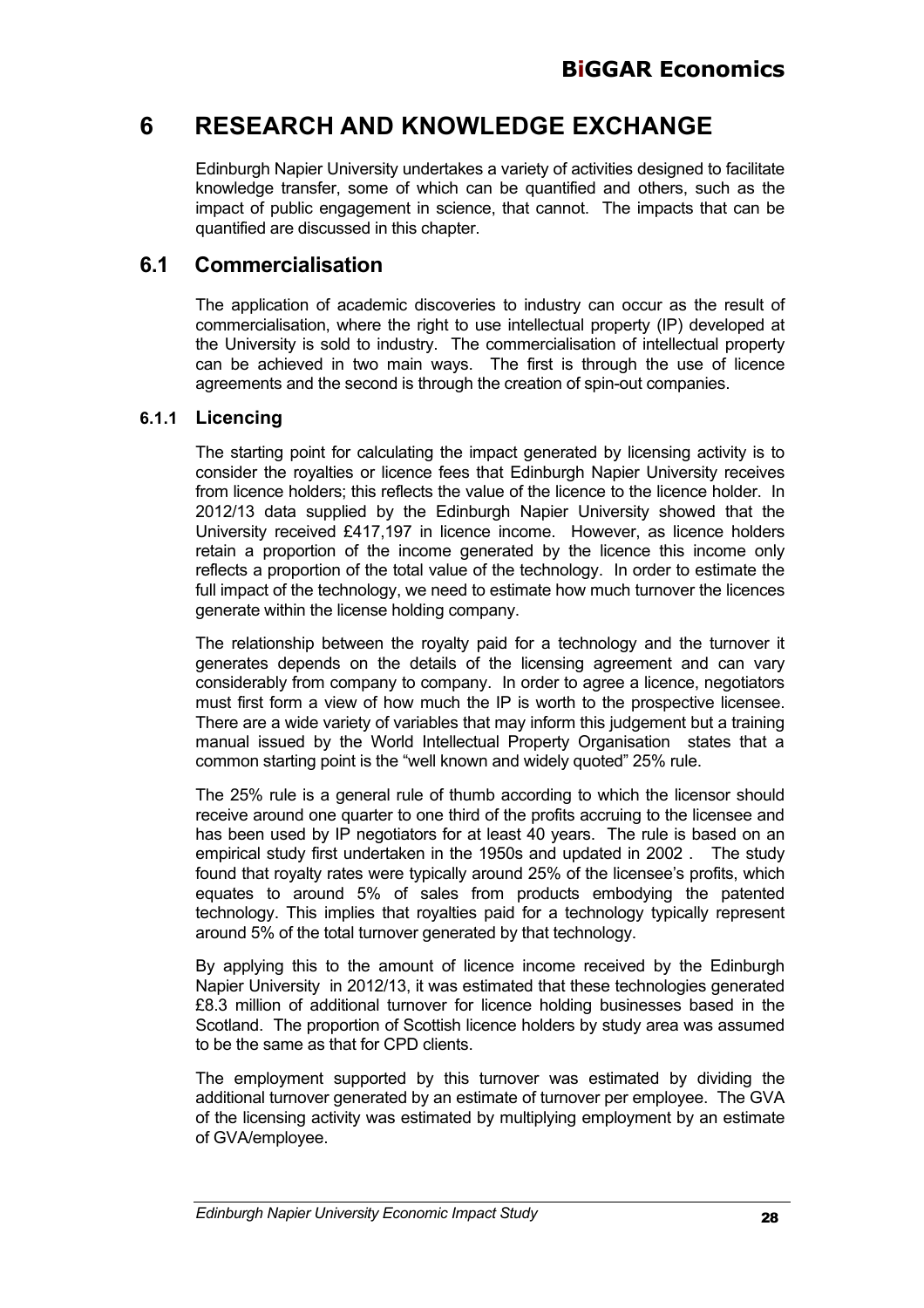In this way it can be estimated that the economic impact of the licenced technologies was £6.2 million GVA and 86 jobs in Scotland.

Table 6.1 – Licencing Impacts

|                         | City of Edinburgh | South East<br>Scotland | Scotland |
|-------------------------|-------------------|------------------------|----------|
| Total GVA (£m)          | 1.3               | 3.2                    | 6.2      |
| Total Employment (ftes) | 17                | 44                     | 86       |

*Source: BiGGAR Economics*

#### **6.1.2 Spin-out companies**

Another way in which research undertaken at Edinburgh Napier University is converted into economic activity through commercialisation is through the creation of spin-out companies.

There are currently six operational companies that are spin-outs of Edinburgh Napier University, listed in the table below. Three of these are based in Edinburgh, two in South East Scotland and one elsewhere in Scotland.

|                                             | <b>Study Area</b>      | <b>Industry</b>                                                                 |  |  |
|---------------------------------------------|------------------------|---------------------------------------------------------------------------------|--|--|
| CardioDigital Ltd                           | South East<br>Scotland | Manufacture of medical and dental<br>instruments and supplies                   |  |  |
| Toposphere Ltd                              | City of<br>Edinburgh   | Manufacture of basic pharmaceutical products<br>and pharmaceutical preparations |  |  |
| Recylatech Ltd                              | Scotland               | Manufacturing                                                                   |  |  |
| Surface Active<br>Solutions Holdings Ltd    | South East<br>Scotland | Support activities for petroleum and natural<br>gas extraction                  |  |  |
| <b>Surface Materials</b><br>Engineering Ltd | City of<br>Edinburgh   | Professional, Scientific and Technical services                                 |  |  |
| Celtic Renewables Ltd                       | City of<br>Edinburgh   | Manufacture of chemicals and chemical<br>products                               |  |  |

Table 6.2 – Spin Out And Start Up Companies

*Source: Edinburgh Napier University*

As none of these businesses would have been created were it not for the research activity at Edinburgh Napier University, all of the GVA they generate and jobs they support can be attributed to the University. The impact of the spin-out companies is calculated based on previous studies carried out by BiGGAR Economics and an analysis of employment and turnover data from Edinburgh Napier University.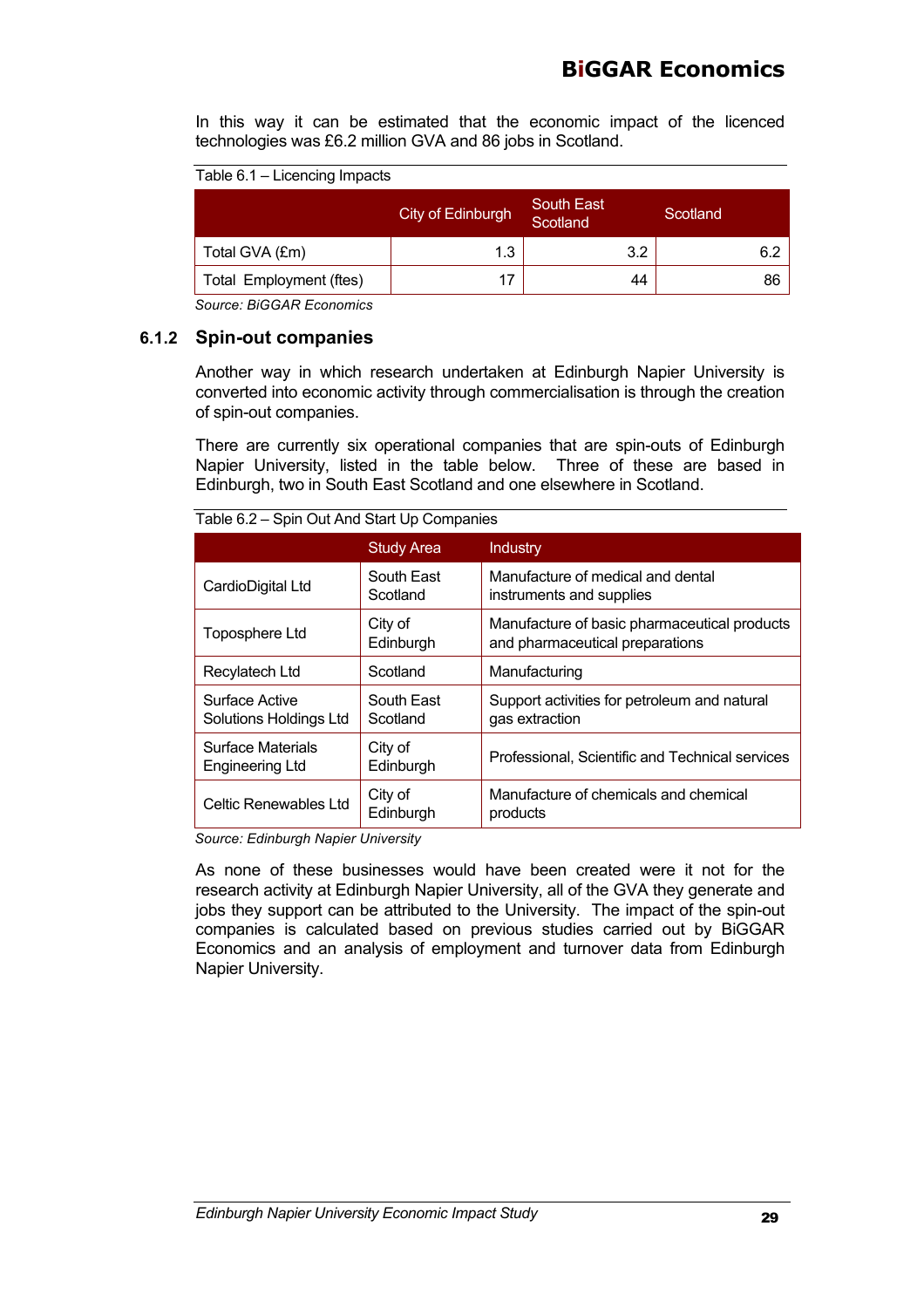#### Table 6.3 – Spin Out Companies

| Company                               | <b>Direct Employment</b> | Direct GVA    |
|---------------------------------------|--------------------------|---------------|
| CardioDigital Ltd                     | 0                        | £-            |
| Toposphere Ltd                        | 2                        | £427,136.36   |
| Recylatech Ltd                        | 5                        | £325,416.67   |
| Surface Active Solutions Holdings Ltd | 6                        | £668,608.70   |
| Surface Materials Engineering Ltd     |                          | £-            |
| Celtic Renewables Ltd                 | 4                        | £322,700.85   |
| Total                                 | 18                       | £1,743,862.58 |

*Source: Edinburgh Napier University*

The indirect multiplier impacts were calculated using the employment and GVA multipliers for the relevant industries, and the regional impacts were calculated from the area of operation of each company.

In this way it can be estimated that the spin-out companies of Edinburgh Napier University contributed £0.9 million GVA and 10 jobs in Edinburgh, £1.8 million GVA and 20 jobs in South East Scotland and £2.6 million GVA and 33 jobs in the Scotland.

Table 6.4 – Spin-Out Companies Impacts

|                         | City of<br>Edinburgh | South East<br>Scotland | Scotland |
|-------------------------|----------------------|------------------------|----------|
| Total GVA (£m)          | 0.9                  | 1.8                    |          |
| Total Employment (ftes) | 10                   | 20                     | 33       |
|                         |                      |                        |          |

*Source: BiGGAR Economics*

## **6.2 Services to industry and the public corporations**

The University's staff also exchange knowledge with the public sector, for example by staff participating on boards of other organisations such as further education colleges and advisory bodies to the Scottish and UK Government.

This is reflected that the University estimates 20% of its staff have directly provided services to commercial partners/clients, 5% have provided services to public sector/clients and 2% have provided services to social, community and cultural partners.

The scale of these activities and in particular the activities with SMEs can be seen through the number of knowledge exchange partnerships which are facilitated through Interface, a central hub connecting businesses to Scottish higher education and research institutes. Edinburgh Napier University has the sixth highest number of partnerships and the number of partnerships it undertakes is of similar magnitude to the Universities ranked higher.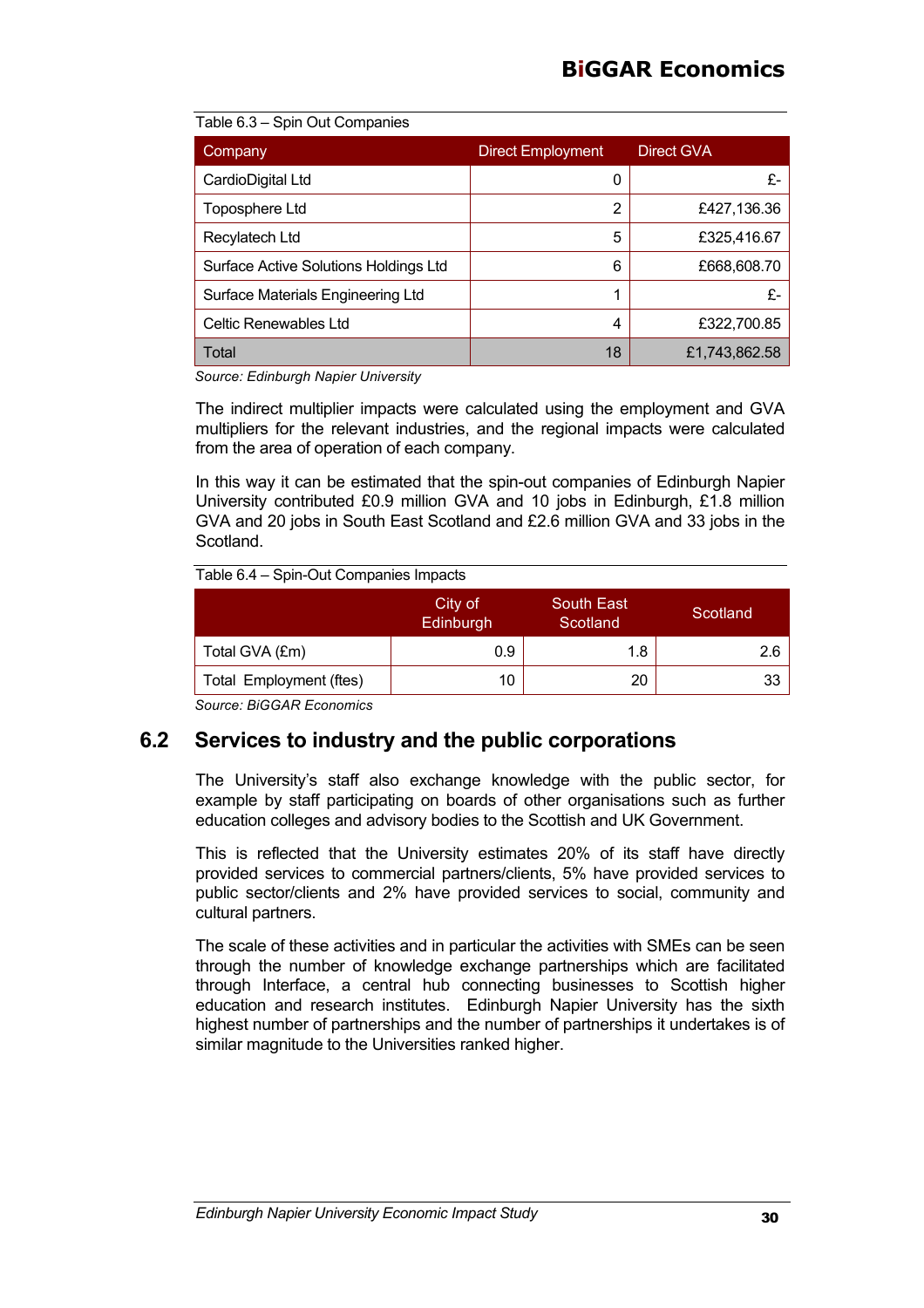Table 6.5 – Number Of Interface-Facilitated Collaborative Knowledge Exchange **Partnerships** 

|                                      | <b>Number</b> |
|--------------------------------------|---------------|
| University of Strathclyde            | 99            |
| University of Edinburgh              | 98            |
| <b>Heriot-Watt University</b>        | 93            |
| <b>Glasgow Caledonian University</b> | 81            |
| University of West Scotland          | 81            |
| <b>Edinburgh Napier University</b>   | 78            |
| University of Glasgow                | 57            |
| University of Abertay Dundee         | 56            |
| University of Aberdeen               | 33            |
| <b>Robert Gordon University</b>      | 32            |
| University of Dundee                 | 32            |

*Source: Interface January 2014-03-13*

These knowledge exchange partnerships from Interface are some of over four hundred consultancy contracts Edinburgh Napier University carry out each year. These services range from contract research to business improvement projects to product and service development projects. In 2012/13 Edinburgh Napier received £2 million for consultancy services and £1.3 million from industry, commerce and public corporations for research grants and contracts.<sup>14</sup> The figures show that £1.6 million of this comes from Scottish sources and it is assumed that it will benefit organisations in Scotland.

BiGGAR Economics undertook an evaluation of Interface. This evaluation provides an assumption of what the annual GVA supported for every £1 spent on these type of projects which is then applied to the  $£1.6$  million spent by industry and public corporations on commissioning services from Edinburgh Napier University. Economic assumptions are then applied to estimate how much employment this additional GVA supports.

In this way it was estimated that services to industry and the public corporations provided by Edinburgh Napier University in 2012/13 contributed £5.9 million GVA to the Scottish economy and supported 57jobs.

| $1$ able $0.0 -$ Consultation impacts |                             |                        |          |
|---------------------------------------|-----------------------------|------------------------|----------|
|                                       | City of<br><b>Edinburgh</b> | South East<br>Scotland | Scotland |
| Total GVA (£m)                        | 2.0                         | 3.4                    | 5.9      |
| Total Employment (ftes)               | 19                          | 33                     | 57       |

Table 6.6 – Consultancy Impacts

*Source: BiGGAR Economics*

The strength of the University's interaction with SMEs is shown by the Business Innovation Exchange (BIE) which is a collaborative initiative with Queen Margaret University and the University of St Andrews aimed at forging stronger engagement and commercial links with the Scottish SME business base. It is a

<sup>&</sup>lt;sup>14</sup> Scottish Funding Council, Knowledge transfer income metrics, academic year 2012-2013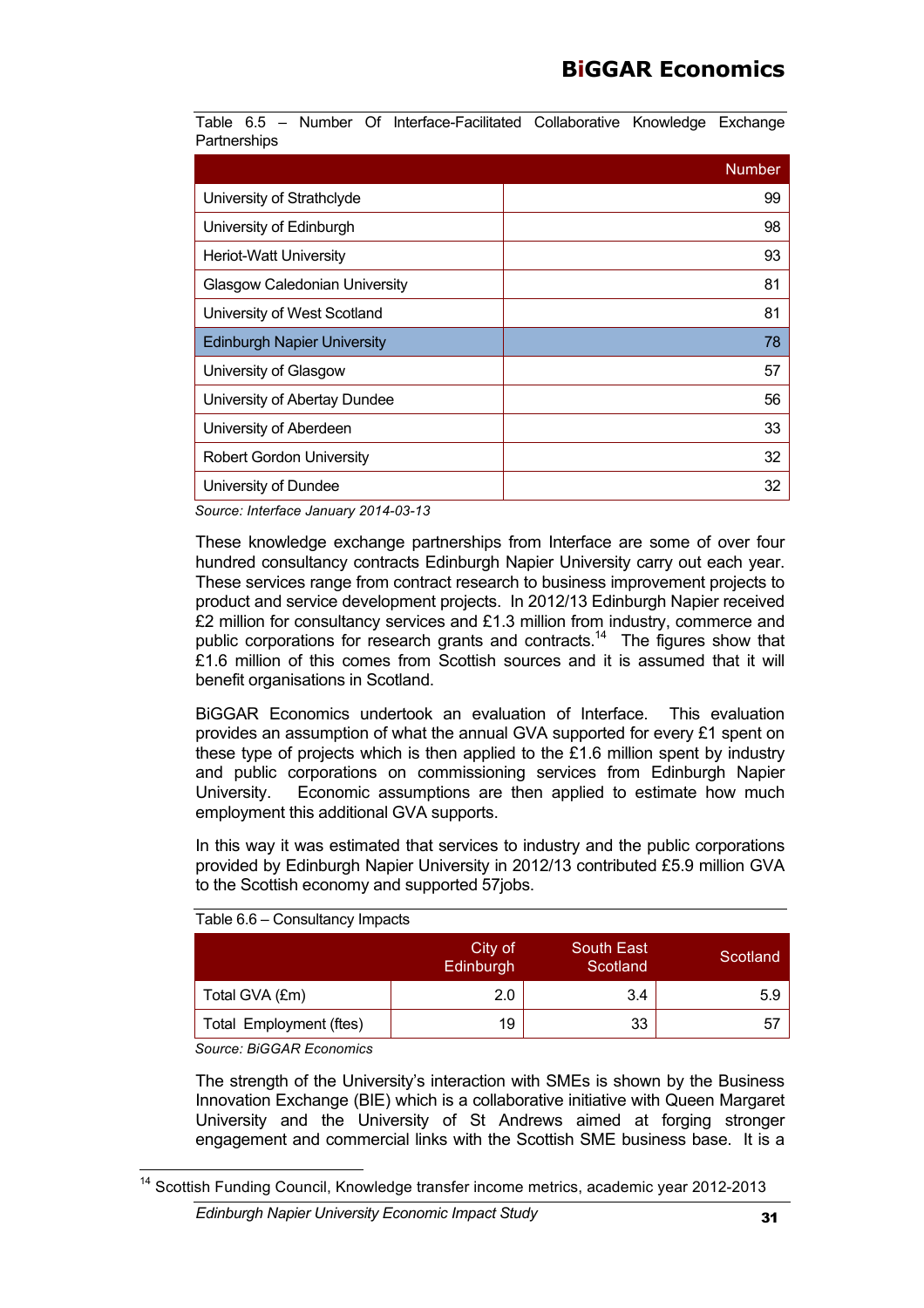three year programme targeted at Scottish SMEs within 7 of Scotland's priority industry sectors. Over the first 30 months that the BIE has been in operation, it has assisted over 500 Scottish SMEs, establishing over 250 innovation based projects with SME clients that have in-turn collectively stimulated over £7m of SME investment in Research and Technology Development. The SME based projects supported by the BIE have to-date resulted in the creation of over 50 new products and services and the significant improvement of over a further 150. Todate a total of 26 new jobs have been created and a further 60 safeguarded as a result of these projects. These impacts are expected to increase in the market for example as products developed reach the marketplace.

## **6.3 Continuing Professional Development**

Another type of service provided by Edinburgh Napier University to industry and the public sector are a variety of courses for professionals to continue their professional development include:

- distance learning;
- continuous work-based learning;
- short bespoke courses for businesses on campus; and
- short bespoke courses at business premises.

This is done in a wide range of ways, for example Edinburgh Institute provide a range of bespoke accredited programmes for clients and a range of non accredited programmes for example master classes and workshops. This includes in 2012/13:

- two open programmes the BA Business and Enterprise and the Masters In Entrepreneurial Leadership – this has 76 students sponsored by their organisations including the Royal Navy, IPSOS Mori, Royal Botanic Gardens, Biffa Waste Services and ASDA;
- customised programmes for businesses this includes programmes for the Scottish Police College and Public Leadership. These programmes had 235 students in 2012/13;
- a range of consultancy projects such as a HR Review for Greater Glasgow and Clyde NHS; and
- engaging over 50 businesses in all these activities.

In 2012/13 Edinburgh Napier University received almost £2.5 million for delivering continuing professional development (CPD), of which £1.1 million was income from clients based in Scotland.

These courses include a leadership courses which have helped participants make their businesses and organisations more productive. For example it is estimated the attendance by management staff of NHS Lothian on a leadership programme run by the Edinburgh Institute management resulted in staff creating ideas which has lead to savings to the organisation worth an estimated tens of millions. This demonstrates the wider impact of CPD activity. For example the Edinburgh Institute has just launched an Executive Certificate for Tourism Professionals which is the UK's first Destination Leadership Programme which will help tourism destinations such as Edinburgh and St Andrews strengthen their competitiveness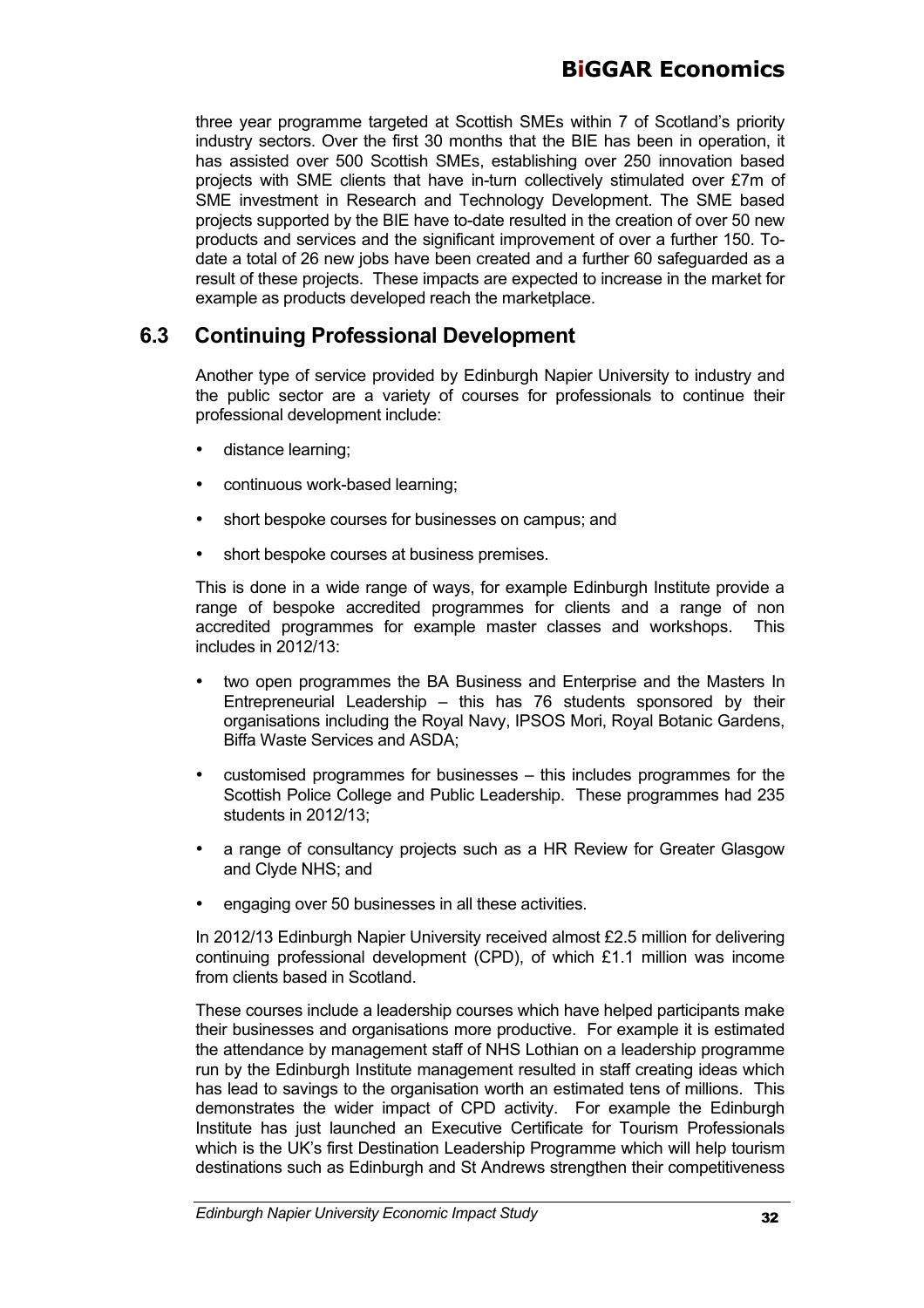and therefore help contribute to the competitiveness of the tourism sector and the economy as a whole. Therefore the impact of CPD is estimated using the same method as the other services to industry and public corporations provided by the University as described in the previous subsection.

Therefore the continuing professional development courses that were offered by Edinburgh Napier University was £4.2 million GVA and 41 jobs in Scotland and £1.4 million GVA and 13 jobs in Edinburgh.

|                         | City of<br>Edinburgh | <b>South East</b><br>Scotland | Scotland |
|-------------------------|----------------------|-------------------------------|----------|
| Total GVA (£m)          | 1.4                  | 2.4                           |          |
| Total Employment (ftes) | 13                   | 23                            | 4.       |
| $\sim$                  |                      |                               |          |

Table 6.7 – Continuing Professional Development Impacts

*Source: BiGGAR Economics*

## **6.4 Knowledge Transfer Partnerships**

Edinburgh Napier University participates in the knowledge transfer partnership (KTP) programme, which exists to facilitate knowledge between academia and industry across the UK. A strategic review of the KTP programme undertaken in 201015 found that on average, KTPs undertaken in Scotland contributed £713,000 GVA to the Scottish economy, equivalent to an annual impact of £119,000 in the six years after the KTP is completed. It is assumed that the annual impacts for the duration of the project are only 10% of the impacts after the KTP has been completed, as the outputs of the knowledge exchange will not have been realised. The same study found that on average, each KTP projects support the creation of three jobs.

By multiplying the impacts from this strategic review by the number of KTP projects undertaken by the University it was possible to estimate the economic impact that the KTPs have in each area.

Edinburgh Napier University has been involved in nine KTPs in the past three years. One of these was not completed because the company went into receivership. Four companies were in the construction/timber sector, two in the pharmaceutical sector one in IT/marketing and two were in manufacturing. Three companies were in Edinburgh, one in South East Scotland and two elsewhere in Scotland. Three companies were elsewhere in the UK.

In this way it can be estimated that these partnerships contributed £0.7 million to the Scottish economy and supported 18 Scottish jobs. The KTPs delivered in Edinburgh contributed £0.4 million GVA and supported 9 jobs.

| Table 6.8 - Knowledge Transfer Partnership Impacts         |     |     |     |  |  |
|------------------------------------------------------------|-----|-----|-----|--|--|
| City of<br>South East<br>Scotland<br>Edinburgh<br>Scotland |     |     |     |  |  |
| Number of KTPs by area                                     | 3   | 4   |     |  |  |
| Total GVA (£m)                                             | 0.4 | 0.5 | 0.7 |  |  |
| Total Employment (ftes)                                    | 9   | 12  | 18  |  |  |
| Course DICCAD Essenting                                    |     |     |     |  |  |

*Source: BiGGAR Economics*

<sup>&</sup>lt;sup>15</sup> Regeneris Consulting (February 2010), Knowledge Transfer Partnerships Strategic Review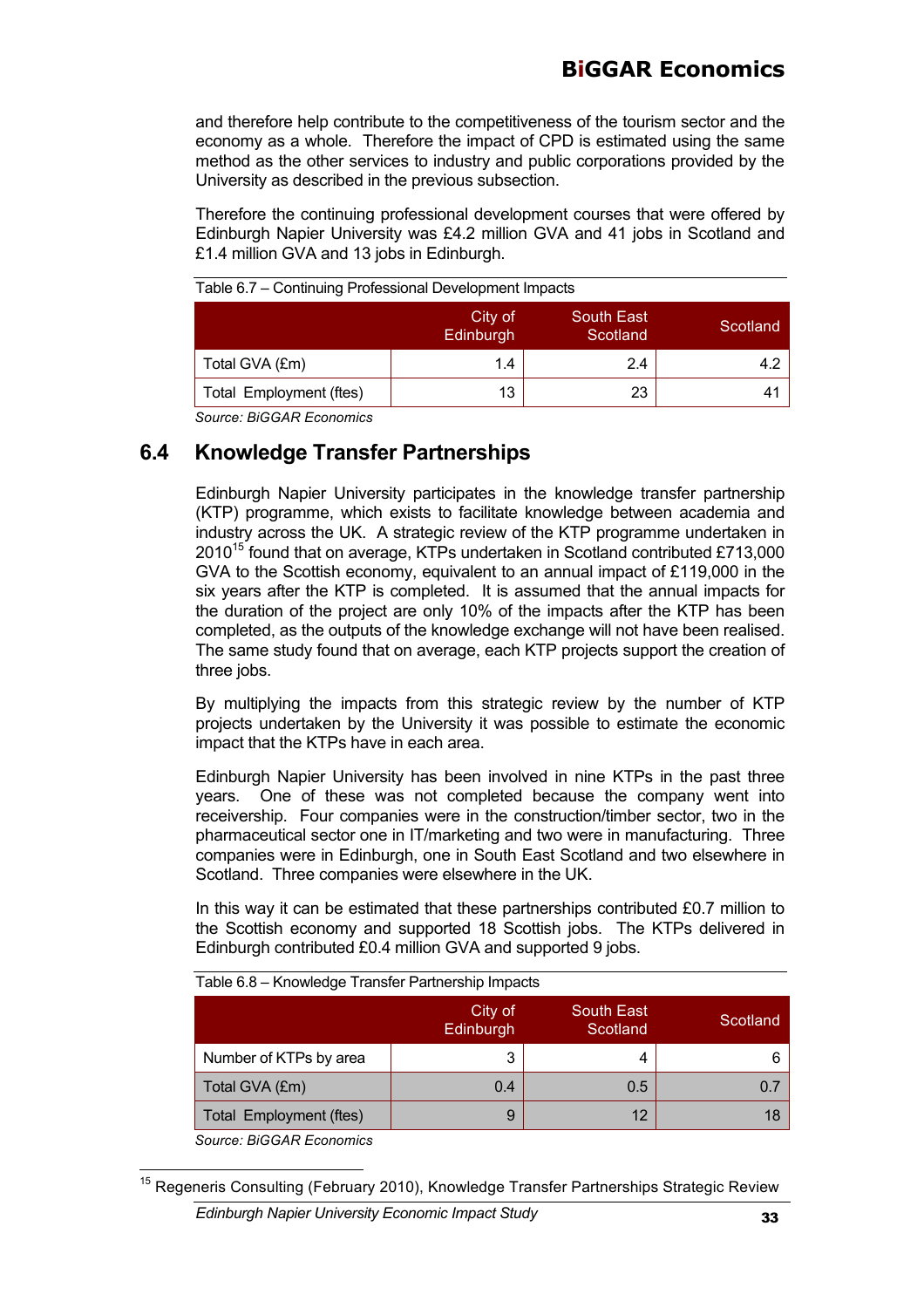## **6.5 Returns to Medical Research**

A number of international studies have shown that the social and economic returns on investment in healthcare and medical research can be substantial and long lasting.

A 2008 research report<sup>16</sup> for the Medical Research Council, the Wellcome Trust and the Academy of Medical Sciences compared the economic benefits accruing to the UK from UK publicly and charitably funded medical research with the cost of that research. The study focused on two areas of research, cardiovascular disease and mental health and found that there were two main elements to the economic benefits:

- health gains, net of healthcare costs (estimated return of 9% for cardiovascular disease and 7% for mental health); and
- wider economic benefits (estimated return of 30% for cardiovascular disease and for mental health).

Across the two areas of research measured, the study concluded that the economic returns on medical research in the UK were 38%, that is, every £1 invested produced a stream of benefits equivalent in value to earning £0.38 per year in perpetuity. Over twenty years this generates a return of £4.63 NPV.

This finding has been used to estimate the economic returns on research undertaken by Edinburgh Napier University, which had research income of £243,156 million in 2012/13.

|                                                                      | Source                                                 | Value    |
|----------------------------------------------------------------------|--------------------------------------------------------|----------|
| Income to health and medical research                                | <b>Edinburgh Napier University</b>                     | £243,156 |
| Return on research development (%)                                   | Research report: Medical<br>Research: What's it worth? | 38%      |
| £ of impact over 20 years, in net<br>present value (NPV) for each £1 | Calculated using 5%<br>discount rate                   | £4.63    |

Table 6.9 – Returns to Medical Research Assumptions

On the basis of these assumptions, the total GVA impact associated research spill-over effects is estimated as an estimated  $£1.1$  million GVA in the UK in 2012/2013. It is assumed that the research outcomes would be shared equally throughout the UK and therefore the impact in Scotland would be proportional its population share of the UK, as with South East Scotland and Edinburgh. These impacts are summarised in Table 6.10.

<sup>&</sup>lt;sup>16</sup> Health Economics Research Group, Office of Health Economics, RAND Europe. Medical Research: What's it worth? Estimating the economic benefits from medical research in the UK. London: UK Evaluation Forum; November 2008.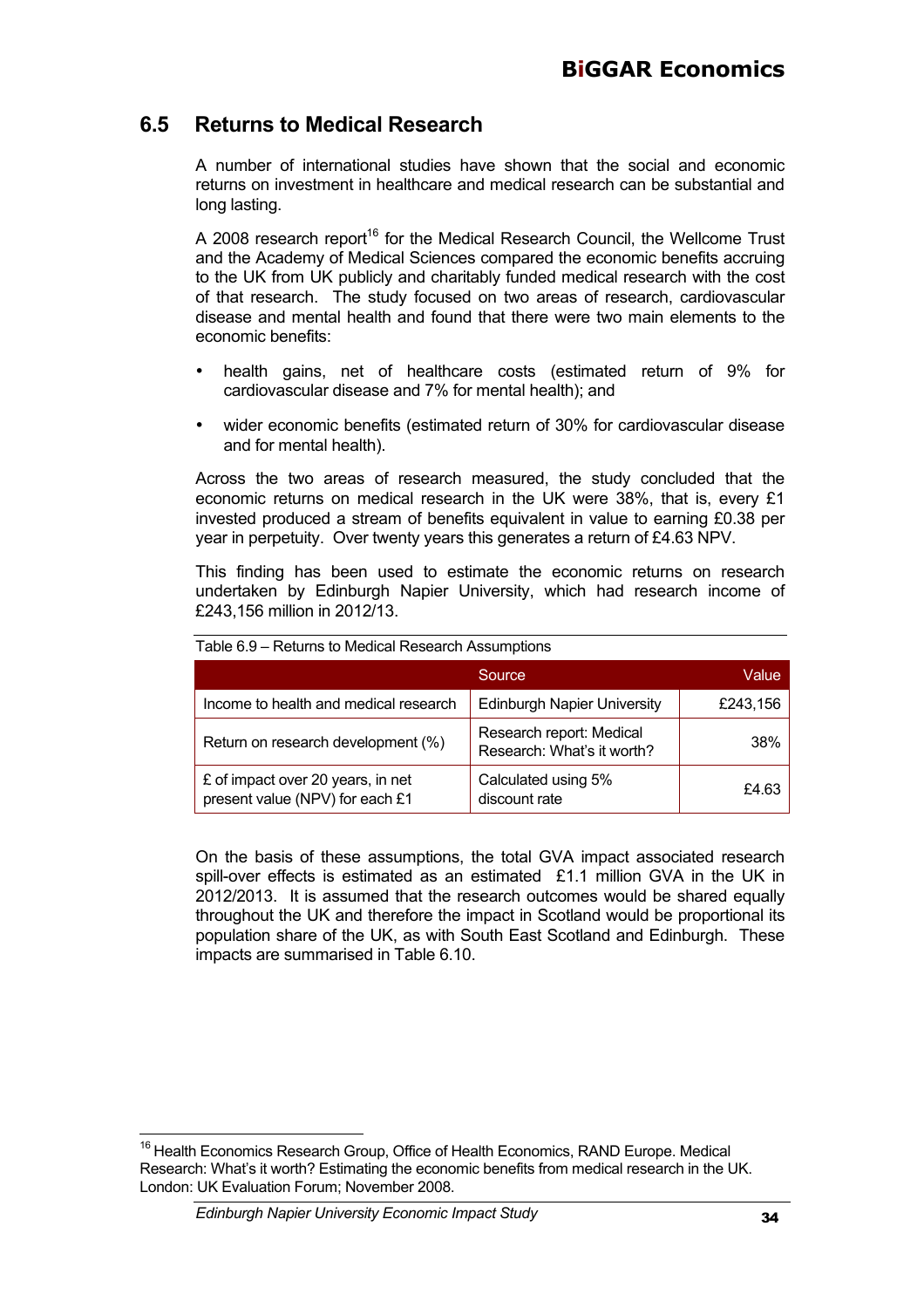| Table 6.10 – Returns to Medical Research Impacts |       |       |      |  |
|--------------------------------------------------|-------|-------|------|--|
| <b>Glasgow City</b><br>Scotland<br>UK            |       |       |      |  |
| Population as % of UK population                 | 0.8   | 1.8%  | 8.3% |  |
| Value (£m)                                       | < 0.1 | < 0.1 |      |  |

### **6.6 Research and Knowledge Exchange Summary**

The research and knowledge exchange activity described in this chapter contributes £5.9 million GVA to the economy of Edinburgh and supports 68 jobs. The impact in Scotland was £19.7 million GVA and 235 jobs. The impacts are summarised in Table 6.11 and Table 6.12.

Table 6.11 – Research and Knowledge Exchange Impacts GVA (£m)

| City of<br>Edinburgh | <b>South East</b><br>Scotland | Scotland |
|----------------------|-------------------------------|----------|
| 1.3                  | 3.2                           | 6.2      |
| 0.9                  | 1.8                           | 2.6      |
| 2.0                  | 3.9                           | 5.9      |
| 1.4                  | 2.4                           | 4.2      |
| 0.4                  | 0.5                           | 0.7      |
| < 0.1                | < 0.1                         | 0.1      |
| 5.9                  | 11.3                          | 19.7     |
|                      |                               |          |

*Source: BiGGAR Economics – Figures may not total due to rounding*

#### Table 6.12 – Research and Knowledge Exchange Impacts (jobs)

|                                            | City of<br>Edinburgh | <b>South East</b><br>Scotland | Scotland |
|--------------------------------------------|----------------------|-------------------------------|----------|
| Licencing                                  | 17                   | 44                            | 86       |
| Spin-Outs                                  | 10                   | 20                            | 33       |
| Services to Industry                       | 19                   | 33                            | 57       |
| <b>Continuing Professional Development</b> | 13                   | 23                            | 41       |
| <b>KTPs</b>                                | 9                    | 12                            | 18       |
| Returns to Medical Research                | -                    |                               |          |
| Total Research & KT Impact                 | 68                   | 131                           | 235      |

*Source: BiGGAR Economics – Figures may not total due to rounding*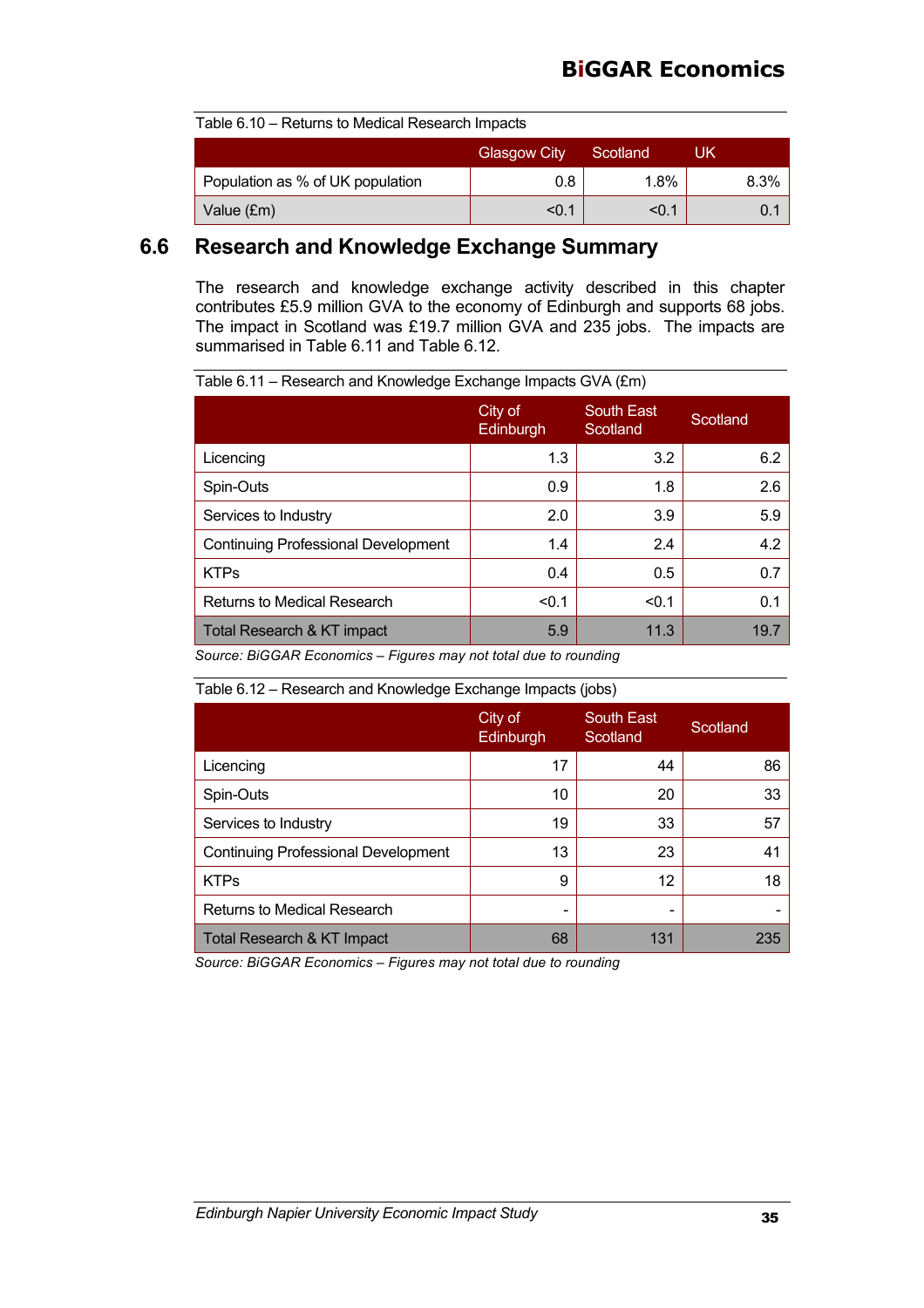## **7 TOURISM IMPACTS**

Edinburgh Napier University supports economic activity by attracting visitors and visitor spend to Edinburgh. Tourism impacts are generated by:

- friends and family visiting students and staff;
- people attending conferences and events hosted at Edinburgh Napier University;
- people attending sporting events at the University's sports facilities; and
- the role of University accommodation in increasing the tourism sector's capacity at peak times.

## **7.1 Visits from Friends and Family**

It is expected that friends and family who are not normally resident in the local area will visit staff and students of the university. These trips are referred to as visiting friends and relatives (VFR). The expenditure of these visitors generates GVA and supports jobs in the tourism sector.

The first step towards calculating this impact is to estimate the number of visits from friends and family that students and staff of Edinburgh Napier University will receive. VisitScotland compiles data on the number of VFR trips that are taken to different areas within Scotland and where the visitors come from, either domestic or from overseas<sup>17</sup>. The number of domestic VFR trips per person is multiplied by the number of students and staff at the University to provide an estimate of the visits stimulated by Edinburgh Napier University, as shown in the table below.

VisitScotland also provides data on the visitor spend per trip, number of nights per trip and spend per night for UK and overseas VFR visitors. This has been applied to the number of visitors to the University's staff and students, also shown in the table below.

|                   | City of Edinburgh | South East Scotland | Scotland   |
|-------------------|-------------------|---------------------|------------|
| VFR Trips by Area |                   |                     |            |
| Domestic          | 6,515             | 7,071               | 7,180      |
| Overseas          | 5,546             | 6,019               | 6,112      |
| VFR Spend by Area |                   |                     |            |
| Domestic          | £811,604          | £880,829            | £894,405   |
| Overseas          | £2,186,821        | £2,373,344          | £2,409,925 |
| Total             | £2,998,425        | £3,254,173          | £3,304,331 |

Table 7.1 – Number of VFR trips and spend stimulated by Edinburgh Napier University

*Source: BiGGAR Economics*

The economic impacts the visits from friends and family was estimated by using economic assumptions. In this way was estimated that VFR trips contributed £1.2 million GVA and supported 31 jobs in the Edinburgh economy and £2.1 million and 49 jobs in the Scottish economy.

<sup>17</sup> Visit Scotland, Visit Scotland Tourism in Edinburgh 2011

*Edinburgh Napier University Economic Impact Study* 36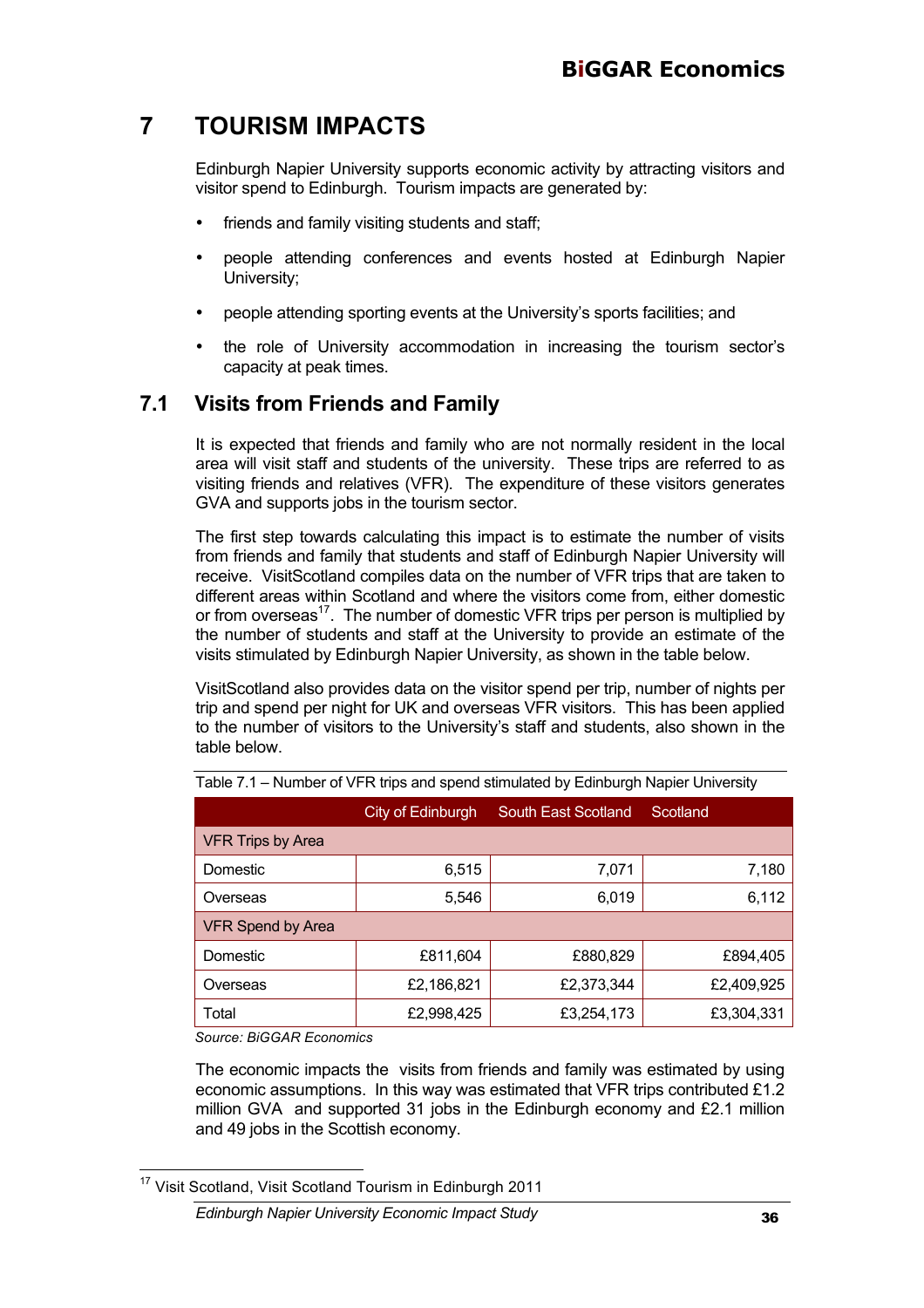|  | Table 7.2 – VFR Impacts |
|--|-------------------------|
|  |                         |

|                                | City of<br>Edinburgh | <b>South East</b><br>Scotland | Scotland |
|--------------------------------|----------------------|-------------------------------|----------|
| Total GVA (£m)                 | 1.2                  | 1.8                           |          |
| <b>Total Employment (ftes)</b> | 31                   | 44                            | 49       |

## **7.2 Conferences and Events**

Edinburgh Napier University holds a number of academic and professional conferences, corporate and social events. These have an impact on the tourist economy by attracting people to Edinburgh.

Table 5.3 shows that in total Edinburgh Napier University hosted 299 events in 2012/13, which attracted almost 13,000 people.

Table 7.3 – Conference And Event Assumptions

|            | Number of events | <b>Attendees</b> |
|------------|------------------|------------------|
| University | 271              | 10,426           |
| Private    | 28               | 2,800            |
| ⊺otal      | 299              | 13,226           |

*Source: Edinburgh Napier University*

We have assumed that each attendee from outwith Scotland is In Edinburgh for two days and those from overseas are in Edinburgh for three days. Attendees from Scotland were assumed to be in Edinburgh for 1 day. Therefore the average visit lasts 1.38 days and that there is an average spend per day of £134 (source: VisitScotland data<sup>18</sup>). Applying these assumptions to the number of events held at the University, finds that there were almost 20,000 visitor nights spent in Edinburgh and a total spend of £2.4 million. the total number of nights and visitor spend associated with conferences and events is as shown in the table below.

#### Table 7.4 – Conference And Events: Visitor Nights And Total Spend

|                             | Value  |
|-----------------------------|--------|
| <b>Total Visitor Nights</b> | 18,252 |
| Total Spend (£m)            |        |

*Source: BiGGAR Economics*

The economic impact of this additional spend was calculated by dividing the additional turnover by the GVA/turnover ratio and the turnover/employee ratio for tourism and related sectors. The multipliers for these sectors were then applied to include the indirect benefits of this increased spend. This method estimated the total impact of conferences and events of £1.6 million GVA and 37 jobs in Scotland, of which £1.0 million GVA and 25 jobs are in Edinburgh.

 $18$  Ibid.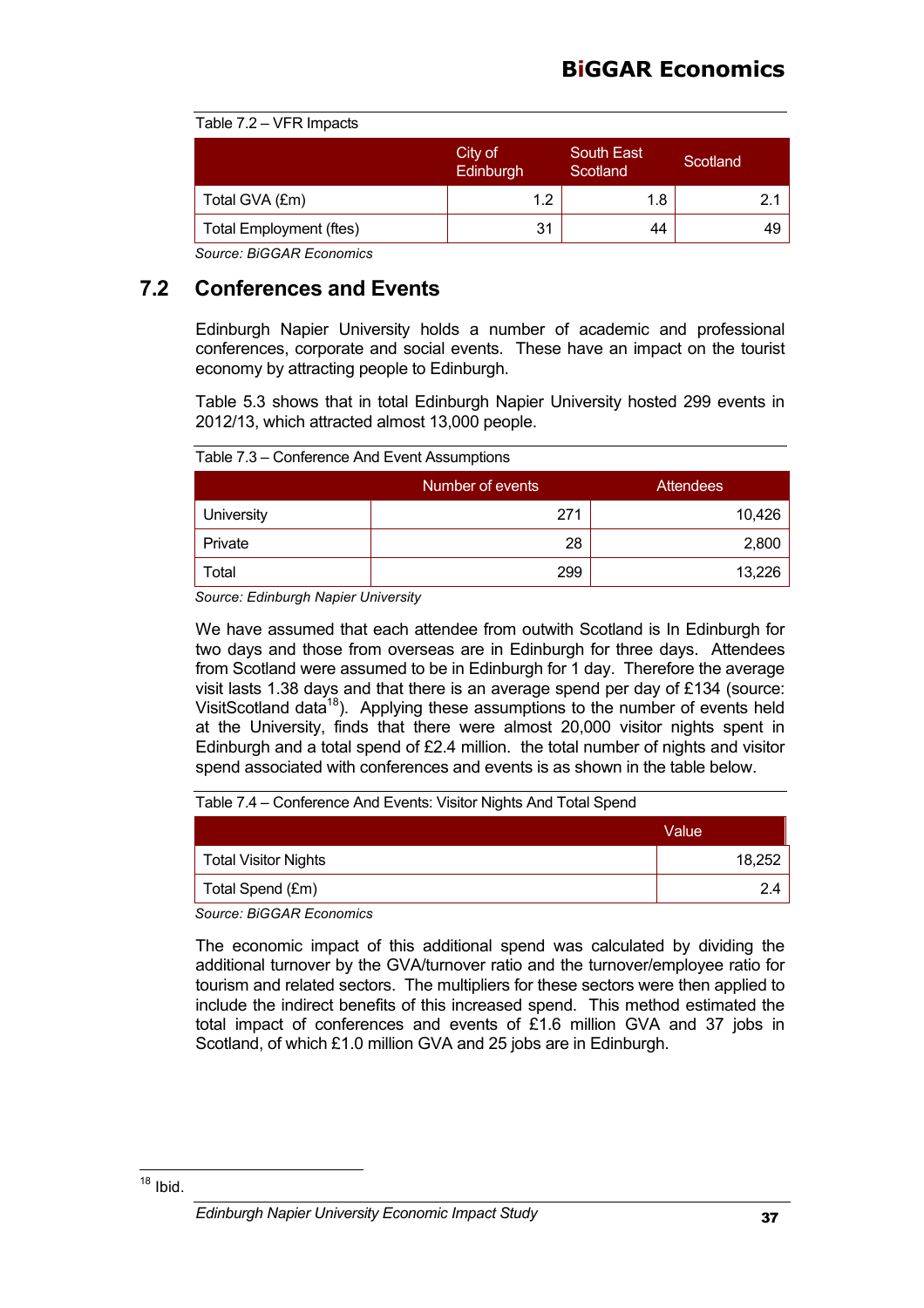| Table 7.5 - Conference And Event Impacts |
|------------------------------------------|
|                                          |

|                                | City of<br>Edinburgh | <b>South East</b><br>Scotland | Scotland |
|--------------------------------|----------------------|-------------------------------|----------|
| Total GVA (£m)                 | 1.0                  | 1.4                           |          |
| <b>Total Employment (ftes)</b> | 25                   | 33                            | 37       |

## **7.3 Sports Events**

Edinburgh Napier University hosts a number of sporting events throughout the year, attracting players and spectators to its facilities at Sighthill. In 2012/13 the University hosted events which attracted 450 attendees from outwith Edinburgh. Assuming that each visitor stays one night and with a visitor spend per night as indicated by Visit Scotland<sup>19</sup>, this stimulated a total visitor spend of £48,397 in Edinburgh, East of Scotland and Scotland. The economic impact of this spend is shown in Table 5.7 below.

Table 7.6 – Sporting Event Impacts

|            | City of Edinburgh | <b>South East Scotland</b> | Scotland |
|------------|-------------------|----------------------------|----------|
| $GVA$ (£m) | <0.1              | $<$ 0.1                    |          |
| Jobs       |                   |                            |          |

*Source: BiGGAR Economics*

## **7.4 Accommodation Impacts**

Edinburgh Napier University also supports the local tourist economy through the provision of rented student accommodation for visitors. By adding additional capacity to Edinburgh's tourist infrastructure it allows people to visit who would otherwise not be able to do so.

For the majority of the year its rooms are occupied by students, however during the holidays these rooms are leased out to tourists and visitors to events. Edinburgh Napier University generated 3,933 leisure bookings in its accommodation in 2012/13. It was assumed that 25% of bookings are from overseas visitors and 50% of all visits are additional. This means that half of the visitors would not have come to Edinburgh if they had been unable to get accommodation at Edinburgh Napier University.

The economic impact of these additional visitors was calculated by multiplying the average daily spend of domestic and overseas leisure tourists by the number of additional bednights. The additional spend was split between Edinburgh and the rest of Scotland based on the proportion of the visit that was spent in each area.

In this way it can be estimated that the additional spending in Scotland associated with the additional visitors was £0.2 million. Economic assumptions were applied in order to estimate the economic impact of this spend.

In this way it can be estimated that the University's accommodation contributed £108,000 GVA to the Scottish economy and supported 3 jobs, of this £54,000 GVA and 1 job was in Edinburgh.

 $19$  Ibid.

*Edinburgh Napier University Economic Impact Study* 38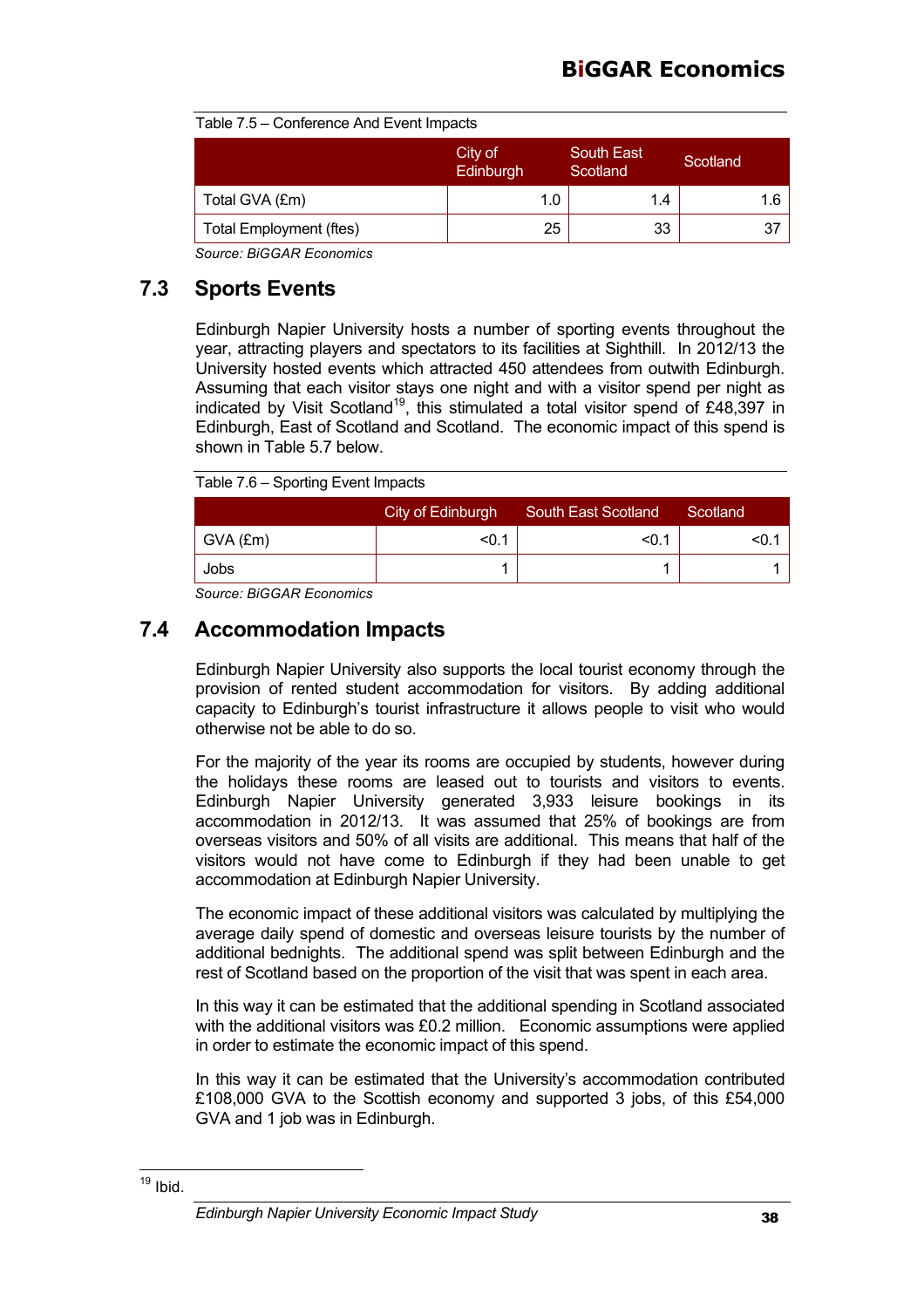| Table 7.7 - Accommodation Impacts |  |
|-----------------------------------|--|
|-----------------------------------|--|

|                                | City of<br>Edinburgh | <b>South East</b><br>Scotland | Scotland |
|--------------------------------|----------------------|-------------------------------|----------|
| Total GVA (£m)                 | 0.1                  | 0.1                           |          |
| <b>Total Employment (ftes)</b> |                      |                               |          |

## **7.5 Summary of Tourism Impacts**

The total impact from tourism activity associated with Edinburgh Napier University is summarised in Tables 5.9 and 5.10 below.

This amounted to £2.2 million GVA and 58 jobs in Edinburgh, £3.4 million GVA and 80 jobs in South East Scotland and £3.8 million GVA and 89 jobs in Scotland.

Table 7.8 – Tourism Impacts GVA (£m)

|                                         | City of<br>Edinburgh | <b>South East</b><br>Scotland | Scotland |
|-----------------------------------------|----------------------|-------------------------------|----------|
| <b>Visiting Friends &amp; Relatives</b> | 1.2                  | 1.8                           | 2.1      |
| Conference & Events                     | 1.0                  | 1.4                           | 1.6      |
| <b>Sporting Events</b>                  | < 0.1                | < 0.1                         | < 0.1    |
| Accommodation                           | 0.1                  | 0.1                           | 0.1      |
| <b>Total Tourism Impact</b>             | 2.2                  | 3.4                           | 3.8      |

*Source: BiGGAR Economics – Figures may not total due to rounding*

#### Table 7.9 – Tourism Impacts Jobs

|                                         | City of<br>Edinburgh | <b>South East</b><br>Scotland | Scotland |
|-----------------------------------------|----------------------|-------------------------------|----------|
| <b>Visiting Friends &amp; Relatives</b> | 31                   | 44                            | 49       |
| Conference & Events                     | 25                   | 33                            | 37       |
| <b>Sporting Events</b>                  |                      |                               |          |
| Accommodation                           |                      | 2                             |          |
| <b>Total Tourism Impact</b>             | 58                   | 80                            | 89       |

*Source: BiGGAR Economics – Figures may not total due to rounding*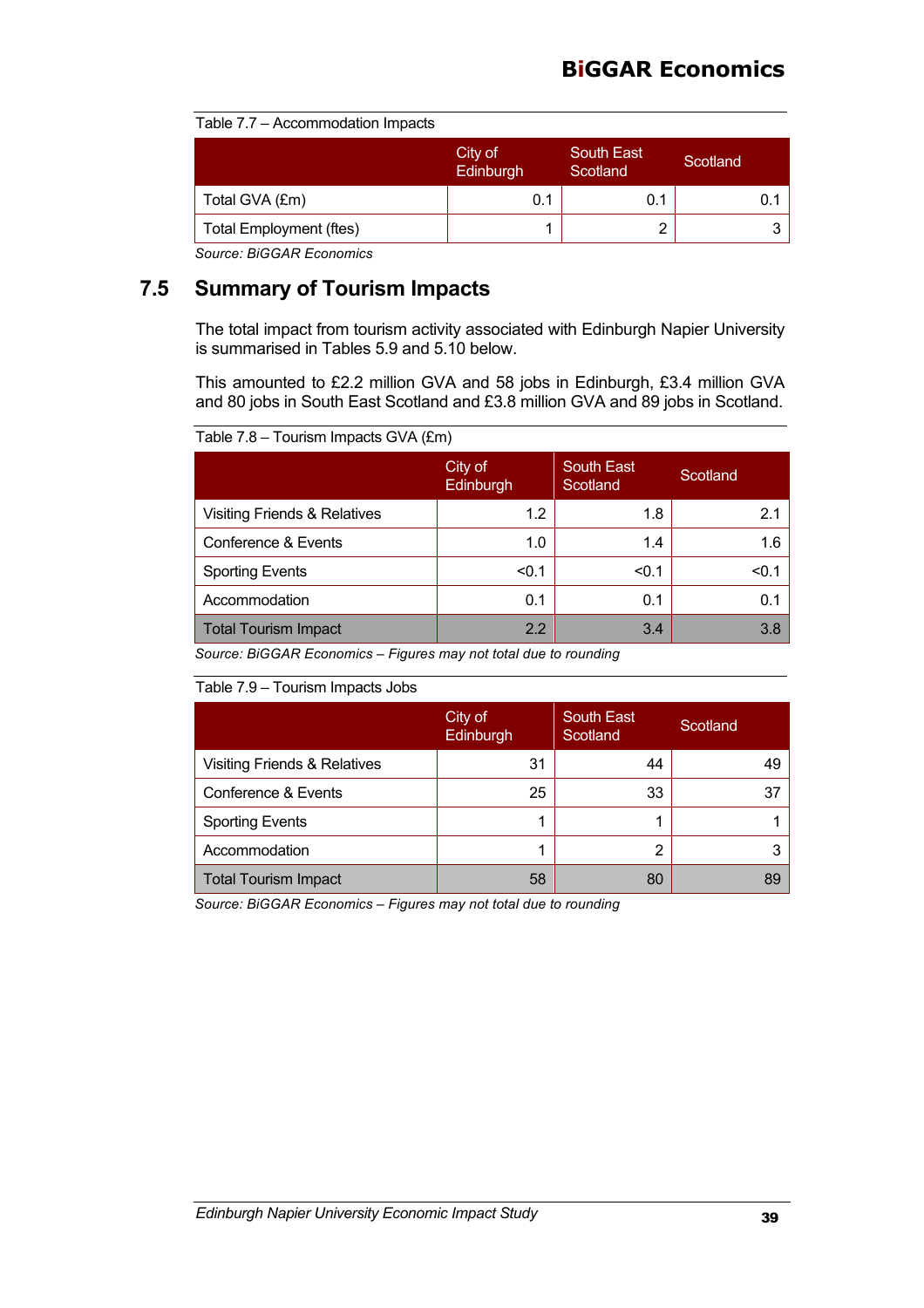## **8 TEACHING AND LEARNING**

The learning that the students undertake in during their time at Edinburgh Napier University enhances their future productivity in the economy.

## **8.1 Graduate productivity**

One of the main ways in which knowledge is transferred from Edinburgh Napier University into industry is when its graduates start working and begin applying what they have learned in the work place. The skills students learn and the experiences they have while at University directly enhance their future productivity. This enables them to contribute more to their employer and generate a greater benefit for the UK economy than they would otherwise be able to. The GVA of this productivity gain includes the additional profits that graduate employers are able to generate by employing graduates and the additional employment costs they are willing to pay in order to generate these additional profits.

The subject of graduate earnings premiums has been well researched so information about the earnings premium of graduates is readily available and can be used to provide a measure of the additional contribution graduates make to the economy each year. Unfortunately information about the additional profits of graduate employers is not readily available so the impact presented in this section is likely to underestimate the true productivity impact of learning.

Information about the graduate premium for different subject areas is provided in a research paper produced by the Department for Business Innovation & Skills<sup>20</sup>. which considered data from the Labour Force Survey between 1996 and 2009. The analysis considered the after tax earnings of a graduate compared to the after tax earnings of a non-graduate. The direct and indirect costs were then subtracted from the gross graduate premium for each degree subject to give the net graduate premium. In this way the total graduate premium gives the combined personal economic benefit that the years graduates will obtain rather than the increase in national productivity associated with the degree, which will be higher.

The national benefits from the increased productivity of graduates will also include the corporate profit associated with each graduate as well as the taxes paid to the Treasury.

 $20$  Department for Business Innovation & Skills (June 2011), The Returns to Higher Education Qualifications.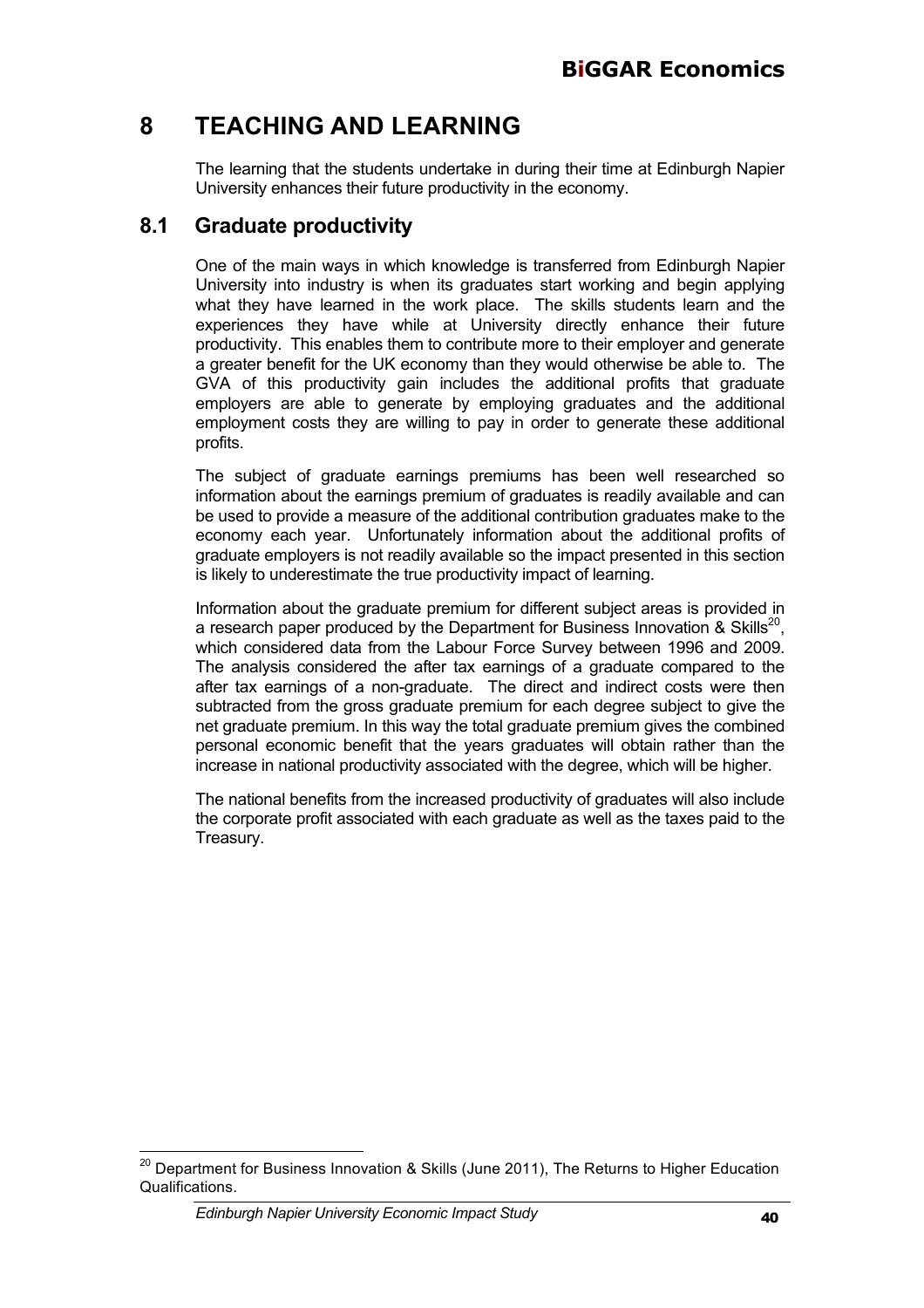## **BiGGAR Economics**

Figure 8-1 – Personal Graduate Premium Benefit Vs. Economic Benefit



### **8.1.1 Graduate Premium of Edinburgh Napier University Students**

The subject that a student graduates in determines the earnings premium that they can expect to achieve over the course of their working life, as shown below. The average for all undergraduate degrees is £101,442.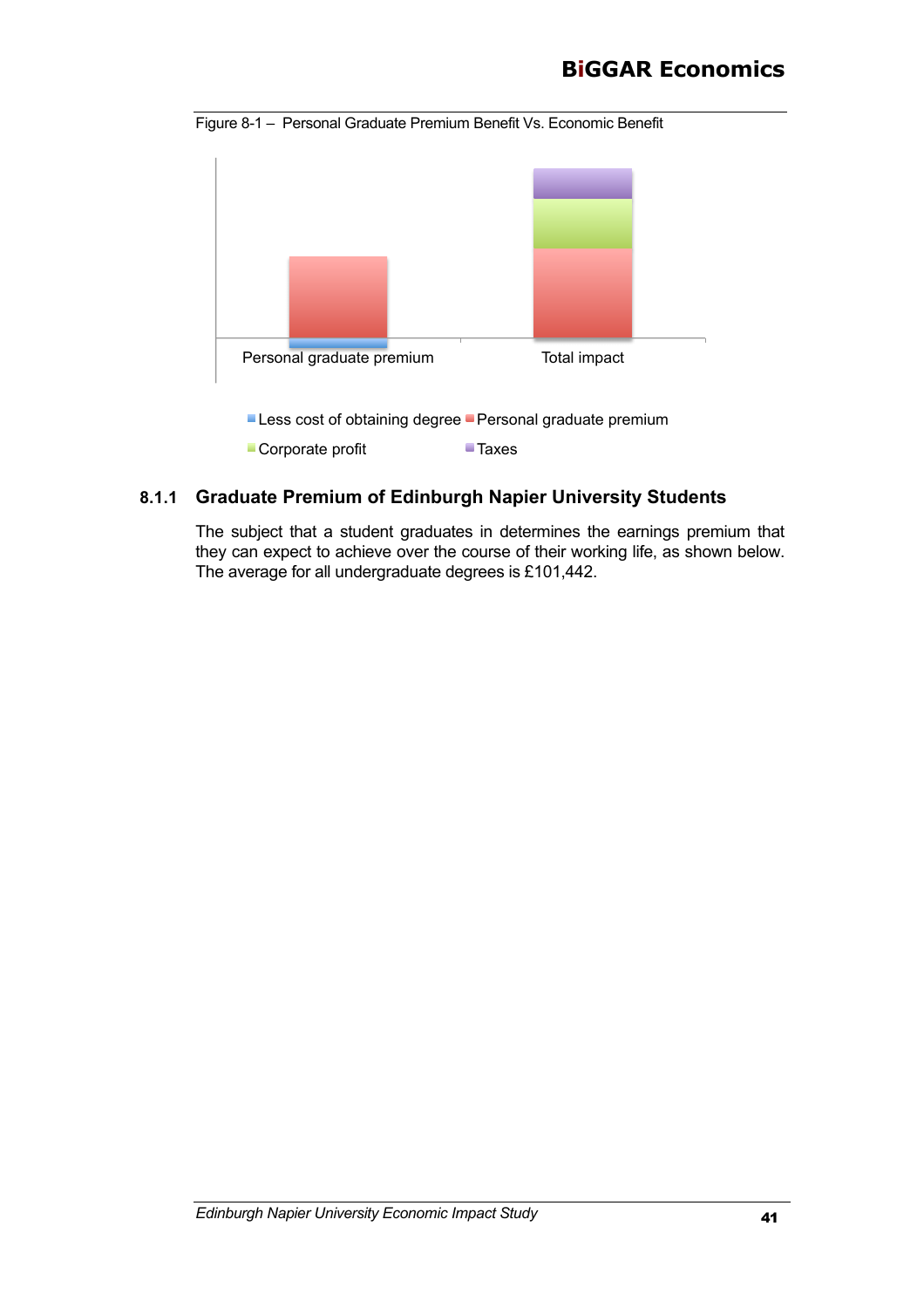## **BiGGAR Economics**

|                                      | Graduate Premium (£) |
|--------------------------------------|----------------------|
| Agriculture                          | 60,131               |
| Architecture, building and planning  | 125,337              |
| <b>Biological sciences</b>           | 65,788               |
| Business and administrative studies  | 115,295              |
| Creative arts and design             | 5,945                |
| Education                            | 115,843              |
| Engineering                          | 128,120              |
| European languages                   | 61,501               |
| Historical and philosophical studies | 21,843               |
| Law                                  | 161,436              |
| Linguistics, classics and related    | 49,036               |
| Mass communication                   | 19,460               |
| Mathematical and computing sciences  | 136,629              |
| Medicine and dentistry               | 371,432              |
| Non-European languages               | 45,165               |
| Physical /environmental sciences     | 92,063               |
| Social studies                       | 98,793               |
| Subjects allied to medicine          | 145,633              |
| Technologies                         | 62,512               |
| Veterinary sciences                  | 146,181              |
| Average Undergraduate                | 101,442              |
| Postgraduate degree                  | 50,195               |

Table 8.1 – Graduate Premium By Degree Subject

*Source: Department of Business, Innovation and Skills, The Returns to Higher Education Qualifications, 2011*

When we apply the graduate premium for each degree subject to graduate numbers across each of the schools in Edinburgh Napier University, we find that the total graduate premium for the University is in excess of £250 million.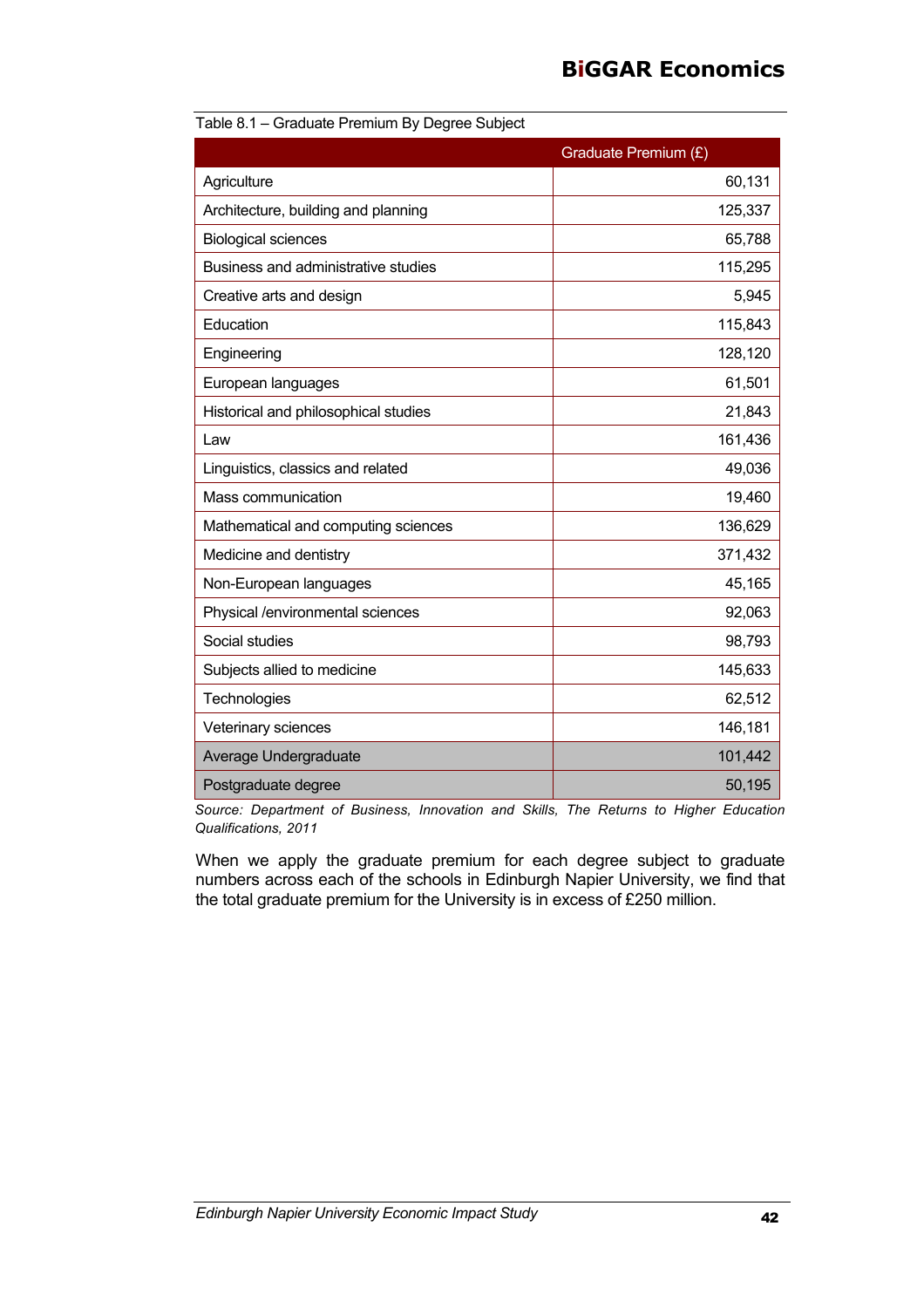| Table 8.2 – Graduate Premium Assumptions by Degree Subject (£m) |               |              |       |  |
|-----------------------------------------------------------------|---------------|--------------|-------|--|
|                                                                 | Undergraduate | Postgraduate | Total |  |
| <b>Business and Administrative studies</b>                      | 84.9          | 6.8          | 91.7  |  |
| Law                                                             | 8.4           |              | 8.4   |  |
| Agriculture                                                     | 1.6           | 0.3          | 1.9   |  |
| European Languages                                              | 4.5           |              | 4.5   |  |
| Creative Arts and Design                                        | 1.2           | 0.2          | 1.4   |  |
| Mass Communications and<br>Documentation                        | 2.3           |              | 2.3   |  |
| <b>Social Studies</b>                                           | 9.5           | 0.2          | 9.7   |  |
| <b>Technologies</b>                                             | 14.7          | 0.8          | 15.5  |  |
| Architecture, building and planning                             | 11.2          | 0.5          | 11.7  |  |
| Subjects Allied to Medicine                                     | 47.8          | 0.5          | 48.2  |  |
| Engineering                                                     | 30.9          | 1.9          | 32.7  |  |
| <b>Biological Sciences</b>                                      | 22.0          | 0.9          | 22.9  |  |
| Total                                                           | 238.9         | 12.0         | 250.8 |  |

| Table 8.2 – Graduate Premium Assumptions by Degree Subject (£m) |  |  |  |  |
|-----------------------------------------------------------------|--|--|--|--|
|                                                                 |  |  |  |  |
|                                                                 |  |  |  |  |

The majority of the University's graduates, 78%, remain in Scotland, 68% remain in the South East Scotland and 58% remain in Edinburgh<sup>21</sup>. The total graduate premium is divided by the location of the graduates. Through using this graduate premium the additional productivity of graduates from Edinburgh Napier University in 2012/13 supports economic activity in Edinburgh worth an estimated £145.5 million, in South East Scotland this was estimated to be £170.1 million and in Scotland it was estimated to be £195.7 million.

| Table $8.3$ – Location Of Graduate Premium By Study Area $(\text{Em})$ |               |  |
|------------------------------------------------------------------------|---------------|--|
|                                                                        | - - - - - - - |  |

|                    | City of<br>Edinburgh | South East<br>Scotland | Scotland |
|--------------------|----------------------|------------------------|----------|
| Total              | 145.5                | 170.1                  | 195.7    |
| $\cdots$<br>$\sim$ |                      |                        |          |

*Source: BiGGAR Economics*

 $^{21}$  Edinburgh Napier University, Destination of Edinburgh Napier Graduates, 2012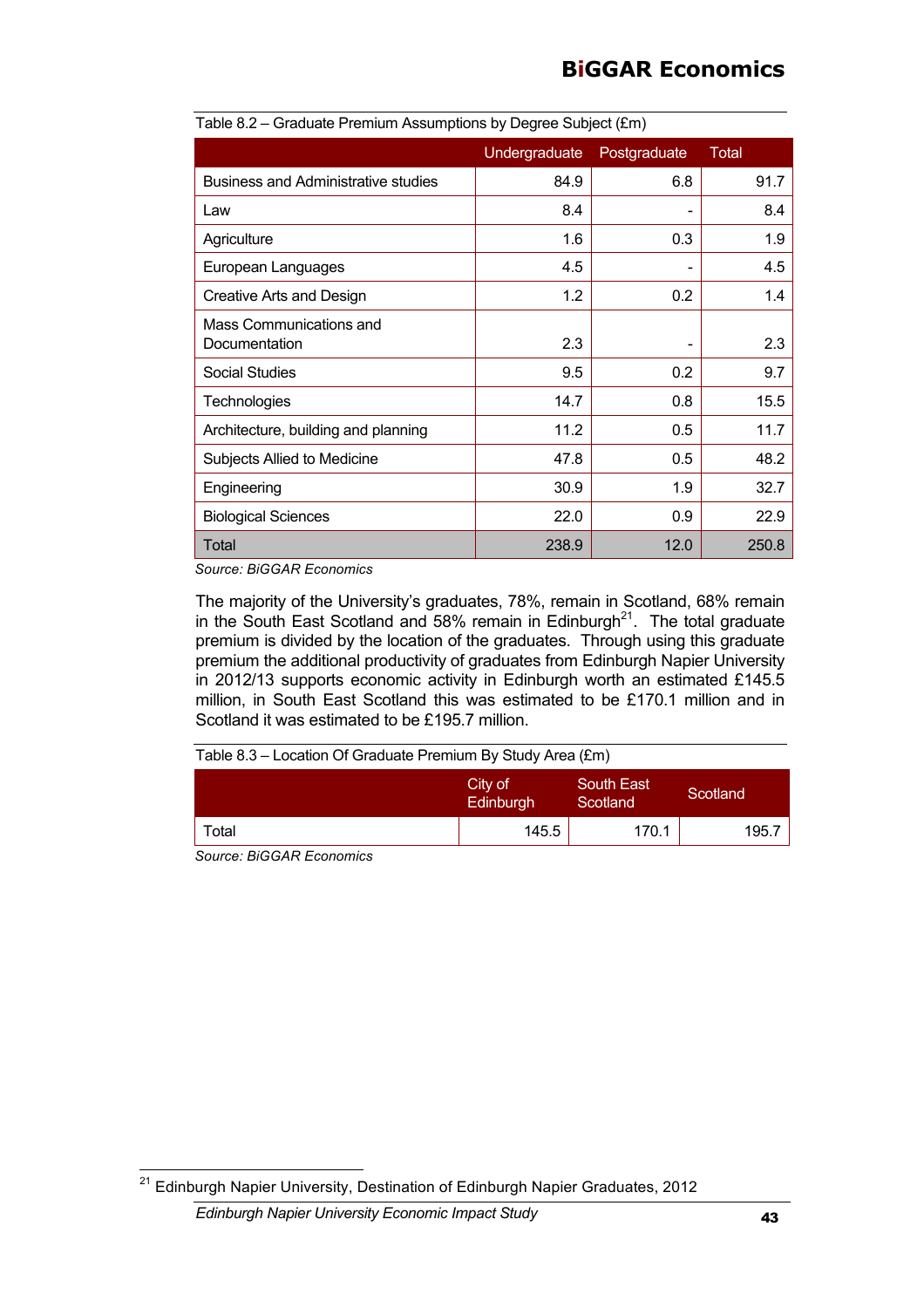## **9 INTERNATIONALISATION AND EXPORTS**

A significant part of the University's activities are exports. Internationalising its activities is one of the University's core strategic objectives. Around 29% of its total student body are international students coming from over 110 countries. The largest numbers come from Ireland, China, France, India, Poland and Germany.

There are also over 4,000 students who are taught overseas. These courses are delivered through collaborative partnerships with institutions such as the School of Continuing and Professional Education (SCOPE) at City University of Hong Kong, and the School of Professional and Continuing Education (HKU SPACE) at Hong Kong University. In India the University delivers an undergraduate programme in collaboration with the Institute of Advanced Management in Kolkata in Goa. The University also offers a range of Business School and Faculty of Health, Life and Social Sciences courses in Singapore with its partners CSM Academy, Asia Global Business School and SHRI.

### **9.1 Value of Exports**

The value of Edinburgh Napier University's exports has been estimated by considering the inflow of money into the Scotland from outside the Scottish economy: the increase in spend/turnover rather than GVA. This value has been estimated by looking at:

- university income tuition fees from non Scottish students;
- spend by non Scottish students– this is calculated using the same methodology as in section 4.1, Student Spending Impacts. The proportion of full time students that are from outside Scotland is 17%. This proportion is applied to the total spend of the students rather than the turnover because exports are measured in turnover;
- spend by non Scottish visitors in Scotland this is calculated using the same methodology as in chapter 5, Tourism Impacts. The methodology for visits from friends and relatives earlier in this report calculates visits and bednights from both UK and overseas as its first step. Therefore this analysis only considers overseas visitors. The total spend of these visitors is used to calculate value of exports;
- research and knowledge exchange income from partners and businesses outside of Scotland; and
- provision of transnational education.

In this way it can be shown that the value of exports associated with the Edinburgh Napier University in 2012/13 was £50.3 million. The breakdown of this figure is given in Table 9.1. Of this figure 80% came from outside the UK which is higher than the estimated figure for Scottish Universities as a whole where 60% of the exports come outside the UK.<sup>22</sup>

<sup>22</sup> Universities Scoland, *'Growth, Export, Attract, Support'*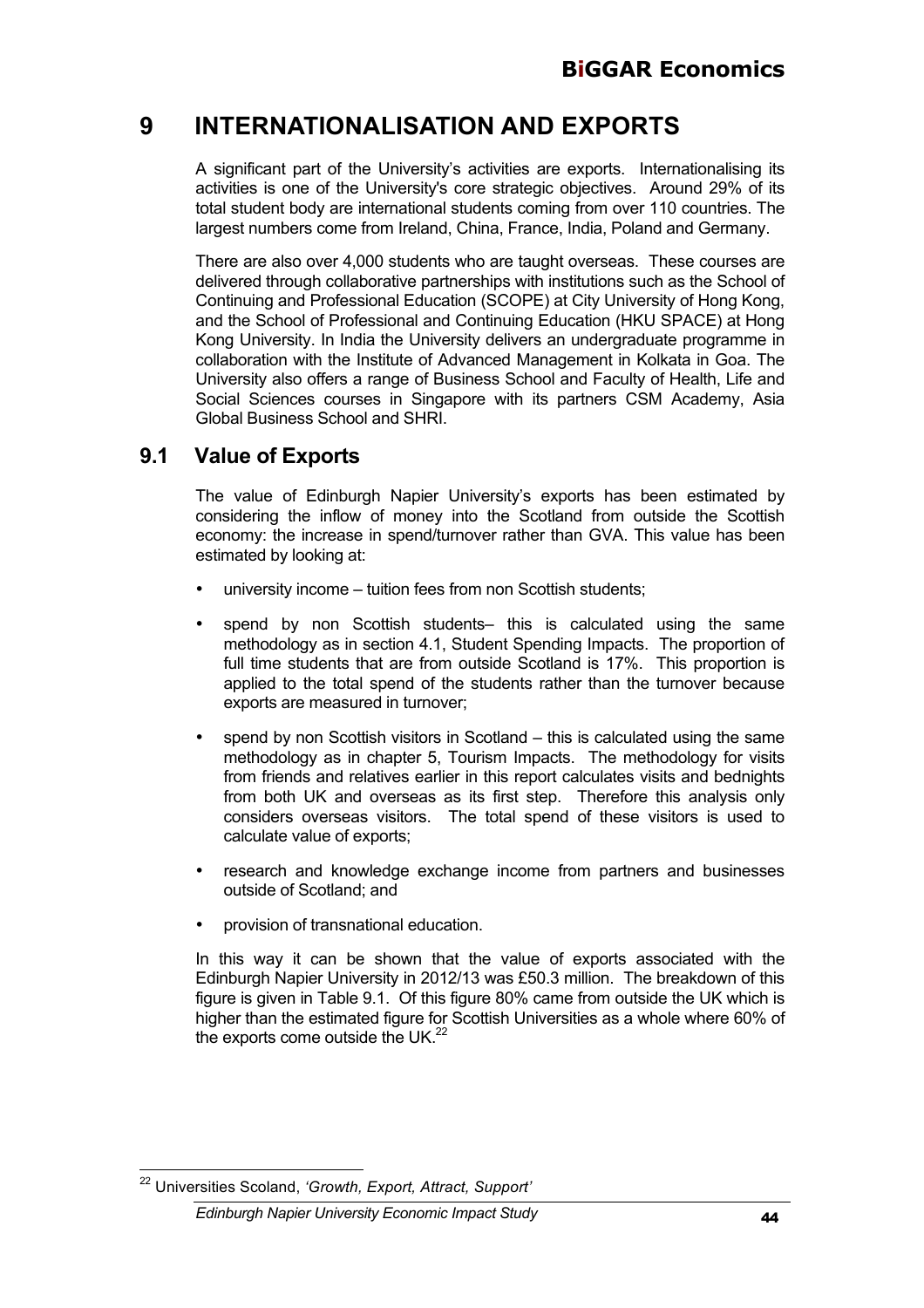| Table 9.1 - Value of Exports                                 |            |
|--------------------------------------------------------------|------------|
| Source                                                       | Value (£m) |
| University income - tuition fees from rest of UK             | 1.4        |
| University income - tuition fees from EU                     | 5.4        |
| University income - tuition fees from international students | 13.4       |
| Student spending                                             | 17.4       |
| Overseas visitors spending                                   | 2.4        |
| External research grants and contracts                       | 1.3        |
| <b>CPD</b>                                                   | 1.4        |
| Consultancy                                                  | 0.8        |
| Outreach                                                     | 2.2        |
| Overseas Programme                                           | 4.6        |
| <b>Total Export Income</b>                                   | 50.3       |

## **9.2 Wider Contribution to Exports**

Edinburgh Napier University makes a wider contribution to Scotland's exports, that is not captured by our quantitative analysis.

The Edinburgh Institute, part of the University's Business School, hosts the English as a Foreign Language (EFL) division. It offers a variety of courses, ranging from 4 weeks to one year long, for students with an English language condition in their offer letter. These help to improve English and academic skills, while giving the student the chance to familiarise him/herself with the University. The courses also offer organised trips to local tourist attractions and a day trip to another part of Scotland. Without this provision, these students may not come to the UK at all.

A recent study from the Department for Business Innovation and Skills<sup>23</sup> identifies the range of wider economic benefits from internationalisation of higher education, all of which are relevant to Edinburgh Napier University and should hold for impacts on the Scottish economy. The BIS research found:

- additional HE exports  $-$  the great majority of alumni with a positive experience of their personal participation in UK HE had influenced or would recommend others to undertake a similar experience. The scale on which they had done so varied greatly with their circumstances and personality.
- indirect economic benefits these comprise a range of tangible business-tobusiness transactions benefiting the UK, other than additional education

<sup>&</sup>lt;sup>23</sup> The Wider Benefits of International Higher Education in the UK, BIS Research Paper Number 128, September 2013 https://www.gov.uk/government/uploads/system/uploads/attachment\_data/file/240407/bis-13-

<sup>1172-</sup>the-wider-benefits-of-international-higher-education-in-the-uk.pdf

*Edinburgh Napier University Economic Impact Study* 45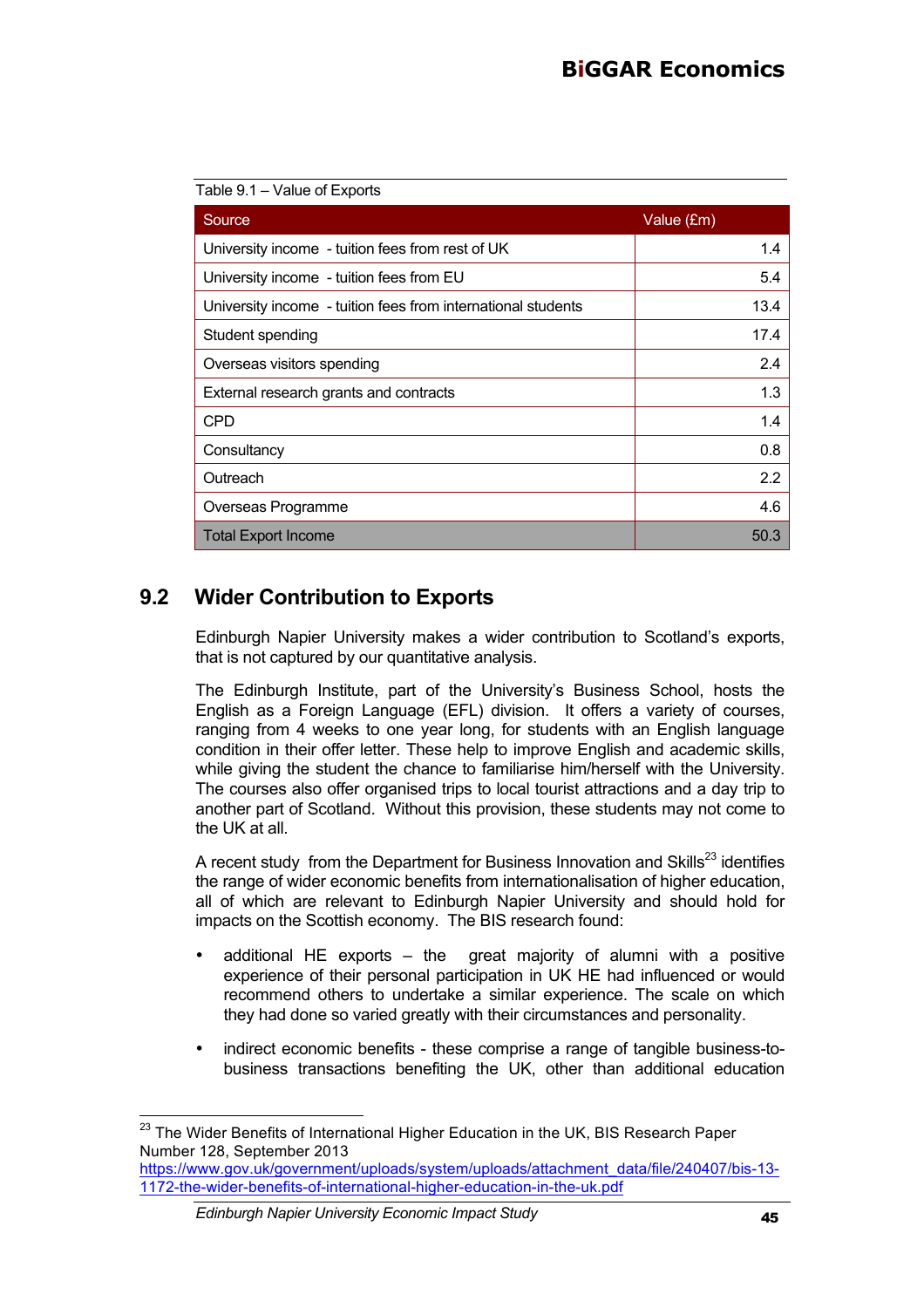exports or the personal consumer behaviour of the alumni, arising directly through the activity of the alumni since graduation.

- professional networks almost all the alumni retain friends and contacts made while they were in the UK, now located worldwide including some in the UK. As potential professional networks these offer the possibility of future business transactions and collaborations of economic value to the UK. The extent to which alumni utilise these contacts for business is likely to increase as they progress to more senior positions.
- personal consumer behaviour distinct trade benefits to the UK arise from alumni as purchasers or consumers of UK products and especially as travellers who return to the UK for leisure purposes. The value of the personal consumer behaviour of a single graduate may be limited, but multiplied across hundreds of thousands of alumni could collectively be substantial. Alumni with loyalty to UK brands may also influence the behaviour of others.
- skilled migration some alumni were still in the UK when interviewed for the BIS study, of whom about half expected soon to return to their home country. Those few that hoped to remain in the UK permanently were either working in highly skilled occupations or, in a few cases, had married UK citizens. The proportions broadly reflected evidence that the dominant motivation was for study in the UK to lead to impact once they returned home.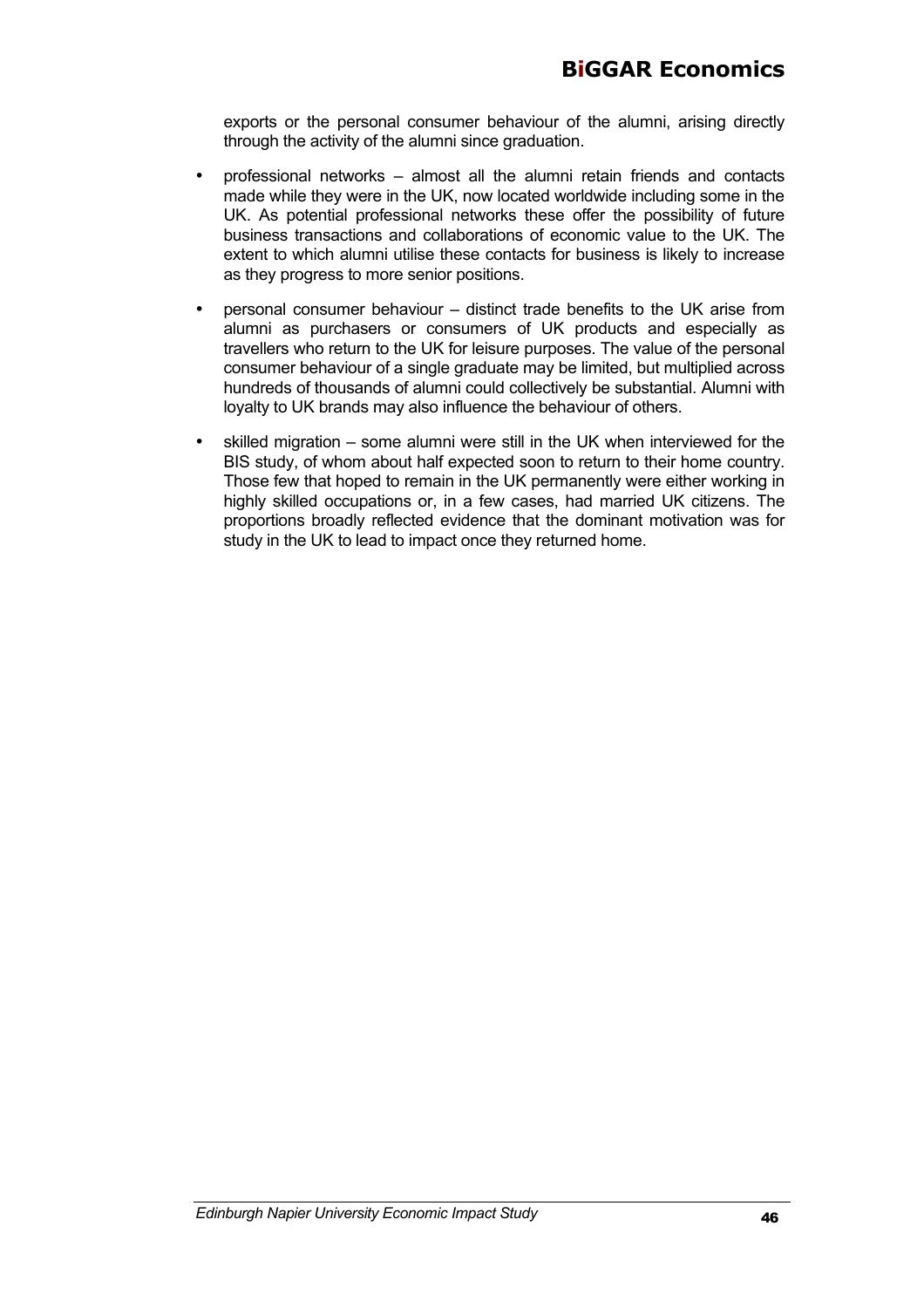## **10 COMMUNITY**

Edinburgh Napier University's relocation to new accommodation at the Sighthill campus provided an opportunity to have a positive impact on the communities surrounding this site. Neighbouring the Sighthill campus are 11 areas that fall within the top 10% of areas of multiple-deprivation (Scottish Index of Multiple Deprivation). Supported by a grant from The Robertson Trust, the University has implemented a programme of community outreach work in Sighthill and surrounding areas.

A range of initiatives has enabled the university to work with a number of young people who experience a range of different disadvantages, with vulnerability and isolation being the common themes. In partnership with two local community groups university offer's outreach to young carers between the ages of 7 and 18 and young mums between the ages of 13-18. These are priority groups who experience social isolation and find few opportunities to spend time with their peers.

The project also offers a fitness programme for young girls who struggle with issues of self-worth and confidence and who have been identified through social services as being vulnerable. In addition, its Friday evening Open All Hours sessions are open to young people in the area between the ages of 10-16 and has been very successful in tackling issues of boredom and unsociable behaviour among this age group.

All of this activity has been endorsed by a range of partners including Edinburgh Leisure, the City of Edinburgh Council and Police Scotland:

- introduction of Open All Hours and Get Fit programmes using the University's sports and leisure facilities;
- hosting international indoor hockey tournaments;
- hosting international events such as Edinburgh International Korfball Tournament and the Scottish Chinese Basketball Tournament;
- establishment of partnerships with a range of stakeholders in South West Edinburgh, the City of Edinburgh Council, Lothian and Borders police, National Governing Bodies of Sport, Edinburgh Leisure, ClubSportEdinburgh and Sportscotland;
- hosting of sports days with high profile sporting personalities to introduce local school children to new sports;
- development and delivery of the Active Childr[EN] summer camp programme;
- increasing the volunteering opportunities through key organisations and increasing the student volunteering database; and
- increased the number of community clubs using the University facilities at ENGAGE including boxing, trampolining, table tennis and wrestling.

The following targets have been identified to increase engagement with the community through:

• delivery of training courses for student volunteers to increase their Continuing Professional Development;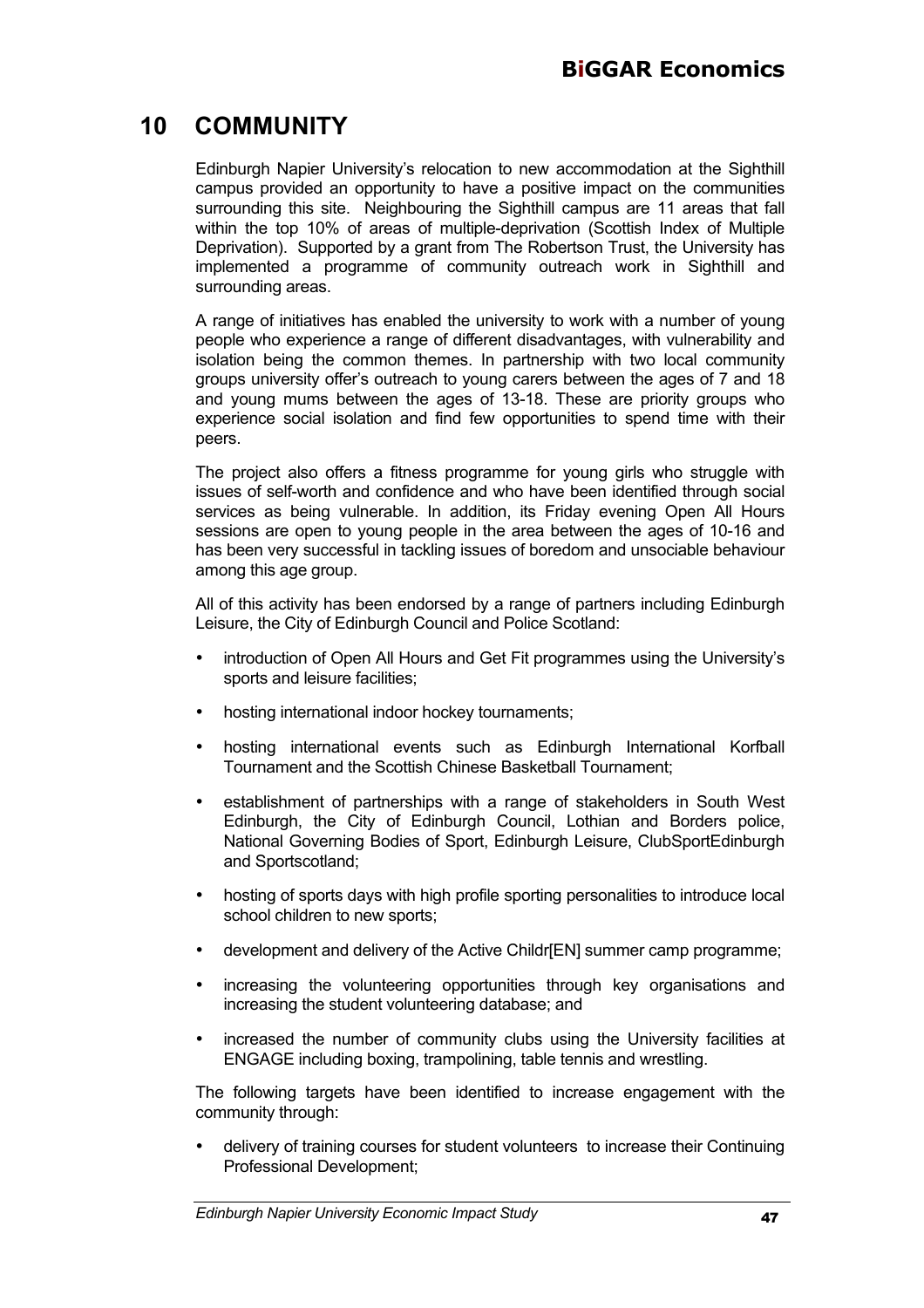- further developing a programme for exercise referrals, utilising the skills and expertise that the university has on offer; and
- working with the Napier Students' Association to establish an intramural style league that incorporates community involvement and increases the opportunities to participate in sport in the local community.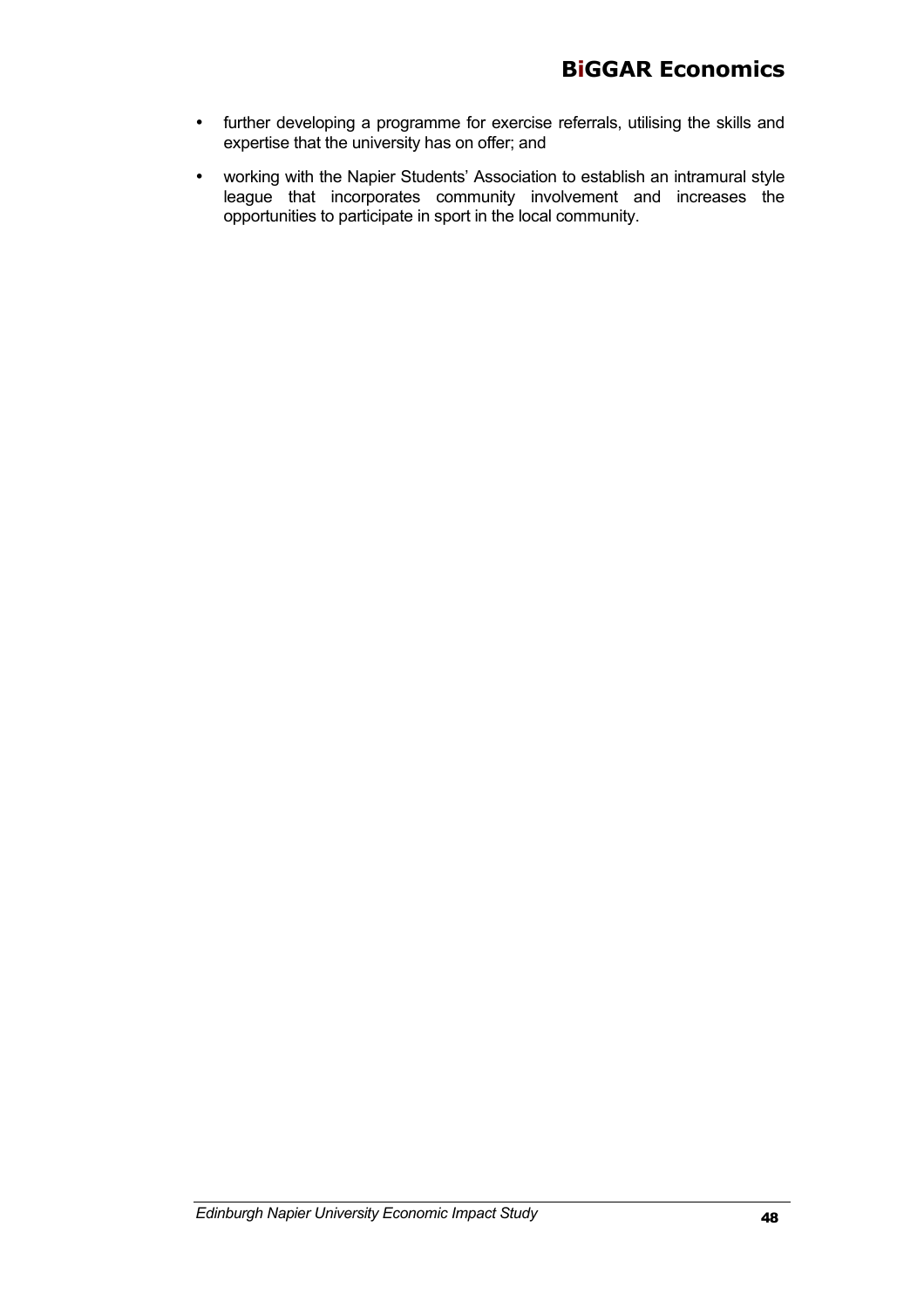## **11 SUMMARY IMPACT**

The total quantitative economic baseline impacts are given in the following tables.

The baseline economic impact of Edinburgh Napier University for 2012/13 has been estimated as:

- £201.9 million GVA and 2,897 jobs in Edinburgh;
- £254.9 million GVA and 3,871 jobs in South East Scotland; and
- £291.2 million GVA and 4,520 jobs in Scotland.

When the increased future productivity (graduate premium associated with a one year cohort of graduates) the total economic impacts are estimated at:

- £347.4 million GVA in Edinburgh;
- £428.5 million GVA in South East Scotland; and
- £486.8 million GVA in Scotland.

#### Table 11.1 – Impact Summary GVA (£m)

|                                           | City of<br>Edinburgh | South East<br>Scotland | Scotland |
|-------------------------------------------|----------------------|------------------------|----------|
| Core impact                               | 97.4                 | 111.1                  | 122.7    |
| <b>Student Impact</b>                     | 75.5                 | 96.9                   | 104.1    |
| <b>Employability and Entrepreneurship</b> | 20.8                 | 32.4                   | 40.9     |
| Knowledge Transfer Impact                 | 6.3                  | 11.3                   | 19.7     |
| Tourism Impact                            | 2.2                  | 3.4                    | 3.8      |
| Total Impact                              | 201.9                | 254.9                  | 291.2    |
| <b>Graduate Premium</b>                   | 145.5                | 170.6                  | 195.7    |
| <b>Total Impact inc Grad Premium</b>      | 347.4                | 428.5                  | 486.8    |

*Source: BiGGAR Economics – Figures may not total due to rounding*

#### Table 11.2 – Impact Summary Jobs

|                                           | City of<br>Edinburgh | South East<br>Scotland | Scotland |
|-------------------------------------------|----------------------|------------------------|----------|
| Core impact                               | 1,720                | 2,084                  | 2,411    |
| Student Impact                            | 928                  | 1,324                  | 1,467    |
| <b>Employability and Entrepreneurship</b> | 122                  | 252                    | 318      |
| Knowledge Transfer Impact                 | 68                   | 131                    | 235      |
| Tourism Impact                            | 58                   | 80                     | 89       |
| <b>Total Impact</b>                       | 2,897                | 3,871                  | 4,520    |

*Source: BiGGAR Economics – Figures may not total due to rounding*